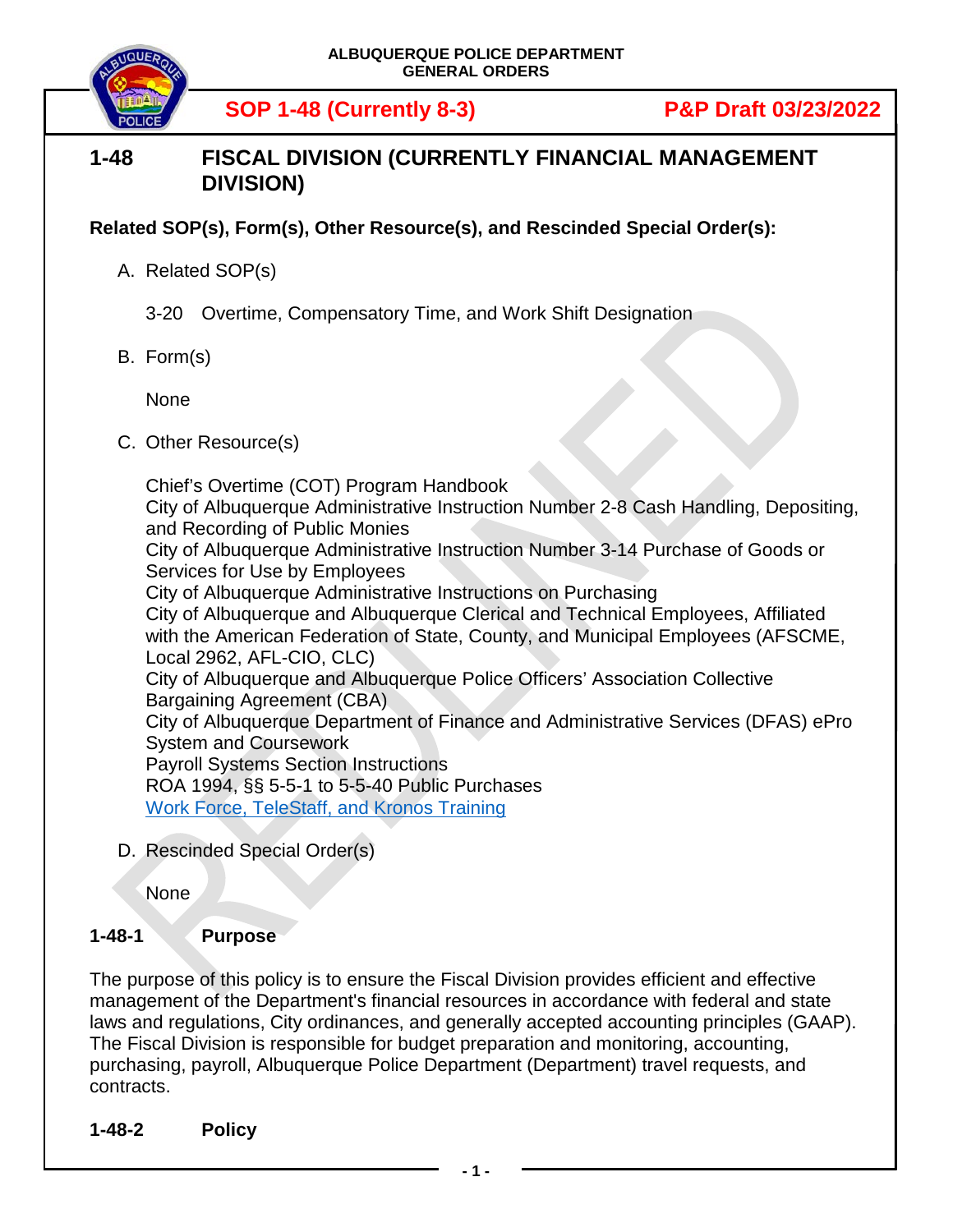| OUEROW        |  |
|---------------|--|
| <b>POLICE</b> |  |

It is the policy of the Department to establish requirements to control the administration and implementation of the Department financial resources by adhering to City of Albuquerque ordinances and administrative instructions for purchasing, as well as City of Albuquerque Department of Finance and Administrative Services guidance documents to ensure that the Department is properly safeguarding its assets, to make sound financial decisions, and to provide accurate financial reports to the Director of the Office of the Chief.

### **1-48-3 Definitions N/A**

# A. Exception

A payroll term used to indicate that a time card is missing hours.

B. Exception (Leave) Request

An entry in the Department scheduling or timekeeping system to use paid or unpaid leave, such as sick leave, vacation leave, administrative leave, or compensatory time.

C. Missed Punch

An employee has failed to punch in or punch out for the day in the Department timekeeping system.

D. Punch

For non-exempt (hourly) Department personnel, an entry that records when the employee clocks in and clocks out each day in the Department timekeeping system.

E. Receipted

The act of taking possession of products in order to stage them for inspection, place them into inventory, or deploy them to end user (requester) for immediate use.

F. Scheduling System

The computer system that Department personnel use to allocate and manage personnel.

G. Timekeeping System

The computer system through which the Department captures employee's hours and calculates time worked and leave as based on City of Albuquerque Human Resources Department rules, regulations, and policies, and, when applicable, the employee's union contract.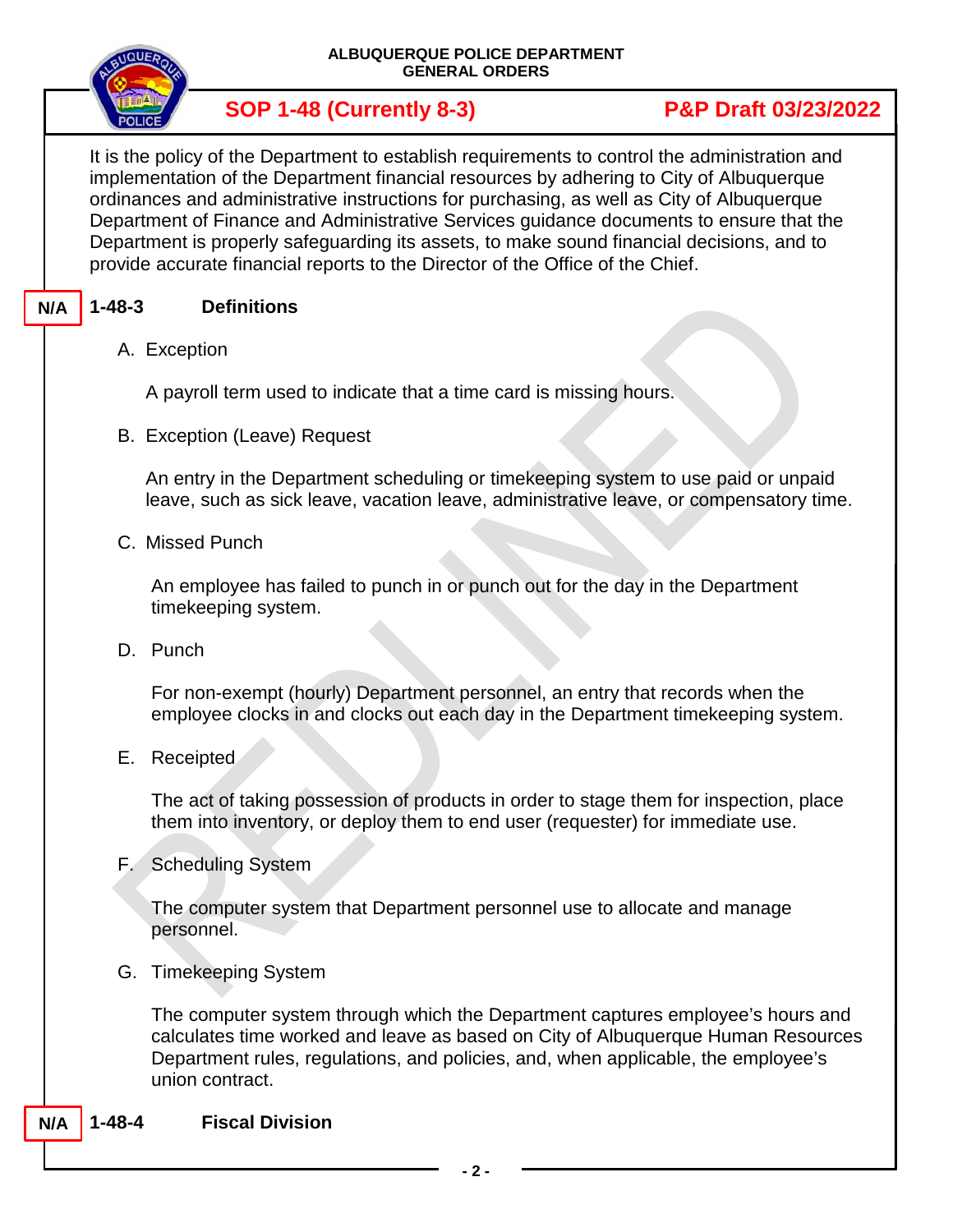

- A. The Fiscal Division is comprised of several areas of responsibility, including, but not limited to, the Budget/Accounting Section, the Payroll Reconciliations and Payroll Systems Section, the Purchasing Unit, and the Chief's Overtime (COT) Program.
	- 1. The Fiscal Manager is responsible for the following:
		- a. Manage all personnel within the Fiscal Division;
		- b. Review staffing needs in accordance with workload assessments to determine the most efficient and effective means of allocating human resources within the Fiscal Division; and
		- c. Oversee a Department employee's financial transactions, including purchasing receipting, deposits, revenue, and billing.

### **Budget/Accounting Section 6**

- A. The Fiscal Manager shall:
	- 1. Be responsible for preparing and maintaining the Department's annual budget, including, but not limited to:
		- a. When necessary, reviewing the approved budget with the Chief of Police and command staff;
		- b. Preparing budget status reports and projections for revenues and expenditures;
		- c. Reviewing monthly expenditures throughout the year to ensure timely acquisition of budgeted items and to prevent budget deficits;
		- d. When necessary, reviewing revenue and expenditures with command staff;
		- e. Working with City of Albuquerque Budget Division personnel on appropriation amendments, contracts, resolutions, and information requests;
		- f. Preparing year-end and interim reports when requested by the Chief of Police; and
		- g. When necessary, developing problem resolution proposals.
	- 2. On a semi-annual, quarterly, and annual basis, report the Department's annual budget to their chain of command and City of Albuquerque Department of Finance and Administrative Services (DFAS) personnel;
	- 3. Manage the transactions that are paid through the Department's budget;
	- 4. Ensure the Department's revenues and expenditures that are paid through the Department's budget are accurate;
	- 5. Justify budget variables;
	- 6. Develop a proposed annual operating budget for the Department in cooperation with other bureaus and divisions and with final review and approval by the Chief of Police;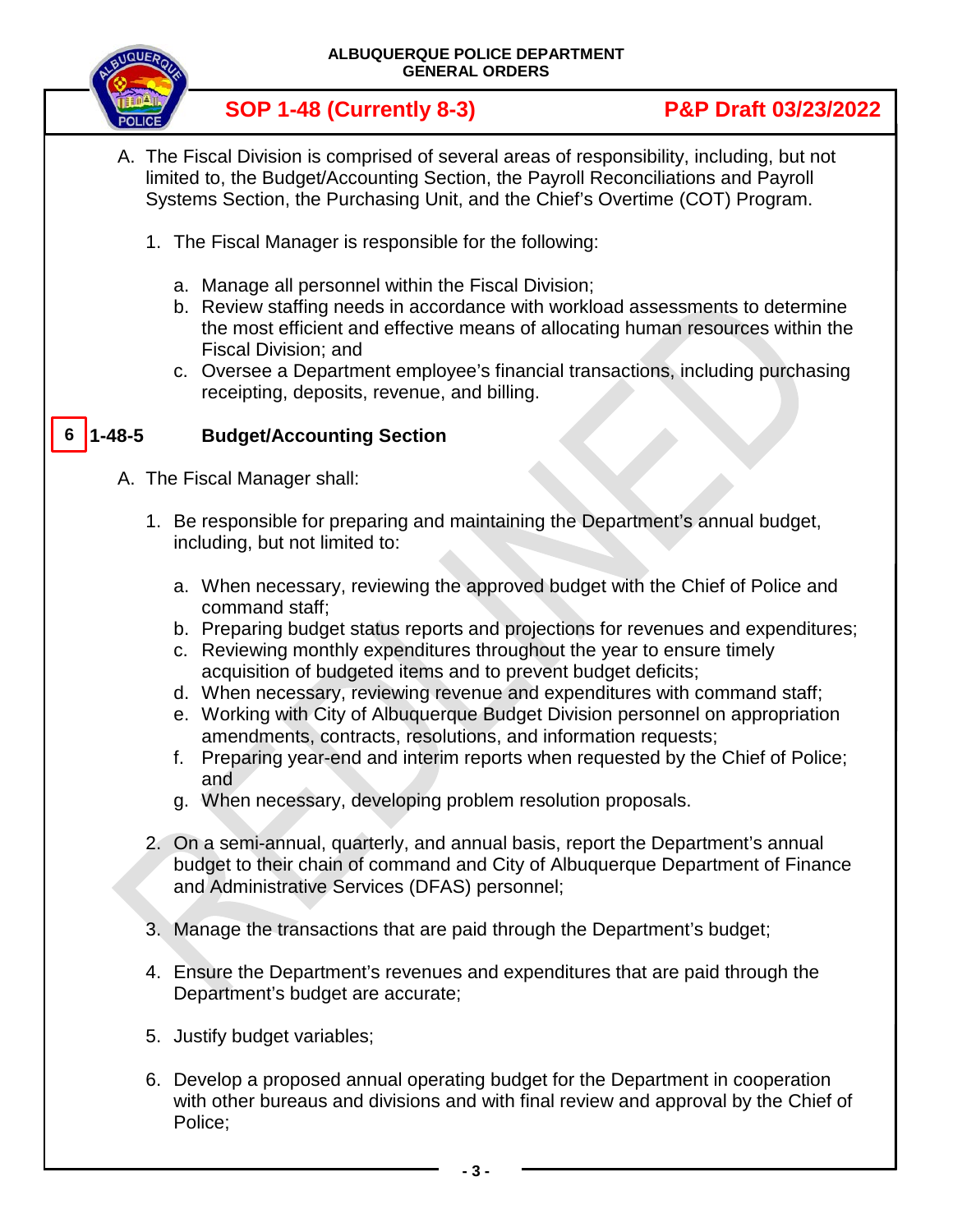|              | ALBUQUERQUE POLICE DEPARTMENT<br><b>GENERAL ORDERS</b>                                                                                                                                                                |                                 |
|--------------|-----------------------------------------------------------------------------------------------------------------------------------------------------------------------------------------------------------------------|---------------------------------|
|              | <b>SOP 1-48 (Currently 8-3)</b>                                                                                                                                                                                       | <b>P&amp;P Draft 03/23/2022</b> |
|              | 7. Provide financial expertise and analysis of budget requests for command staff as<br>requested;                                                                                                                     |                                 |
|              | 8. Evaluate the cost of services;                                                                                                                                                                                     |                                 |
|              | 9. When necessary, develop revenue proposals;                                                                                                                                                                         |                                 |
|              | 10. Adhere to budget report deadlines as required by the Chief of Police and the City<br>annual budget requirements;                                                                                                  |                                 |
|              | 11. Respond to requests for budget information from the Chief of Police and City<br>Council; and                                                                                                                      |                                 |
|              | 12. When necessary, present the Department's proposed budget to the Chief of Police,<br>to the Chief Administrative Officer (CAO) during CAO budget hearings, and to City<br>Council at City Council budget hearings. |                                 |
|              | B. The Senior Administrative Assistant shall:                                                                                                                                                                         |                                 |
|              | 1. Be responsible for reconciliation of all Department Purchase Cards (P-Cards) and<br>manage their use;                                                                                                              |                                 |
|              | 2. Maintain the Scientific Evidence Division (SED) account activity;                                                                                                                                                  |                                 |
|              | 3. Be responsible for Human Resources (HR) for the Fiscal Division; and                                                                                                                                               |                                 |
|              | 4. Perform any other duties that apply as requested by the Fiscal Division Manager.                                                                                                                                   |                                 |
| $1 - 48 - 6$ | <b>Payroll Reconciliations and Payroll Systems Section</b>                                                                                                                                                            |                                 |
|              | A. The Fiscal Manager shall:                                                                                                                                                                                          |                                 |
|              | 1. Reconcile the Department's payroll systems on a bi-weekly basis;                                                                                                                                                   |                                 |
|              | 2. Be involved in the internal and external audits of the Department; and                                                                                                                                             |                                 |
|              | 3. Assist with all other payroll duties as requested by the Fiscal Division Manager.                                                                                                                                  |                                 |
|              | B. The Payroll Officer shall:                                                                                                                                                                                         |                                 |
|              | 1. Supervise the Accounting Assistants within the Payroll Reconciliations and Payroll<br><b>Systems Section;</b>                                                                                                      |                                 |
|              | 2. Ensure all Department personnel are paid correctly by verifying Department<br>personnel worked a minimum of eighty (80) hours during a pay period;                                                                 |                                 |
|              |                                                                                                                                                                                                                       |                                 |

3. Participate in the development of Payroll Section policy and procedures;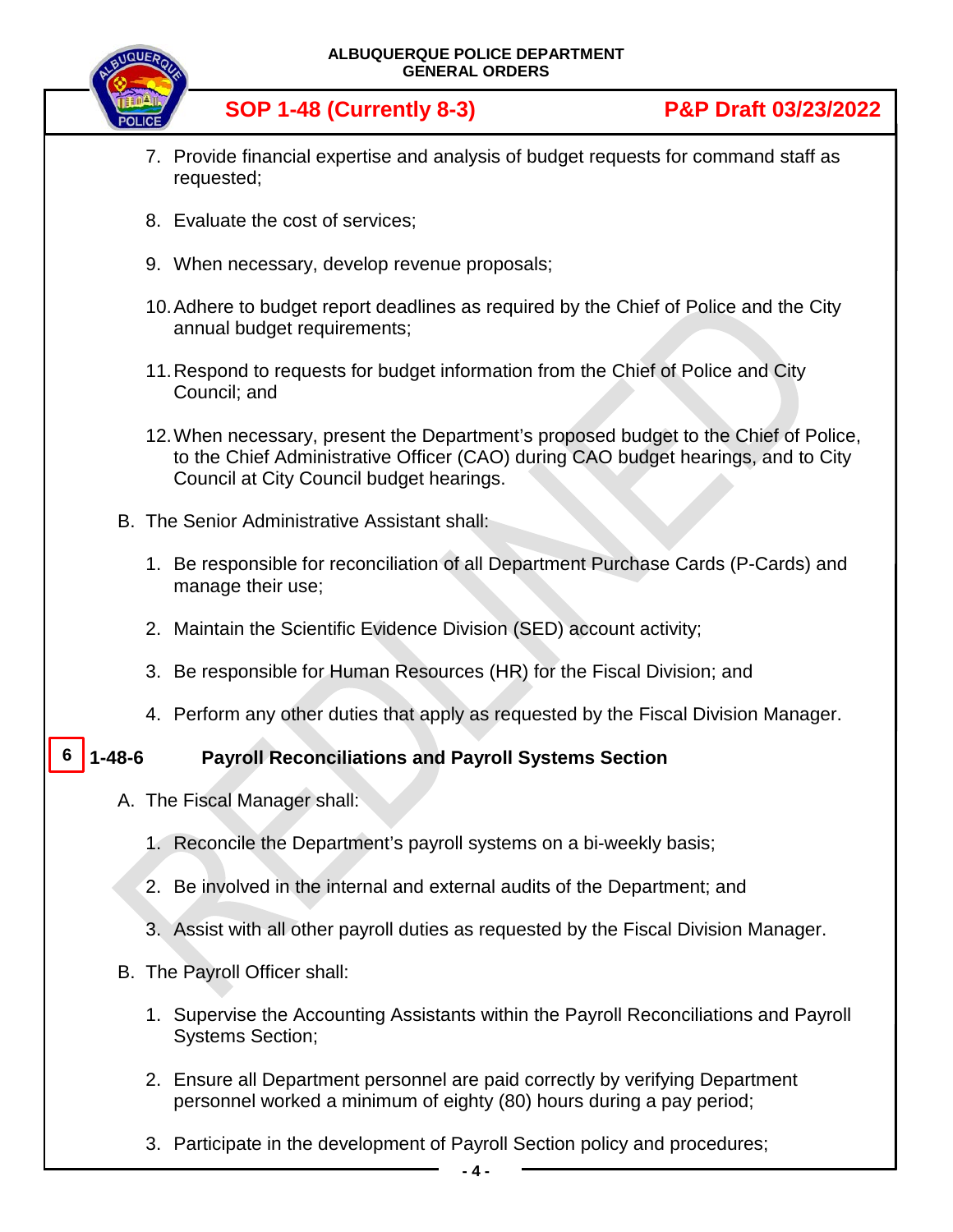

- 4. Develop the Payroll Systems Section Instructions;
- 5. Monitor scheduling system work activities to ensure that payroll is in compliance with this Standard Operating Procedure (SOP);
- 6. Audit the Department's payroll systems on a bi-weekly basis;
- 7. Participate in the development, testing, and implementation of automated systems that are used to complete payroll tasks;
- 8. Have a general understanding of Department personnel's union contracts;
- 9. Participates in the development, testing, and implementation of the automated systems that are used to complete payroll functions; and
- 10.Any other duties that apply as directed by the Fiscal Division Manager.
- C. The Accounting Assistant shall:
	- 1. Ensure all time card and leave requests are approved by Department supervisors/managers by the end of the pay period;
	- 2. Ensure all payroll exceptions are cleared within each of the Department's payroll systems;
	- 3. Validate all payroll hours on a weekly and bi-weekly basis to ensure all Department personnel are paid correctly;
	- 4. Generate payroll reports and queries;
	- 5. Update the Department's payroll systems on a bi-weekly basis for:
		- a. New hires;
		- b. Transfers;
		- c. Compensation plan changes;
		- d. Employees who retire before they satisfy their years of service with the City of Albuquerque;
		- e. Temporary upgrades, consistent with SOP Overtime, Compensatory Time, and Work Shift Designation;
		- f. Retroactive/additional pay;
		- g. Specialty pay;
		- h. Retirements; and
		- i. Terminations.
	- 6. On a bi-weekly basis, provide City Central Payroll personnel the Department's payroll file by Monday at ten o'clock a.m.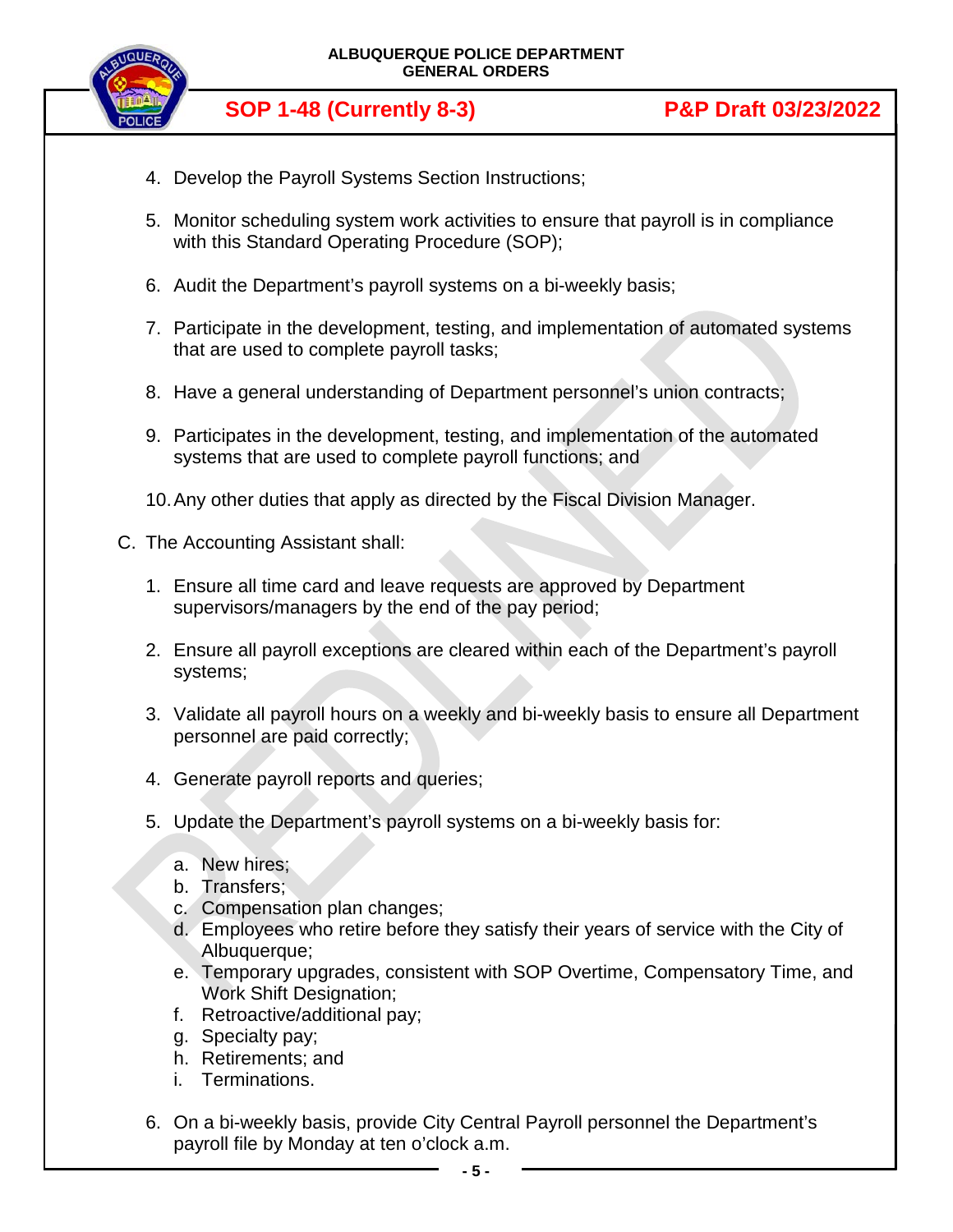

- 7. Any other duties that apply as directed by the Fiscal Division Manager.
- D. Department personnel shall:
	- 1. Validate their time card within their assigned scheduling or timekeeping system in order to ensure that all time is correct and properly accounted for, including all planned leave requests;
		- a. When an employee has an unexpected absence from work, they shall contact their immediate supervisor.
			- i. The employee's immediate supervisor shall enter their employee's unplanned leave hours in their employee's assigned scheduling or timekeeping system.
	- 2. On a weekly basis, review and approve all time card entries no later than Saturday at five o'clock p.m.;
		- a. Department personnel shall notify their immediate supervisor of any inaccuracies or omissions in their time card.
		- b. By electronically approving their time card, Department personnel are attesting to the information being complete and accurate.
	- 3. Verify that the hours entered by their immediate supervisor in their scheduling or timekeeping system are correct;
		- a. If after reviewing their bi-weekly pay check the employee notices an inconsistency in their pay, they shall take the following steps to correct the inconsistency:
			- i. The employee shall clearly articulate the issue by e-mailing their immediate supervisor and, when applicable, include the following information:
				- 1. For the timekeeping system:
					- A. The reason why the employee's immediate supervisor needs to manually enter a punch;
					- B. The specific location of where the employee was when they missed a punch;
					- C. The location and time the punch should have been for; and
					- D. Whether other Department personnel witnessed this employee at that location and time.
				- 2. For the scheduling system:
					- A. The reason why the leave request or overtime was not entered or approved on time;
					- B. The location of where the overtime was worked, including the case or Computer-Aided Dispatch (CAD) number; and
					- C. The date and time the overtime worked.
- E. A supervisor shall: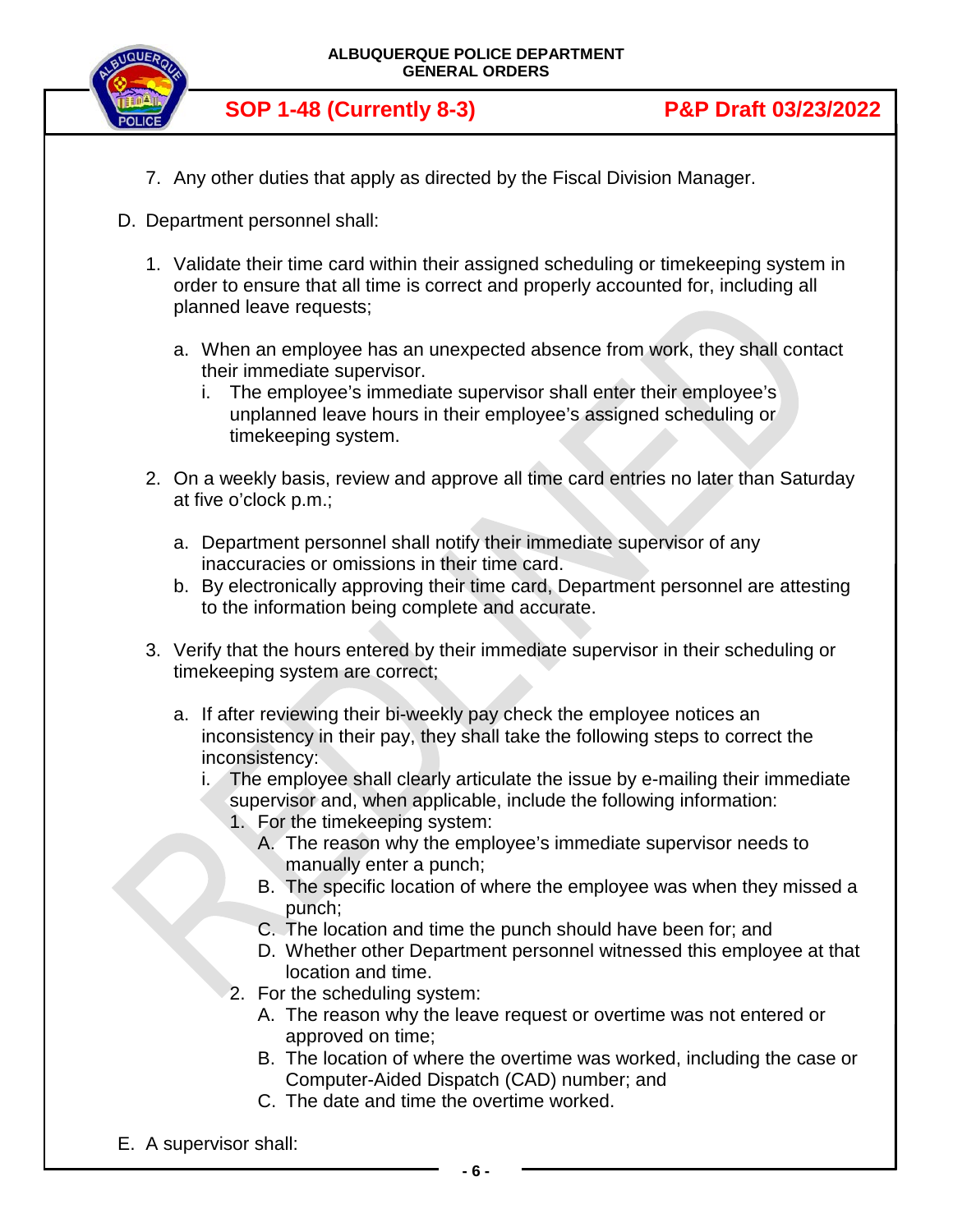

**5**

**N/A**

- 1. Create and maintain current and accurate schedules when using the scheduling or timekeeping system for Department personnel who are under their supervision;
- 2. Review and approve any leave requests, including time card exceptions for their subordinates on a daily basis;
- 3. Enter their employee's unplanned leave hours into the scheduling or timekeeping system;
- 4. Make all necessary corrections and adjustments to the employee's time card;
	- a. A supervisor may adjust an employee's clock in and/or clock out time to correct the time card but shall not edit with the intent to avoid, decrease, or increase overtime compensation.
- 5. Approve their employee's time card on a weekly basis, no later than Sunday at twelve o'clock p.m.;
	- a. By approving a time card, the supervisor is attesting that to the best of their knowledge the time card is complete and accurate.
- 6. If unable to access the timekeeping system, delegate through their chain of command for another supervisor to review and approve their employees' time cards; and
	- a. Supervisors shall not allow another employee to log into the scheduling or timekeeping system using their credentials.
- 7. Ensure that all planned leave requests are submitted correctly (in the scheduling or timekeeping system; and
	- a. For the first week of the pay period, or Saturday through Friday, a supervisor shall approve their employee's leave requests.
- 8. Ensure all employees under their supervision are educated in the use of the scheduling or timekeeping system.
	- a. Department personnel may refer to the training materials that are found on the City's SharePoint site at Work Force, TeleStaff, [and Kronos Training.](https://sharepoint.cabq.gov/dfas/isd/projects/Kronos/KRONOS/TS_Training/Kronos%20WFTS%206.8.5%20Training%20for%20Officers.pdf)

### **1-48-7 Purchasing Unit 6**

- A. Department personnel shall:
	- 1. Follow all provisions for the purchasing of goods and services, and receiving any purchased items in accordance with the City's Public Purchases Ordinance, the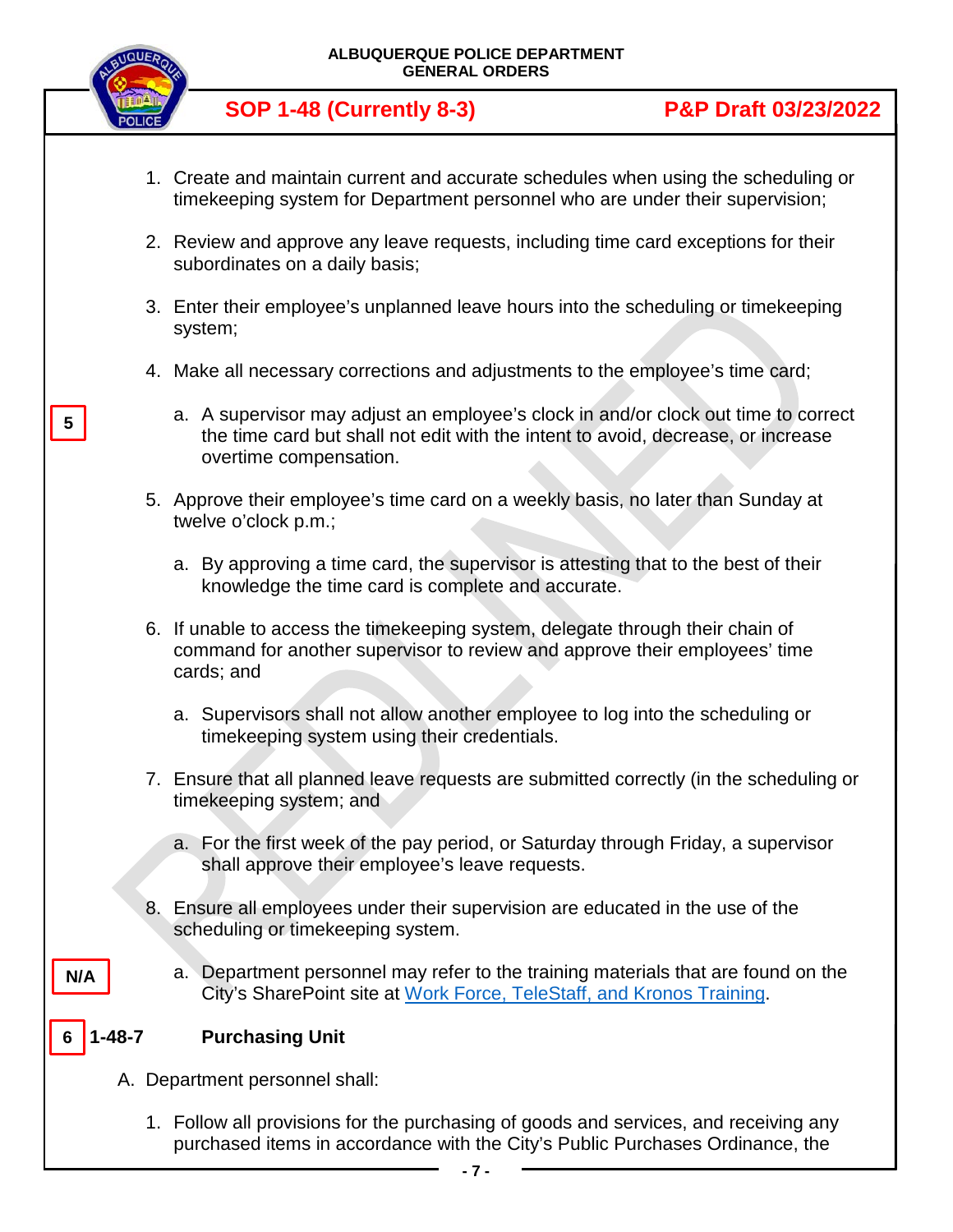

City's Administrative Instructions, and City Procurement Division documents and manuals;

- 2. Contact Fiscal Division personnel prior to making any purchases regardless of the cost or value at [apdfiscal@cabq.gov;](file://coa.cabq.lcl/dfsroot/APD/SHARE/PD-SOP/Draft%20SOPs/1.%20Being%20Edited/APDFISCAL@CABQ.GOV)
- 3. Contact Fiscal Division personnel for general purchasing questions;
	- a. Fiscal Division personnel shall guide Department personnel with the required documentation needed for purchasing.
	- b. Department personnel shall provide all documentation for purchasing in a timely manner.
	- c. When Department personnel are seeking to establish or renew a contract for services, they shall contact Fiscal Division personnel sixty (60) days prior to the contract termination date for cancellation or reinstatement;
		- i. Fiscal Division personnel shall notify the Department employee who is involved in the contract three (3) to six (6) months prior to the contract termination date.
		- ii. Department personnel shall respond to the email within one (1) week with the pertinent requested information.
	- c. When possible, Department personnel who are requesting to purchase items shall provide Fiscal Division personnel with three (3) written quotes from three (3) different vendors.
- 3. A division supervisor shall:
	- a. Be responsible for their division's budget;
	- b. Ensure their division personnel who make purchases are in compliance with DFAS ePro courses 101 and 102;
	- c. Be responsible for ensuring their division personnel completed the following steps when making purchases through DFAS ePro:
		- i. The Department employee who made the purchase receives the actual goods or services;
		- ii. The Department employee who received the goods shall inspect the goods by validating or matching the purchase order and the packing/delivery slip;
		- iii. If the order was incorrect:
			- 1. The employee who made the purchase shall notify the supplier of the problem(s) and discrepancy(s);
			- 2. The supplier addresses the problem(s) and discrepancy(s); and
			- 3. Document the name of the person who accepted the return of the item, why the item was returned, and when the item was returned.
		- iv. If the order was correct:
			- 1. The employee who made the purchase shall receipt the order in the DFAS ePro system; and
			- 2. The employee shall attach the packing/delivery slip to the receipt in the DFAS ePro system.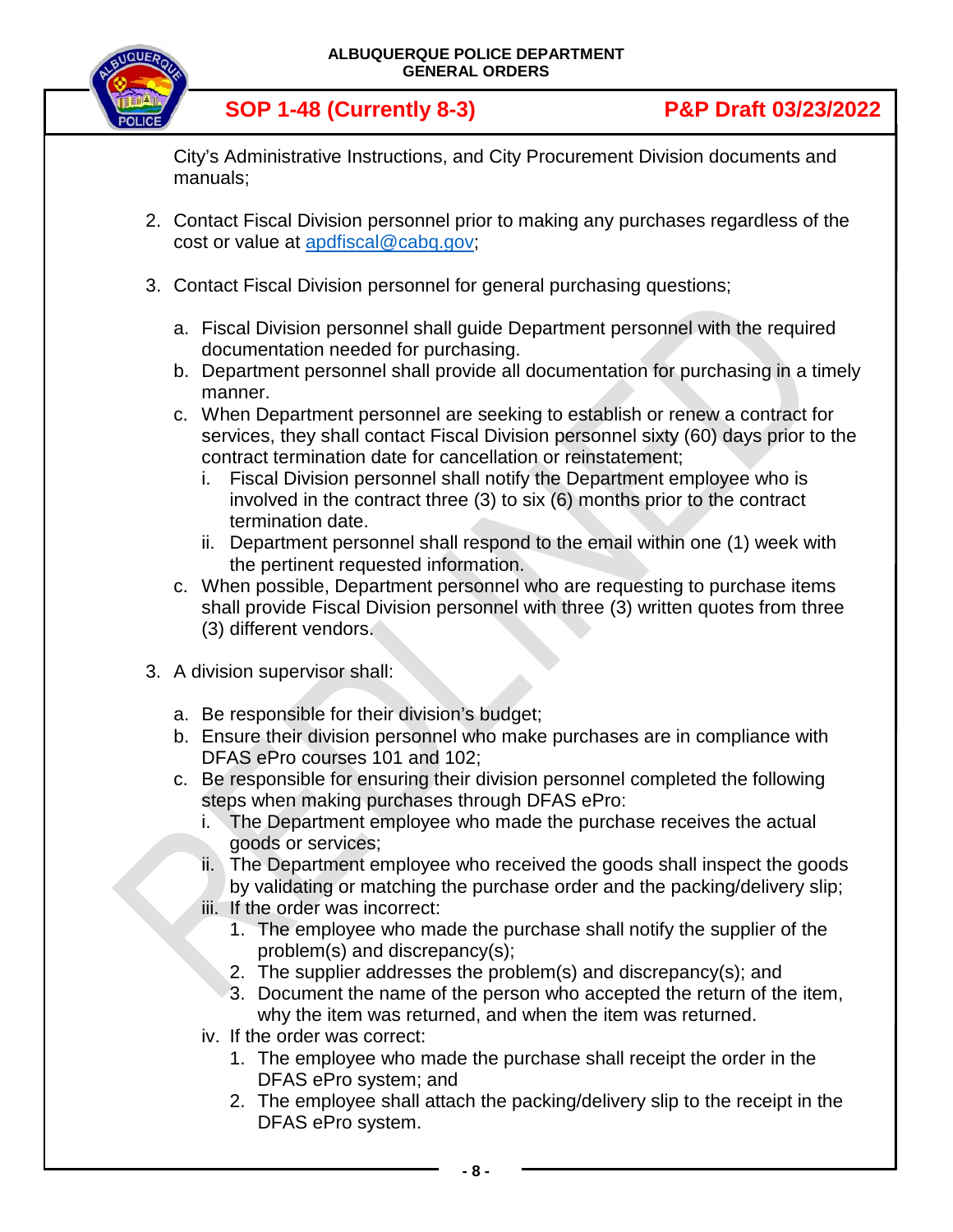

- 4. The Fiscal Officer shall:
	- a. Supervise the supervising Senior Administrative Assistant, the Department Buyer, and three (3) Accounting Assistants;
	- b. Reconcile the Department's general ledger;
	- c. Reconcile the Scientific Evidence Division's (SED) account activity;
	- d. Respond to requests from internal and external auditors; and
	- e. Have a full understanding their subordinate's job duties.
- 5. The Senior Administrative Assistant shall:
	- a. Create and maintain customer files including, but not limited to, contracts, special events, and filming permits;
	- b. Send COT Program agreements to the City's Legal Department and the Office of the Chief of Police for approval;
	- c. Maintain the Department's Access database that stores COT Program records and coordinate with City Accounting Division personnel;
	- d. Review open accounts receivables (AR), including invoicing, reconciliation and collections; and
	- e. Supervise the Accounting Assistants, which includes having a full understanding of their job duties.
- 6. The Department Buyer shall:
	- a. Be responsible for all Department requisitions, including ensuring that they are consistent with the City Administrative Instructions on purchasing;
	- b. Assign the Department's requisitions to the appropriate AP clerk;
	- c. Gather and forward formal bids, requests for proposals (RFP), and specifications to DFAS personnel; and
	- d. Monitor contracts to ensure that all invoices are complete and paid by the end of the City's fiscal year.
- 7. The Accounting Assistant shall:
	- a. Assist Department personnel and external customers with general Fiscal Division inquiries;
	- b. For accounts payable:
		- i. Ensure all invoices have documentation that all goods and services have been rendered;
		- ii. Approve vouchers;
		- iii. Run match exception reports;
		- iv. Ensure all unmatched invoices are worked on a daily basis;
		- v. Process cash deposits;
		- vi. Provide support services to other divisions; and
		- vii. Validate tax exempt certificates.
	- c. For the COT Program:
		- i. Create work orders as PDFs;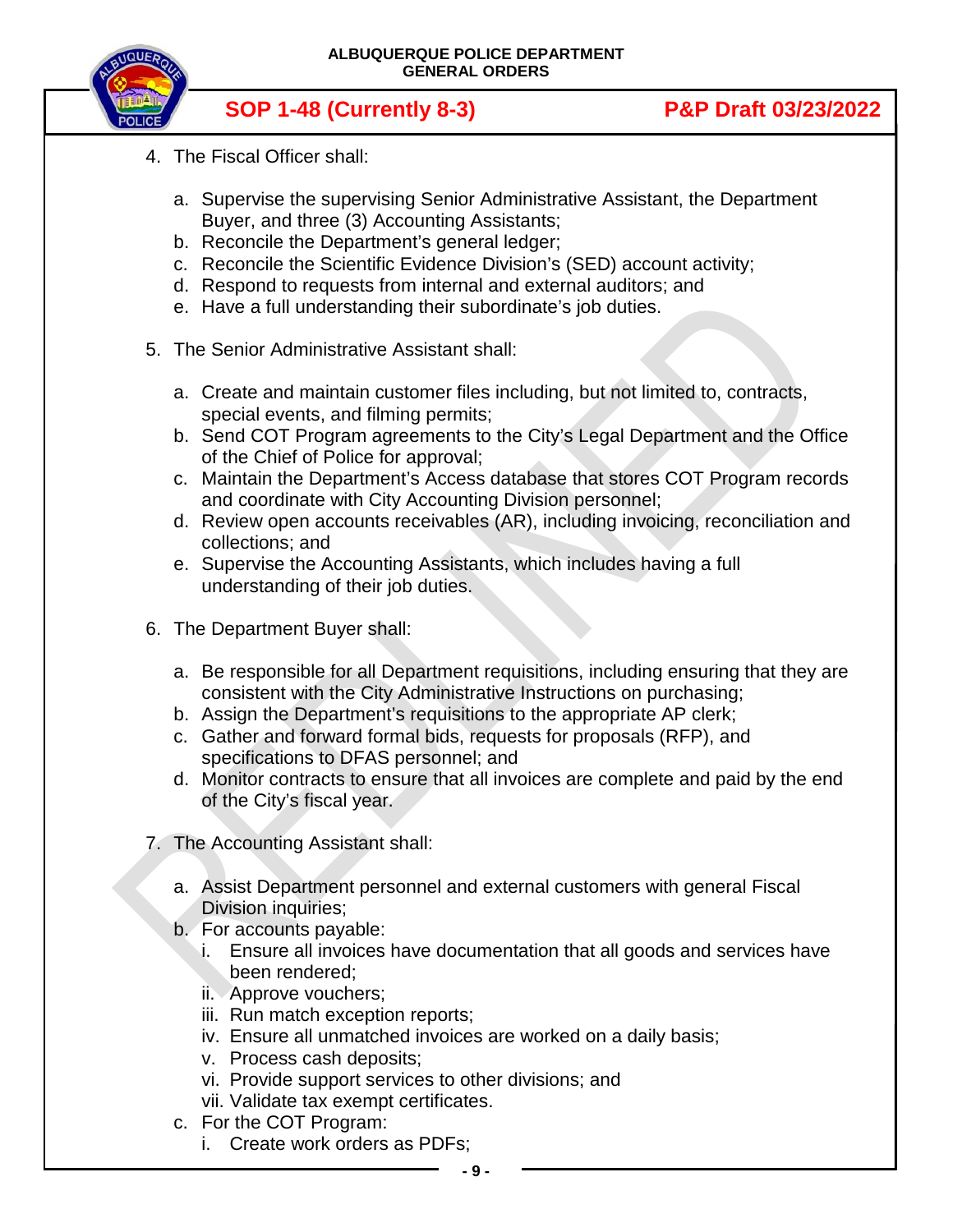

- ii. Assist sworn personnel with requests for overtime;
- iii. Answer questions and calls from community members who request vehicle identification number (VIN) inspections, which includes completing the SharePoint site form;
- iv. Complete work orders and requests forms;
- v. Receive and deposit VIN inspection payments;
- vi. Notify customers if the VIN inspection request was not filled;
- vii. For cancellation of assignments, cancel sworn personnel and the work order in the Department's Access database;
- viii.Create the COT Program book; and
- ix. Respond and provide necessary information for New Mexico Inspection of Public Records Act (IPRA) requests.
- d. For travel:
	- i. Create travel authorizations (TA) and create cover sheets for travel;
	- ii. Gather pertinent information that was not attached to the travel request;
	- iii. Create cash advances (CA);
	- iv. Create expense reports;
	- v. Process the daily deposit; and
	- vi. Save contracts to the Fiscal Division's system folder for new contracts and for old contracts that have expired.
- e. Cash deposits;
- f. Review bank activity;
- g. Receive and process cash and checks from other divisions, vendors, and individuals in compliance with the City's cash handling procedures; and
- h. Provide for proper documentation, recordings, and deposits of cash receipts.
- 2. The Contract Specialist shall:
	- a. Identify the scope of the services needed for each contract;
	- b. Create a first draft of the contract using the City's Purchasing Division-approved contract templates;
	- c. Work with City Legal Department personnel to get approval of contract terms;
	- d. Obtain vendor signatures on contracts and other documents as required by City Legal Department personnel and City Risk Management Division personnel;
	- e. Create purchasing requisition request documents; and
	- f. Track contracts that are in process through PeopleSoft.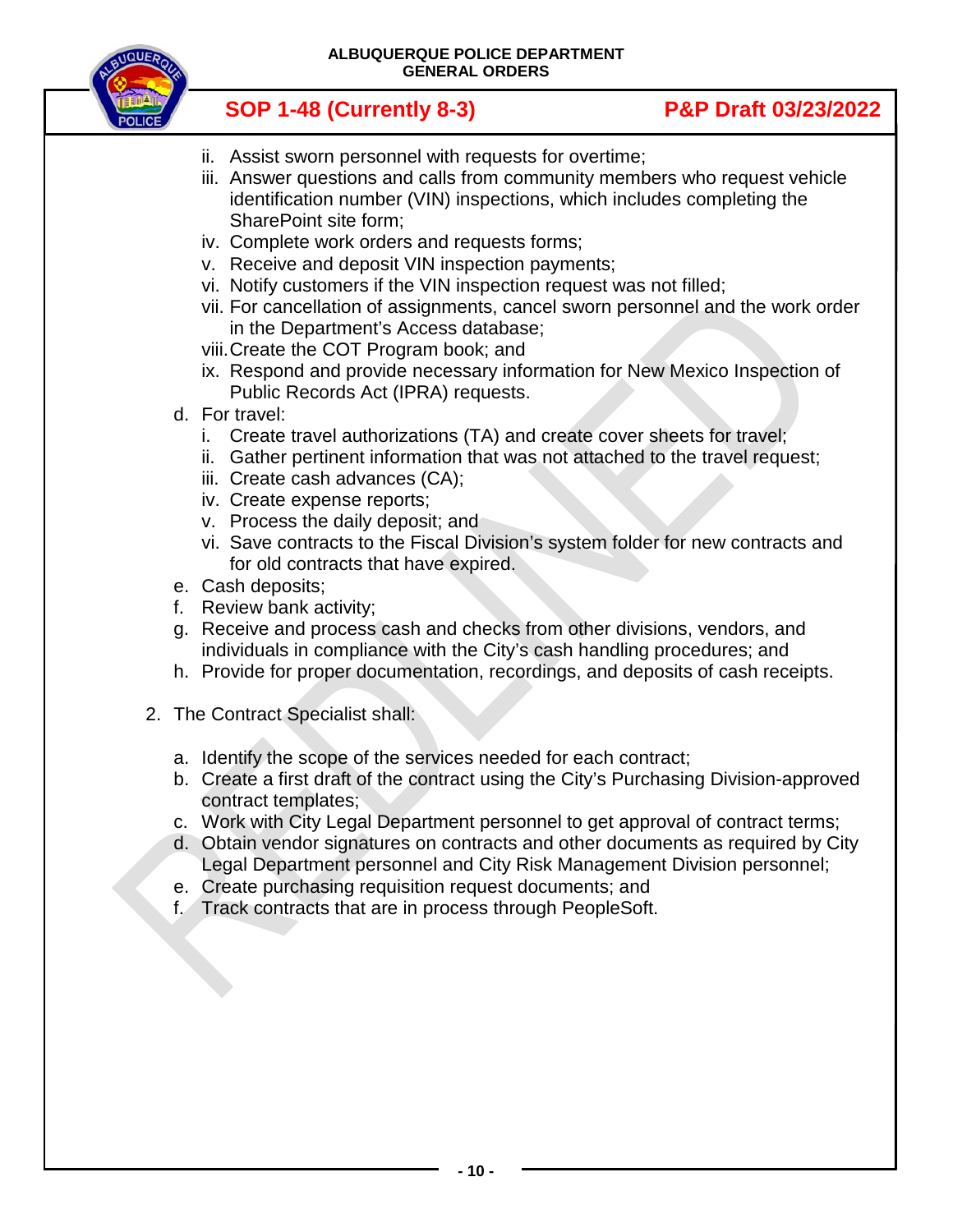

# **1-488-3 FISCALINANCIAL MANAGEMENT DIVISION (CURRENTLY FINANCIAL MANAGEMENT DIVISION)**

**Related SOP(s), Form(s), Other Resource(s), and Rescinded Special Order(s):**

A. Related SOP(s)

**None**3-20 Overtime, Compensatory Time, and Work Shift Designation

B. Form(s)

None

C. Other Resource(s)

Chief's Overtime (COT) Program Handbook

City of Albuquerque Administrative Instruction Number 2-28 <del>(Title)</del>Cash Handling, Depositing, and Recording of Public Monies

City of Albuquerque Administrative Instruction Number 5-5-9 Procurement

Requirements

City of Albuquerque Administrative Instruction Numbers 3-14 3 Purchases of eGoods and or sServices for uUse by eEmployees

Charter of the City of Albuquerque 1971, §

City of Albuquerque Personnel Rules and Regulations (Insert Sections Here) City of Albuquerque Administrative Instructions on Purchasing

City of Albuquerque and Albuquerque Clerical and Technical Employees, Affiliated with the American Federation of State, County, and Municipal Employees (AFSCME, Local 2962, AFL-CIO, CLC)

City of Albuquerque and Albuquerque Police Officers' Association Collective Bargaining Agreement (CBA)

City of Albuquerque Department of Finance and Administrative Services (DFAS) ePro System and Coursework

Chief's Overtime (COT) Program Handbook

(Payroll Reconciliations and?) Payroll Systems Section ManuealInstructions l ROA 1994, §§ 5-5-1 to 5-5-40 (Placeholder) Public Purchases Ordinance of the Revised Ordinances of the City of Albuquerque Administrative Instructions Work Force, TeleSstaff, [and Kronos Training](https://sharepoint.cabq.gov/dfas/isd/projects/Kronos/KRONOS/TS_Training/Kronos%20WFTS%206.8.5%20Training%20for%20Officers.pdf) s

D. Rescinded Special Order(s)

None

## **1-48-1 Purpose RESPONSIBILITY OF DIVISION PERSONNEL**

The purpose of this policy is to ensure the Fiscal SectionDivision is efficient and provides efficient and effective management of the Department's financial resources in accordance with federal and state laws and regulations, City ordinances, and regulations, pertinent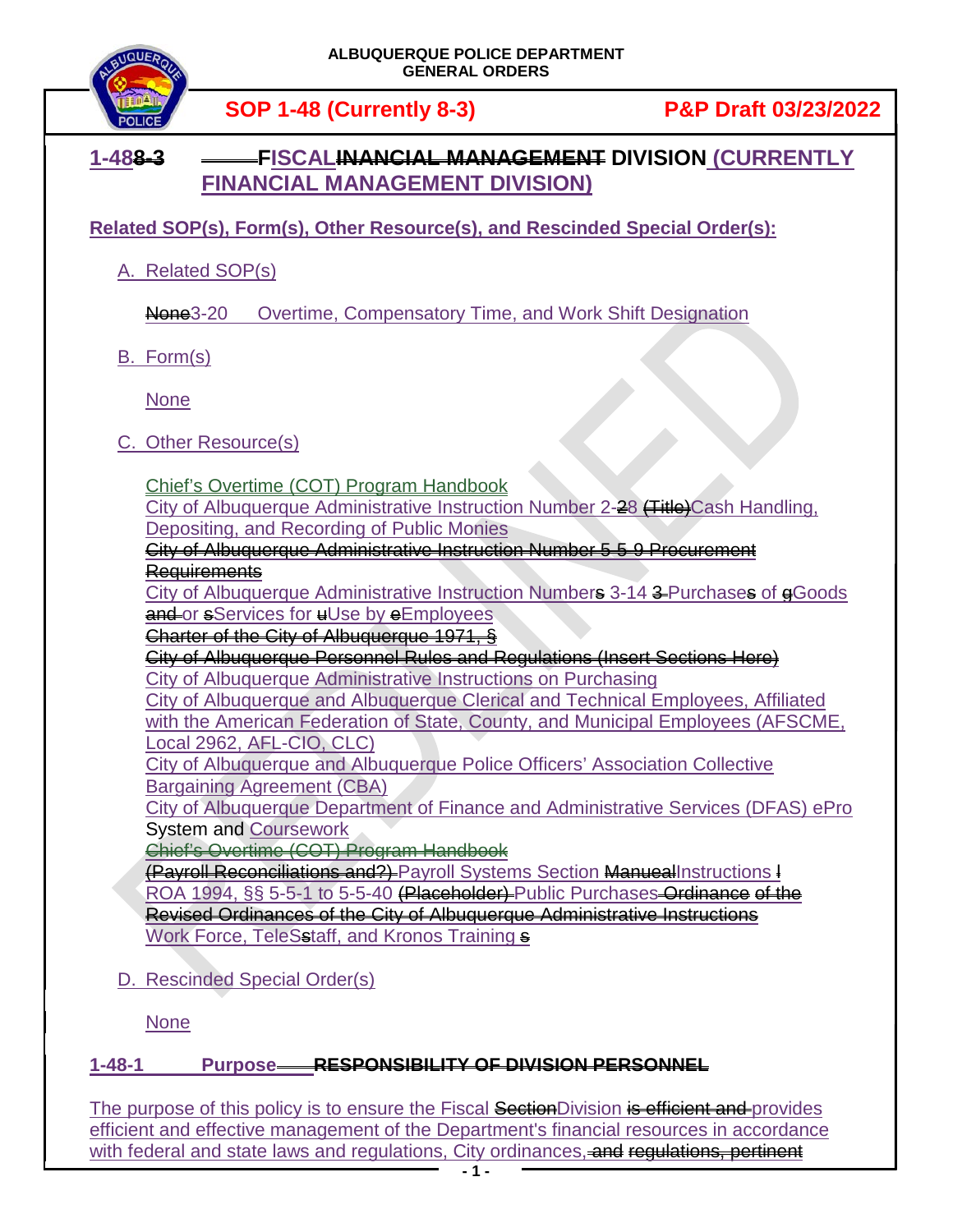

federal and state statutes, and regulations, and generally -accepted accounting principles (GAAP). The Fiscal SDivisionection is responsibilities for include budget preparation and monitoring, accounting, purchasing, payroll, Albuquerque Police Department (Department) travel requests, and contracts.

The Department's operating budget is prepared annually for submission to the Office of the Mayor. This requirement is driven by the City Charter that requires an operating budget to be formulated annually by the Mayor in consultation with the City Council. The City's fiscal year runs from July 1 to June 30. The Financial Management Division coordinates and prepares the annual operating budget of the Department on behalf of the Chief of Police. The financial Management Division is responsible for the provision of accurate and timely financial services for the Department.guide is to…adfIt shall be the duty of all Ddivision personnel to familiarize themselves with the contents of this Standard Operation Procedure manual SOP and conduct themselves in accordance with their precepts. Ignorance or misunderstanding of any of the provisions of this manual SOP shawill not be accepted as a defense against disciplinary charges. **Fiscal Section:**

The Fiscal Section's objective is efficient and effective management of the Department's financial resources in accordance with City ordinances and regulations, pertinent federal and state statutes and regulations, and generally accepted financial management principles. This encompasses various responsibilities, which include budget preparation and monitoring, accounting, purchasing, contract management, travel management and contract management.

## **1-48-2 PolicyORGANIZATIONAL POLICIES**

It is the policy of the Albuquerque Police Department (Department) to o… To provide a guide for action in organizational planning, it is the policy of the Financial Management Fiscal **Division**Department is to establish quide linesrequirements forto control of the administration and implementation of the Department funds (financial resources?) and following by adhering to the City of Albuquerque ordinances and administrative instructions for Pourchasing Rules and Regulation in accordance with the City's ordinances and regulationsAdministrative Instructions, as well as City of Albuquerque Department of Finance and Administrative Services quidance other documents and manuals as approved by the City of Albuquerque. Tto ensureto that the Department is properly safeguarding include properly safe quarding theits assets, of the Department and to make sound financial decisions, and to have the ability to provide accurate financial reports to the **(someone)**. Director of the Office of the Chief. .

Department policy is to establish provisions for properly administrating contracts in accordance with the Public Purchases Ordinance of the Revised Ordinances of the City of Albuquerque, the City of Albuquerque purchasing rules and regulations, the City of Albuquerque Administrative Instructions as well as other documents and manuals as approved by the City of Albuquerque.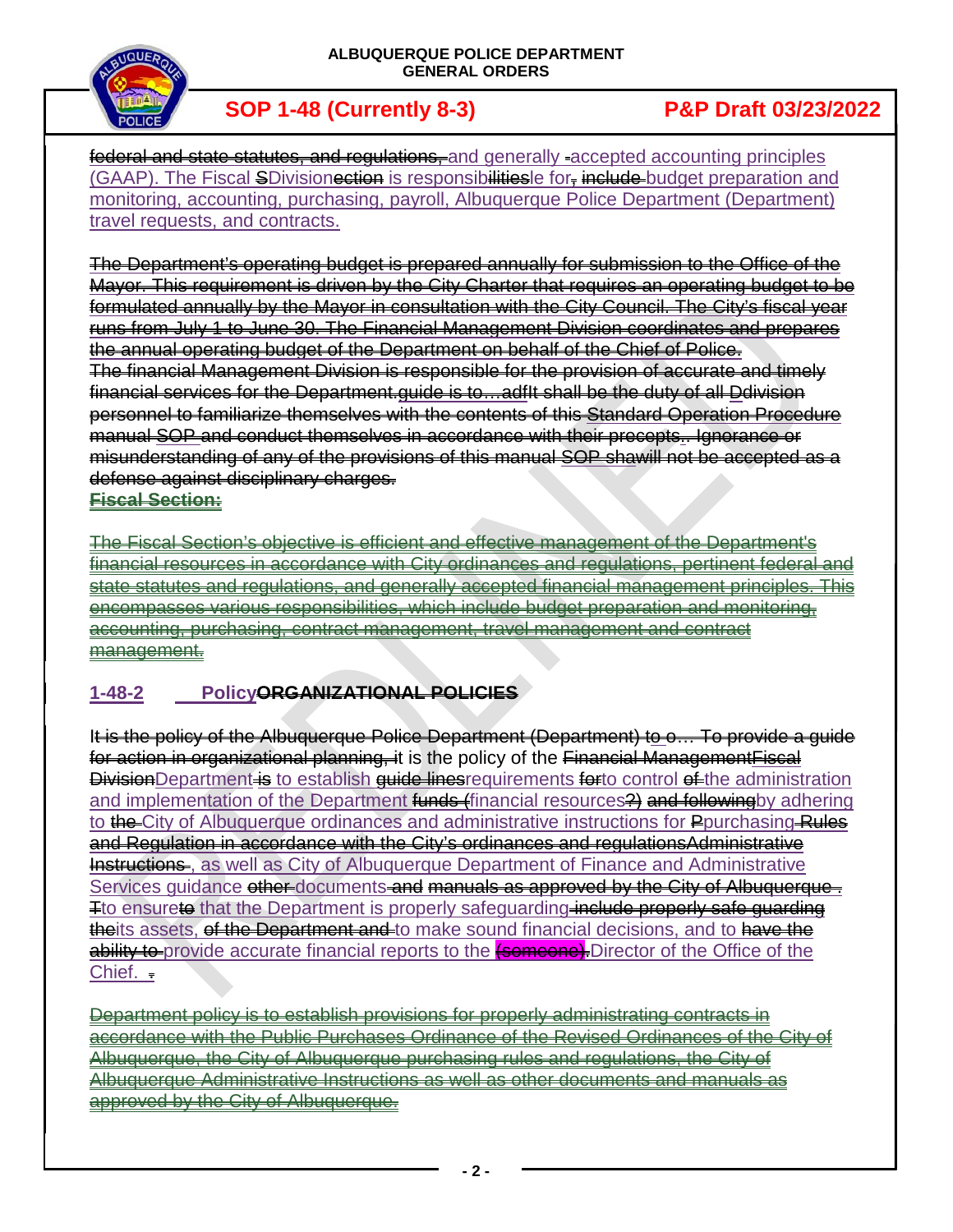

**SOP 1-48 (Currently 8-3) P&P Draft 03/23/2022**

Department policy is to establish provisions for controlling the purchasing process and for making purchasing as effective and efficient as possible.

to:

Be r• Fix responsibility le for each function within the Financial Management Division. Responsibility must be accompanied by commensurate authority at every level;.

• Delegate authority for decision making and action to the lowest level possible. All personnel are held fully accountable for the use of delegated authority, as well as the failure to use it.

A. Fiscal Section:

1. The Fiscal Section's objective is efficient and effective management of the Department's financial resources in accordance with City ordinances and regulations, pertinent federal and state statutes and regulations, and generally accepted financial management principles. This encompasses various responsibilities, which include budget preparation and monitoring, accounting, purchasing, contract management, travel management and contract management.

**B.** Property Section:

The Property Section's objective is for the efficient and effective management of the Department's inventory and fixed assets in accordance with city and state statutes and regulations. Responsibilities include safeguarding, maintaining, tracking and disposal of property, both inventory and fixed assets. This section will monitor items issued to individual officers and civilians; insure that adequate supplies are maintained for officer safety as well as coordinate building maintenance.

## **FINANCIAL MANAGEMENT DIVISION GOAL**

The financial Management Division is responsible for the provision of accurate and timely financial services for the Department.

## **FINANCIAL MANAGEMENT DIVISION OBJECTIVE**

## **Fiscal Section:**

The Fiscal Section's objective is efficient and effective management of the Department's financial resources in accordance with City ordinances and regulations, pertinent federal and state statutes and regulations, and generally accepted financial management principles. This encompasses various responsibilities, which include budget preparation and monitoring, accounting, purchasing, contract management, travel management and contract management.

## **Property Section:**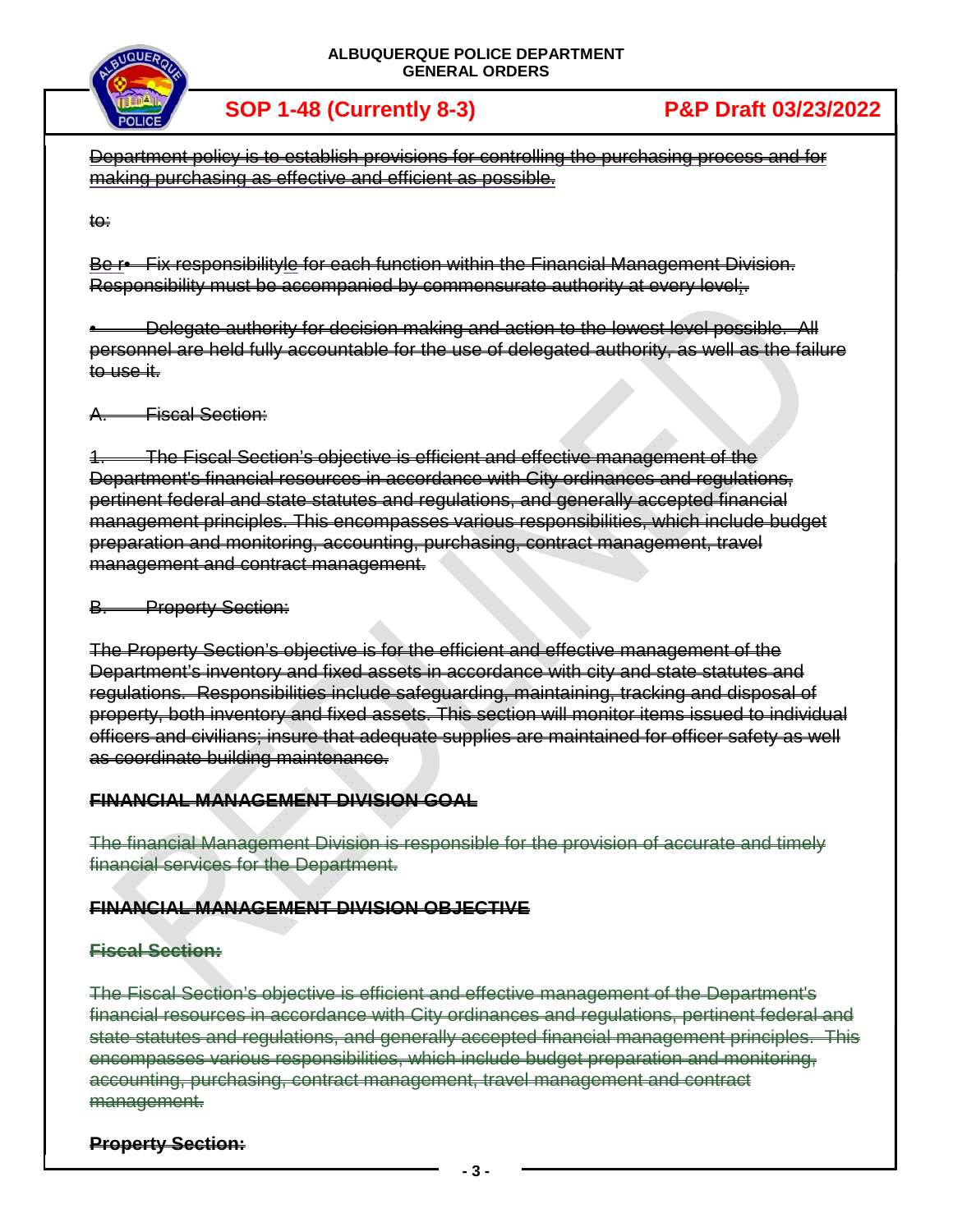

The Property Section's objective is for the efficient and effective management of the Department's inventory and fixed assets in accordance with city and state statutes and regulations. Responsibilities include safeguarding, maintaining, tracking and disposal of property, both inventory and fixed assets. This section will monitor items issued to individual officers and civilians; insure that adequate supplies are maintained for officer safety as well as coordinate building maintenance.

### **1-48-3 Definitions N/A**

A. TermException

(Definition)A payroll term used to indicate that a time card is missing hours.

## **Definition**

B. Exception (Leave) Requests

An entry in the Department scheduling or timekeeping system to use paid or unpaid **(something) in the Department timekeeping system...Eexception**leave time, such as sick leave, vacation leave, administrative leave, andor compensatory time leave etc. These types of A leave request leave must be approved daily by the employee's direct supervisor on a daily basis...

C. Missed PunchTerm

(Definition)An employee has faileds to punch in or punch out for the day in the Department timekeeping system.

D. Punch

(Definition)For non-exempt (hourly) employeesDepartment personnel, an entry that records when the employee clocks in and clocks out who punch in and out each day in the Department timekeeping system.

E. Receipted

The act of taking possession of products in order to stage them for inspection, place them into inventory, or deploy them to end user (requester) for immediate use.

F. Scheduling System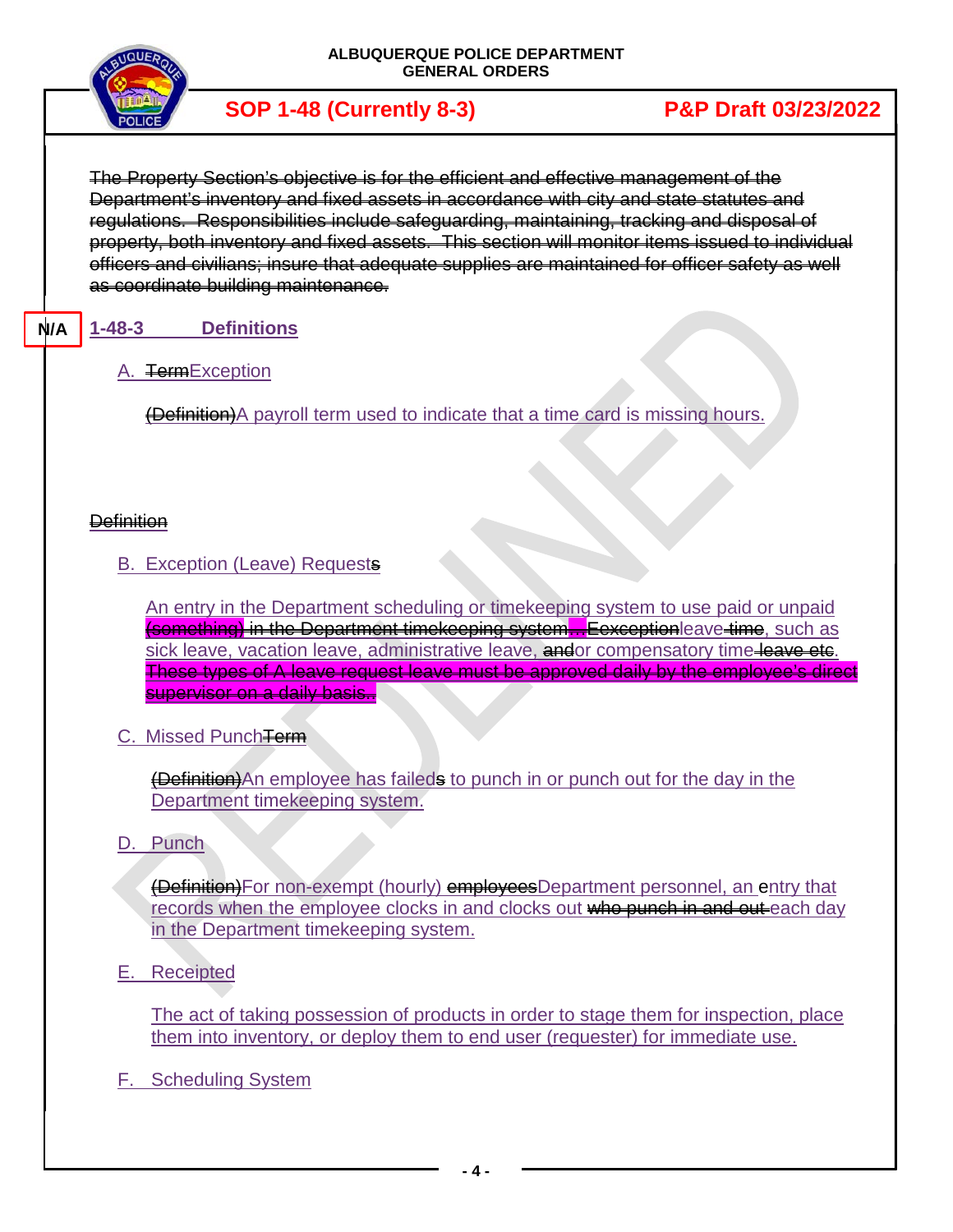|     | <b>NQUE</b> |    |                                                            |                                 | ALBUQUERQUE POLICE DEPARTMENT<br><b>GENERAL ORDERS</b>                                                               |                                                                                                                                                                                                                                                                                                                                                                                                                                                                                                                                                                               |
|-----|-------------|----|------------------------------------------------------------|---------------------------------|----------------------------------------------------------------------------------------------------------------------|-------------------------------------------------------------------------------------------------------------------------------------------------------------------------------------------------------------------------------------------------------------------------------------------------------------------------------------------------------------------------------------------------------------------------------------------------------------------------------------------------------------------------------------------------------------------------------|
|     |             |    |                                                            | <b>SOP 1-48 (Currently 8-3)</b> |                                                                                                                      | <b>P&amp;P Draft 03/23/2022</b>                                                                                                                                                                                                                                                                                                                                                                                                                                                                                                                                               |
|     |             |    | various resources personnel.<br>G. Timek-Keeping System    |                                 |                                                                                                                      | AThe computer web-based-system that the Department (civilian/swornDepartment<br>personnel) is u(Definition)Used by the Departmentuses to allocate and manage the                                                                                                                                                                                                                                                                                                                                                                                                              |
| N/A |             |    | <del>8-3-11-48-4</del><br>1-48-4 Fiscal Division Generally |                                 | Administrative PersonnelRules                                                                                        | A The web-based computer system through which the Department captures a<br>(civilian/sworn)n (Definition)Used by the Department as a means of capturing<br>employee's hours and calculating calculates the time worked and time of leave as-<br>based on Cthe-ity of Albuquerque Human R <sub>fesources</sub> Department, rules, regulations,<br>and policies, and, when applicable, -the employee's various union contracts.                                                                                                                                                 |
|     |             |    |                                                            |                                 | Unit, and the Chief's Overtime (COT) Program (COT).<br>1. The Fiscal Manager is responsible for the following shall: | A. The Fiscal Division is comprised of several sections areas of responsibility, that<br>includinge, ing but are not limited to, the Budget/Accounting Section, the Payroll<br>Reconciliations and Payroll Systems SectionPayroll, the Procurement and, Purchasing                                                                                                                                                                                                                                                                                                            |
|     |             | C. | <del>and.</del> .                                          |                                 | a. <b>mManage all personnel within the Fiscal Division</b> ;<br>within the Fiscal Departmentivision; and and         | b. Review staffing needs in accordance with workload assessments to determine<br>the most efficient and effective means of allocationallocating human resources<br>The Fiscal Manager eOversees a Department employee's financial<br>transactions, to including purchasing receipting, deposits, revenue, and billing.                                                                                                                                                                                                                                                        |
| 6   |             |    | <del>disburse cash funds.</del>                            |                                 |                                                                                                                      | <u> The Fiscal Manager …Maintain a master list of all specialized units, excluding</u><br>Special Investigations Division (SID), authorized to receive, maintain, or<br>Tthis excludes the Investigative Services Division (ISD) personnel as the<br>Fiscal Division shall issue them two (2) disbursements per fiscal year.                                                                                                                                                                                                                                                  |
|     |             |    | <b>Expenditures by The Chief of Police</b>                 |                                 |                                                                                                                      | In some instances, it may be necessary for the Chief of Police to require confidentiality of a<br>project or activity which requires a contractual arrangement for the expenditure of funds.<br>hose instances, tThe Chief of Police wshaill consult with the Albuquerque Police<br><del>Do</del> bartment /Fiscal Management Division to insure necessary funds are available.<br>In addition, tThe Chief of Police shawill be required to consult with the Albuquerque Police<br>Department's Legal counsel to insure the contract or the expenditure is in accordance with |
|     |             |    |                                                            |                                 |                                                                                                                      |                                                                                                                                                                                                                                                                                                                                                                                                                                                                                                                                                                               |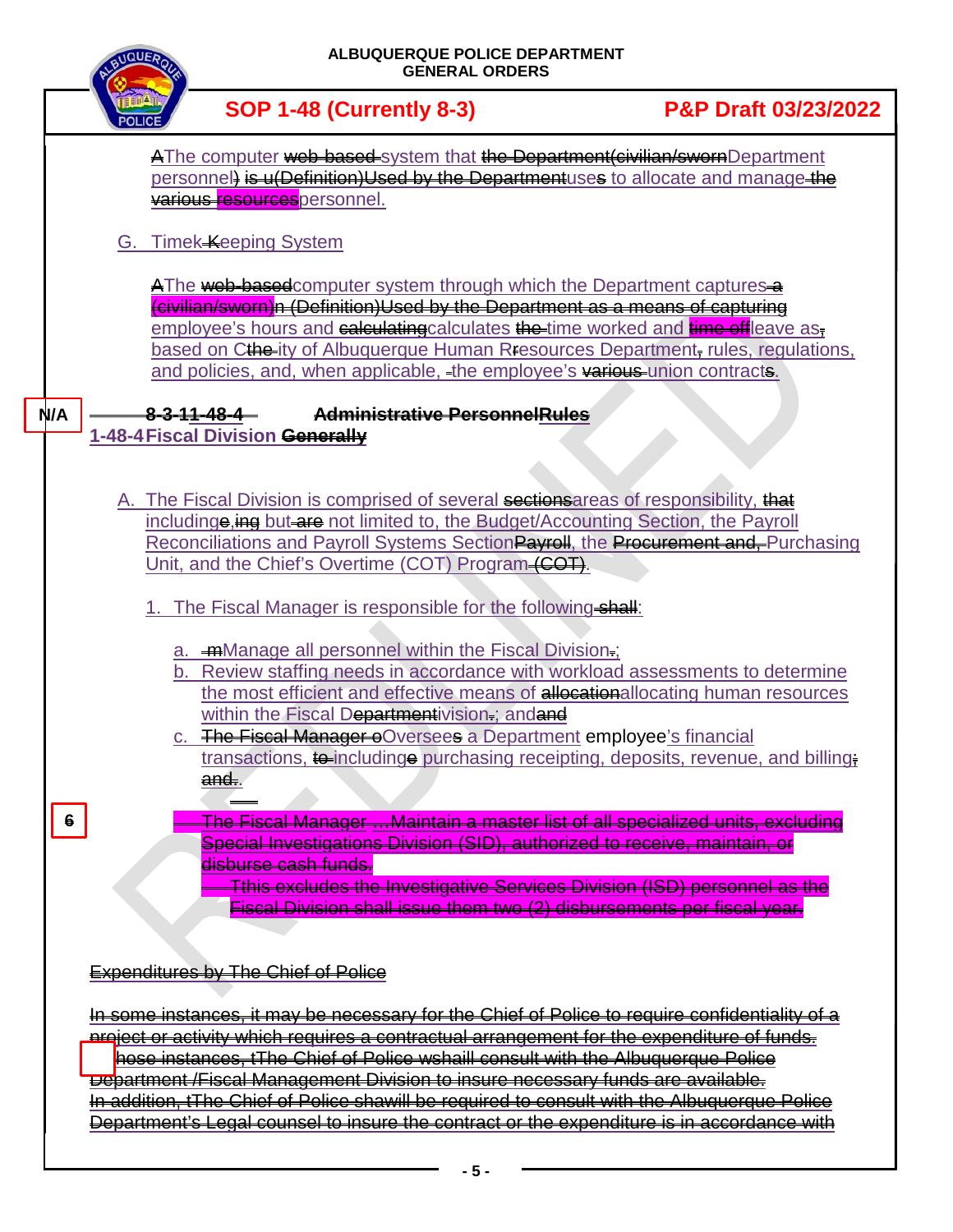

| applicable laws and | requlations before authorizing the contract or the expenditure of any            |
|---------------------|----------------------------------------------------------------------------------|
| funds.              |                                                                                  |
|                     | A master list of all units, excluding SID, authorized to receive, maintain, or   |
|                     | disburse cash funds will be maintained by the Department Fiscal                  |
|                     | Manager-                                                                         |
|                     |                                                                                  |
| $1 - 48 - 5$        | <b>The Fiscal Division is comprised of:</b><br><b>Budget/Accounting Section</b>  |
|                     | <b>Budget/Accounting Section Responsibilities</b>                                |
|                     |                                                                                  |
|                     | <del>Composition</del>                                                           |
|                     |                                                                                  |
|                     | The Fiscal Division is comprised of:                                             |
|                     | <b>Budget/Accounting Section, which consists of accounting:</b>                  |
|                     | Fiscal Officer                                                                   |
|                     | Senior Administrative Assistant (Purchase Card)                                  |
|                     | <b>Payroll Section; and</b>                                                      |
|                     | <b>Payroll Officer</b> ; and                                                     |
|                     | <b>Payroll Technicians.</b>                                                      |
|                     | <b>Procurement Section:</b>                                                      |
|                     | Accounts Payable;                                                                |
|                     | <b>Accounts Payable/Travel Technicians</b>                                       |
|                     | <del>Buver:</del>                                                                |
|                     | <del>Purchase Card;</del>                                                        |
|                     | <u> Chief's Overtime Program<del>;</del></u>                                     |
|                     | Senior Administrative (ASST) Superviser<br><b>Accounting Assistant</b>           |
|                     | <b>Purchase Card:</b>                                                            |
|                     | <del>Fravel.</del>                                                               |
|                     |                                                                                  |
|                     | The Fiscal Division Manager shall manage all personnel with the Fiscal Division. |
|                     |                                                                                  |
| <del>1-48-5</del>   | <b>Budget/Accounting Budget SectionSection Responsibilities</b>                  |
|                     |                                                                                  |
|                     | A. The Fiscal (Division?) Manager shall:                                         |
|                     | <b>Departments Annual Budget</b>                                                 |
|                     |                                                                                  |

Fiscal Manager shall:  $\blacksquare$ 

## The Fiscal Manager oversees the Department's financial transactions.

1. Be responsible for preparing and maintaining the Department's annual budget, including, but not limited to: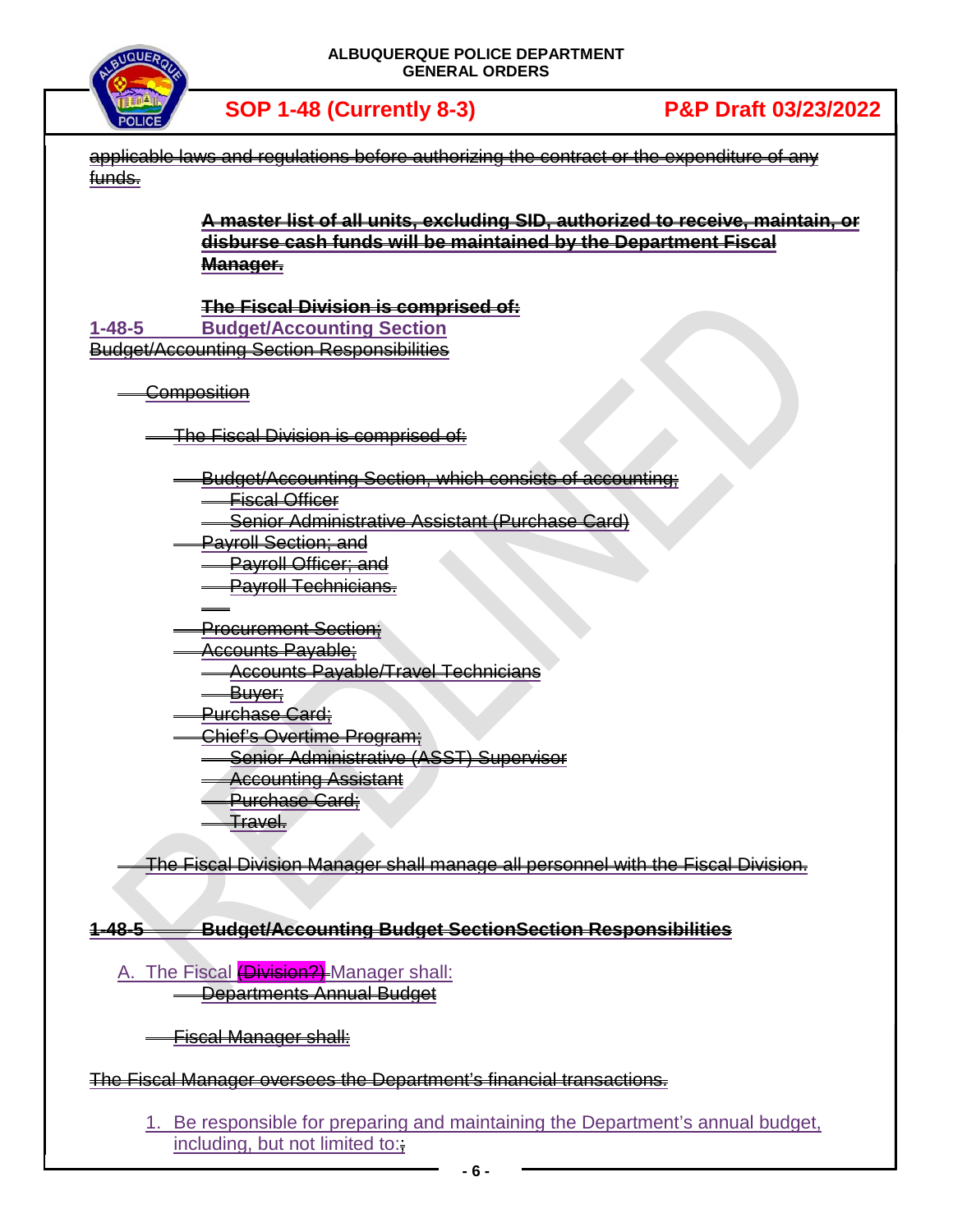

- a. When necessary, Rreviewing the approved budget with the Chief of Police and command staff as needed;
- b. Preparing budget status reports and projections for revenues and expenditures;
- c. Reviewing monthly expenditures throughout the year to **insure**ensure timely acquisition of budgeted items and to **quard against** prevent budget deficits;
- d. When necessary, Reviewing revenue and expenditures with command staff-as needed;
- e. Working with City of Albuquerque Budget Division Office of Management and Budget (OMB) City Budget personnel on appropriation amendments, contracts, resolutions, and information requests;
- **PPreparing year-end and interim reports forwhen requested by the Chief of** Police as requested; and
- g. When necessary, Dedeveloping problem resolution proposals-as needed.
- 2. On a semi-annual, quarterly, and annual basis, Report on the Department's annual budget annual, semi-annually, and quarterly to their chain of command and City of Albuquerque Department of Finance and Administrative Services (DFAS) personnel; and
- 3. Manage the transactions that are paid through are charged against the Department's budget; and
- 4. eEnsureing the Department's' revenues and expenditures that post againstare paid through their Department's budget are accurate; and

Be responsible for providing justifications on Justify budget variables;

- 5.
- 6. Develop a proposed annual operating budget for the Department in cooperation with other bBureaus and dDivisions and with final review and approval by the Chief of Police;
- 7. Provide financial expertise and analysis of budget requests for command staff as requested;
- 8. Evaluate the cost of Conduct costing of services;
- 9. When necessary, **D**develop revenue proposals as needed;
- 10. Adhere to budget report deadlines as **provided** required by the Chief of Police and the City annual budget requirementsadministration:
- 11. Respond to requests for budget information from the Chief of Police the administration and the City Council; and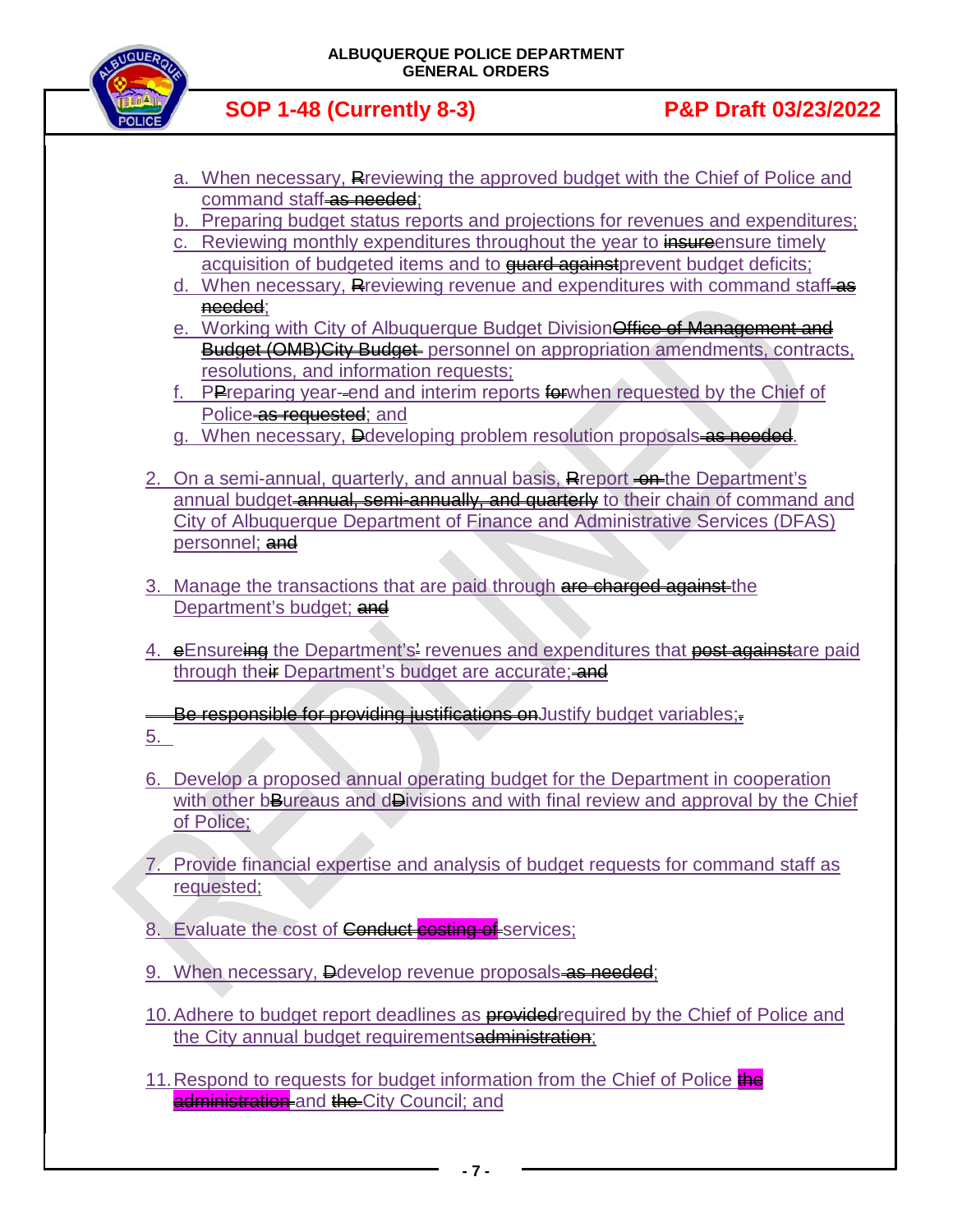

**SOP 1-48 (Currently 8-3) P&P Draft 03/23/2022**

- When necessary, Poresent the **proposed** Department's proposed budget to the Chief of Police, to the Chief Administrative Officer (CAO) during CAO budget hearings, at Administration and to City Council at City Council Bbudget Hhearings as needed.; andd
- Review staffing needs in accordance with workload assessments to determine the most efficient and effective means of allocation human resources within the Department.

Be responsible for monitoring the Bbudget which includes: Monitoring Responsibilities:

Reviewing the approved budget with the Chief of Police and command staff as needed;

Preparinge budget status reports and projections for revenues and expenditures; Reviewing monthly expenditures throughout the year to insure timely acquisition of budgeted items and to guard against budget deficits;

Reviewing revenue and expenditures with command staff as needed; Working with City Budget personnel on appropriation amendments, contracts, resolutions and information requests;

Preparinge year end and interim reports for the Chief of Police as requested; and 12.Developing problem resolution proposals as needed.

- Be responsible for aAccount rReceivable Responsibilities: Transmits information to the City of Albuquerque's (COA) accounts receivable for billing;
- Receives and processeprocesss cash and/or checks from other divisions, vendors and individuals in compliance with the COA's Cash Handling Instructions. Provides for proper documentation, recordings and deposits of cash receipts. Processes cash remote transactions;
- Create as cash revenue reports; and
- Provides support services to other divisions.

## B. The Senior Administrative Assistant Sshall:

Be responsible for various administrative duties within the Fiscal Division.;

1. Be responsible for reconciliation of all Department Purchase Cards (P-Cards) and manages their use.;

Review Wells Fargo Bank (WB)bank statements;

Handles tax exempt certificates; and

- 2. WorksMaintains on the Scientific Evidence SectionDivision (SED) aAccount activity; and.
- 3. Be responsible for Human Resources (HR) for the Fiscal Division; and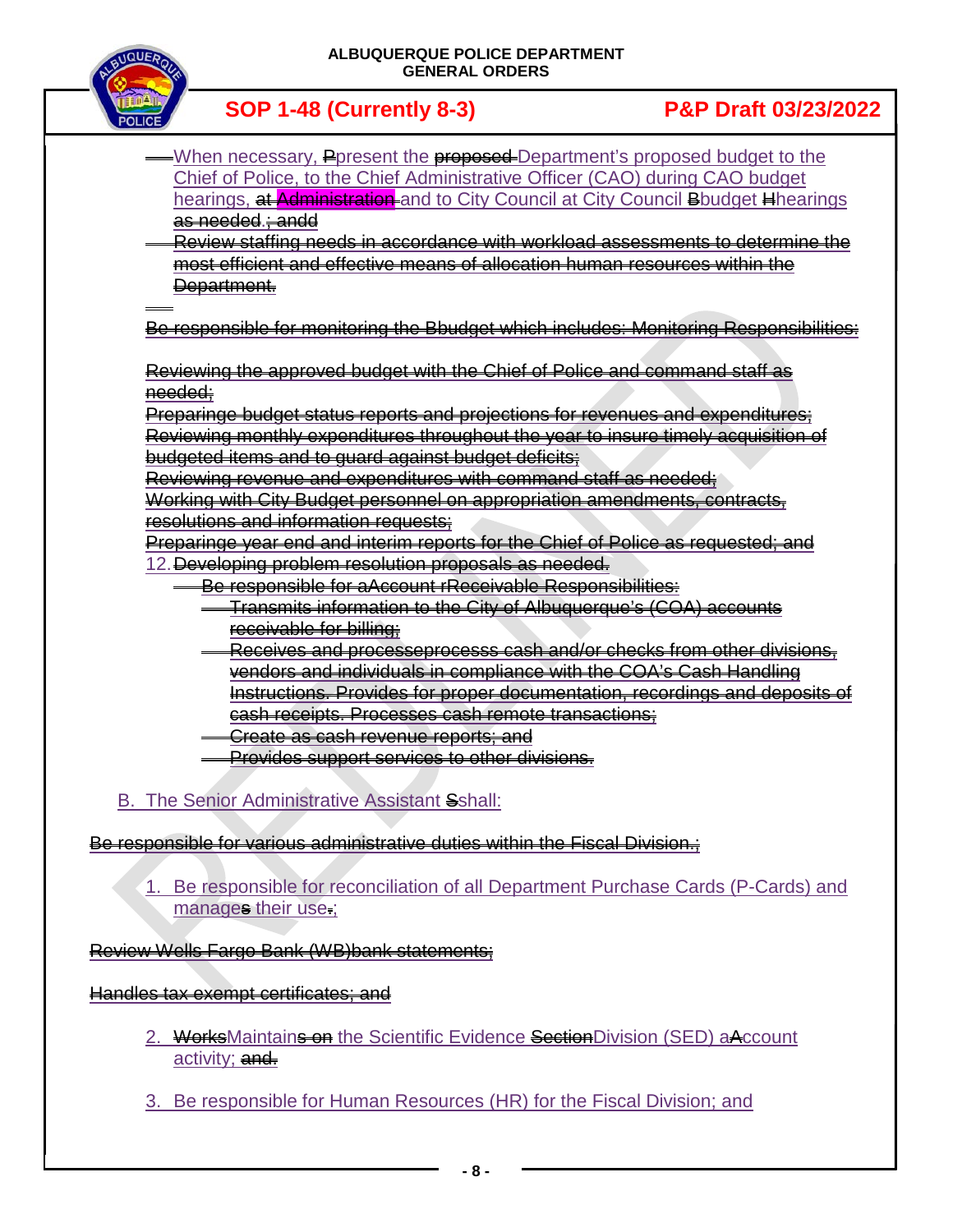| ALBUQUERQUE POLICE DEPARTMENT<br><b>GENERAL ORDERS</b>                                                                                                           |                                 |
|------------------------------------------------------------------------------------------------------------------------------------------------------------------|---------------------------------|
| <b>SOP 1-48 (Currently 8-3)</b>                                                                                                                                  | <b>P&amp;P Draft 03/23/2022</b> |
| A. Perform Aany other duties that apply (as requested by the Fiscal Division<br>Manager?). (List responsibilities)                                               |                                 |
| $1 - 48 - 6$<br><b>Payroll Reconciliations and Ppayroll Seystems Section</b>                                                                                     |                                 |
| A. The Fiscal (Division?) Manager shall:                                                                                                                         |                                 |
| <u>The Fiscal Manager eversees the Department's financial transactions.</u>                                                                                      |                                 |
| (Duties and tasksList responsibilities)Provide oversight for section personnel:                                                                                  |                                 |
| 1. Reconcile the Department's payroll systems on a Ensure-bi-weekly<br>basisreconciliations of all Department Payroll systems are completed;                     |                                 |
| Submit quarterly report of the Departments evertime to City Counsel:                                                                                             |                                 |
| 2. Be involved in the internal and external audits of the Department external and<br>internal audits; and                                                        |                                 |
| 3. Be able to a Assist with all other Ppayroll duties (as requested by the Fiscal Division<br>Manager?).                                                         |                                 |
| B. The Payroll Officer shall:                                                                                                                                    |                                 |
| -Supervise the aAccounting aAssistants with-in the Payroll Reconciliations and<br><b>Payroll Systems sSection Payroll Technicians:</b><br><b>General Ledgers</b> |                                 |
| <b>Purchasing</b><br>Accounts payable/Travel                                                                                                                     |                                 |
| <b>Payroll reconciliations and payroll systems</b><br><b>Budget Section personnel shall:</b>                                                                     |                                 |
| Be responsible for preparing and maintaining the Department's budget; and                                                                                        |                                 |
| Report on the Department's budget to chain of command and City of Albuquerque<br>Department of Finance and Administrative Services (DFAS) personnel.             |                                 |
| <b>Payroll Reconciliations and Payroll Systems SectionSection</b><br><del>-48-65</del>                                                                           |                                 |
| Leave Request Approvals                                                                                                                                          |                                 |
| <u>For Department employeespersonnel who use the Kronos time keeping system,</u><br>they shall:                                                                  |                                 |
| - 9 -                                                                                                                                                            |                                 |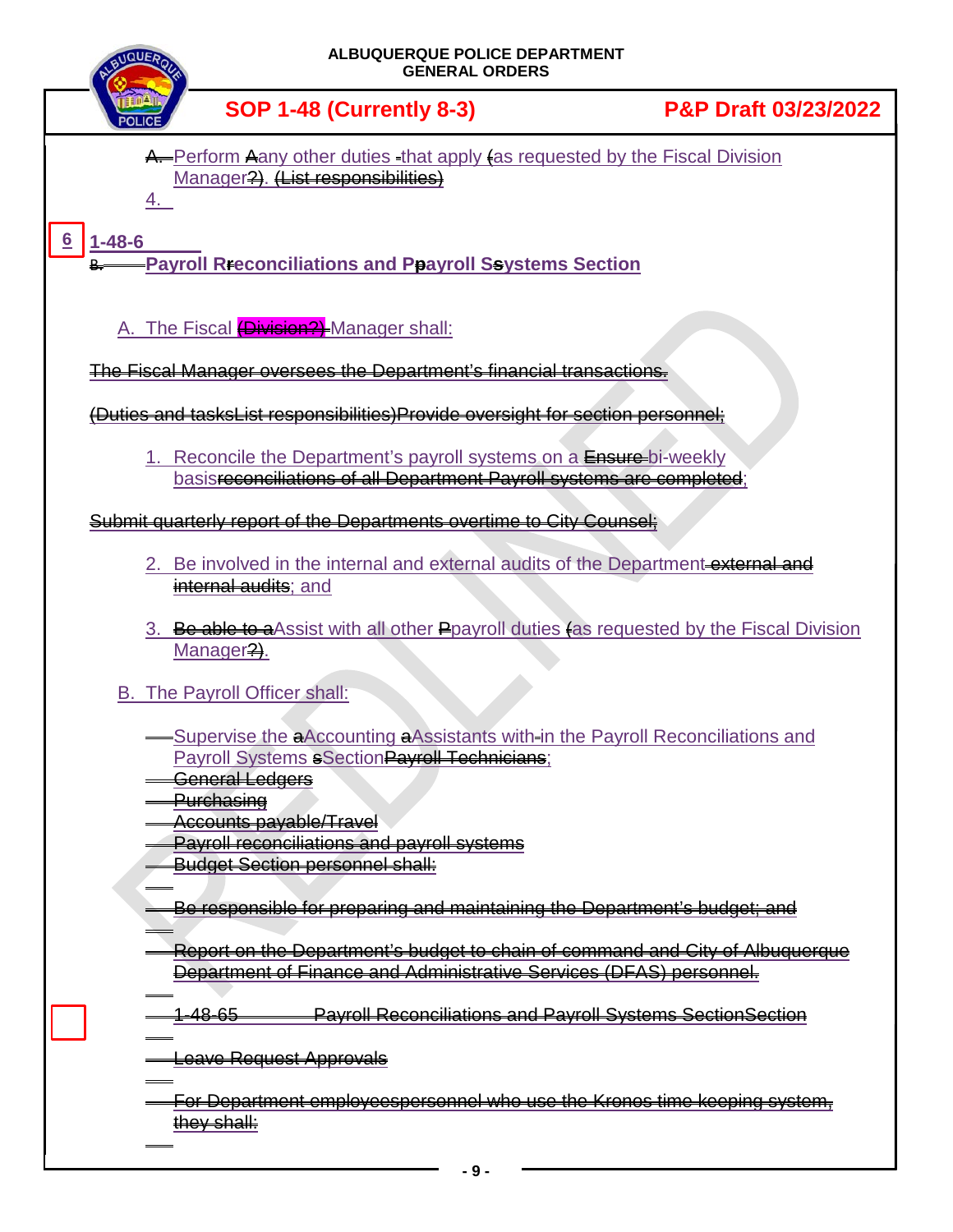

- For the first week of the pay period (Saturday through Friday), approve their leave requests.,
- Department personnel who use the Telestaff time keeping system shall:

The Payroll Officer shall:

**Supervise Payroll Technicians** 

1.

2. Ensure all **employees**Department personnel are paid correctly (by verifying Department personnel worked a minimum of eighty (80) hours during a pay period<del>…(doing somothing)…)</del>;

Participate in the development of Payroll Section policy and procedures; 3.

-Develop <del>and maintain t</del>he <mark>(Payroll Reconciliations and?)</mark> Payroll Systems Section ManuaelInstructions:

4.

-Monitor scheduling system work activities <del>(who'se work activities?)</del> to ensure that pavroll *(the Payroll Reconciliations and Payroll Section?)* is in compliance with the (Department's?) established policies and proceduresthis Standard Operating Procedure (SOP);

5.

7.

- Audit the Department's payroll systems on a bi-weekly basis-; 6.
- Participate in the development, testing, and implementation of automated systems that are used in theto complete payroll tasks; and
- 8. Have a cleargeneral understanding of Department personnel's union contracts (please see comment);.
- 9. Participates in the development, testing, and implementation of the automated systems that are used in theto complete payroll functions.: and
- 10. Any other duties that apply (as directed by the Fiscal Division Manager<sup>22</sup>).

C. The AA Payroll Section Technicians Accounting Assistants personnel Ssshall:

Approve timecards and leave requests for Department personnel by the end of the pay period;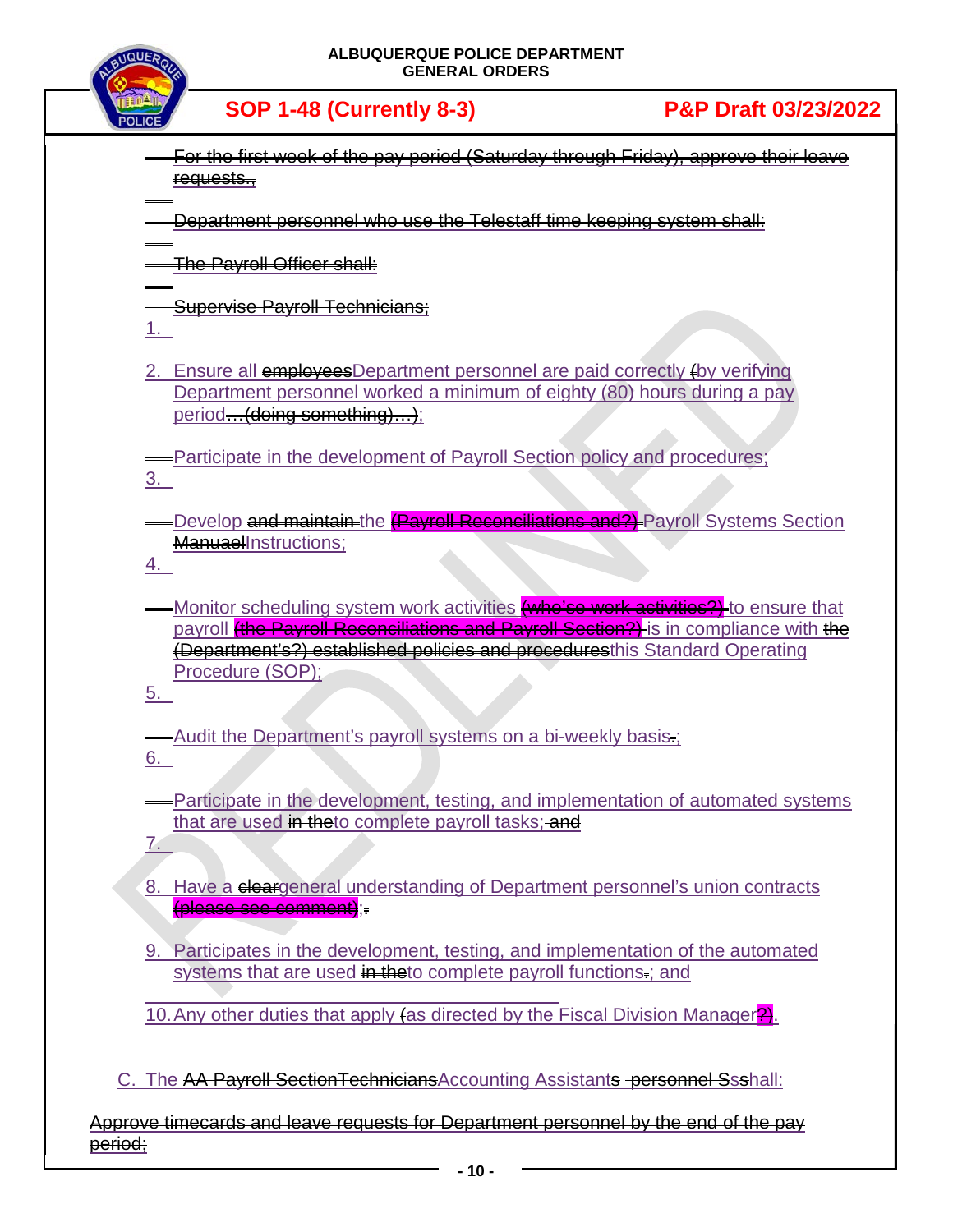

- 1. A Payroll Tech shall-Ensure all time card and leave requests are approved by Department supervisors/managers by the end of the pay period;
- Ensure all payroll exceptions are cleared within each of the Department's payroll systems;

2.

3. Validate all payroll hours on a weekly and bi-weekly basis $\frac{1}{2}$  to ensure all employees-Department personnel are paid correctly; =

Generate payroll reports and queries in the Department's payroll systems; and 4.

On a bi-weekly basis. Uupdate the Department's payroll systems on a bi-weekly basis for:;

5.

- a. New hires;
- b. Transfers;
- Compensation plan changes;
- G. Employees who are on torminal leaver etire before they satisfy their years of service with the City of Albuquerque;

d.

- e. Temporary Uupgrades, consistent with SOP Overtime, Compensatory tTime, and Work Shift Designation;
- f. Retroactive//additional pay;
- g. Specialty Ppay; Validate all payroll hours on a weekly and bi-weekly basis. To ensure all employees are paid;
- h. Retirements; and

Terminations.

i. Leave Request Approvals

- 6. On a bi-weekly basis, provide City Central Payroll personnel the Department's payroll file by Monday at ten o'clock (10) a.m.
- 7. Any other duties that apply  $\sharp$  as directed by the Fiscal Division Manager  $\frac{2}{3}$ .
- D. Department personnel shall:
	- 1. Validate their time card within their assigned scheduling or who use the Kronos time keepingtimekeeping system in order to ensure that all time is correct and properly accounted for, including all planned leave requests-;-

This includes all planned leave requests.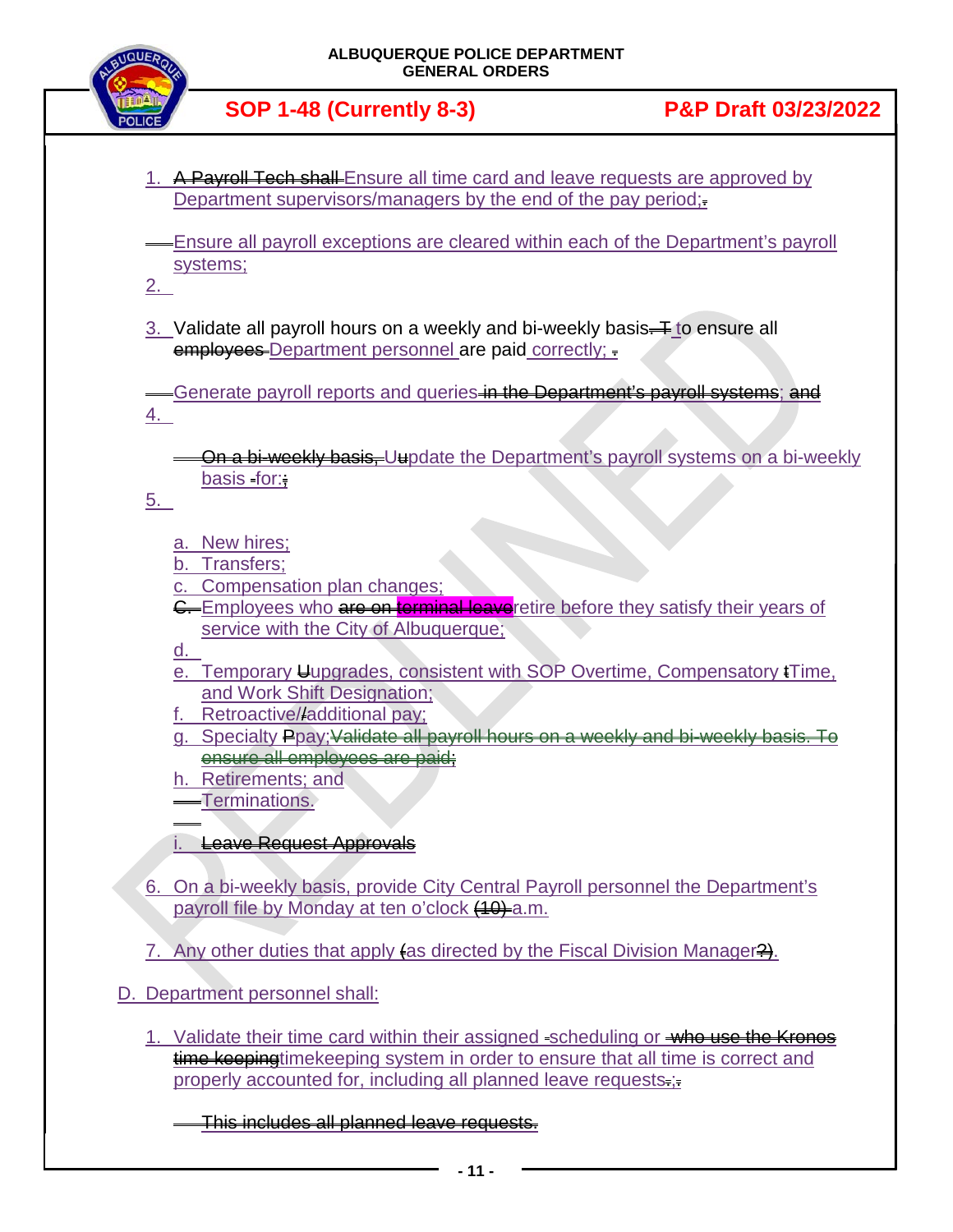

- a. In the event of When an employee has an unexpected absence from work, they**employees** shall contact their immediate supervisors.
	- The employee's immediate supervisor is responsible for shall entering their employee's unplanned leave hours in their employee's if assigned scheduling andor time keepingtimekeeping system.  $\div$  and
- 2. On a weekly basis, Review and approve all time sheettimesheettime card entries no later than Saturday at five (5) PMo'clock p.m.; (date) at (time).
	- a. Department personnel are responsible for shall notify their immediateing supervisors of any inaccuracies or omissions in their timesheettime card.
	- b. By electronically approving their electronic timesheet time card, Department personnel **employees** are attesting that to the information submitted is being complete and accurate.
- 3. It is the Verify that the hours entered into their scheduling or time keepingtimekeeping system by their immediate supervisors in their scheduling or timekeeping system are correct<del>. employees shall verify the hours entered by the</del> supervisor is correct:
	- a. If the employee after reviewing their bi-weekly pay check the employee notices an inconsistency in their pay, they shall take the following steps to correct the inconsistency:
		- The employee shall clearly articulate the issue by e-mailing to their immediate supervisor and, when applicable, includeding the following information:
			- 1. For the Time Keeping Timekeeping Ssystem:
				- A. The reason wWhy the employee's immediate supervisore is a needs to for the manually enter a punch;
				- B. The specific location of W where the employee was when they for missed a punches (must be specific);
				- C. The location and time When (what time) the punch should have been for; and
				- D. Whether other Department personnel who witnessed this employee at that location and time<del>, such as ( other Department personnel who</del> attended training with the employeeclass with you).
			- 2. For the Sscheduling Ssystem:
				- A. The reason wWhy the leave request or overtime was not entered or approved inon time:
				- B. The location of W where was the overtime was worked, and includinge the case or  $\#$ Computer- $\#$ Aided  $\#$ Dispatch (CAD) number; and
				- C. The date and time  $\frac{W}{W}$  was the overtime worked.
- E. A Ssupervisors shall: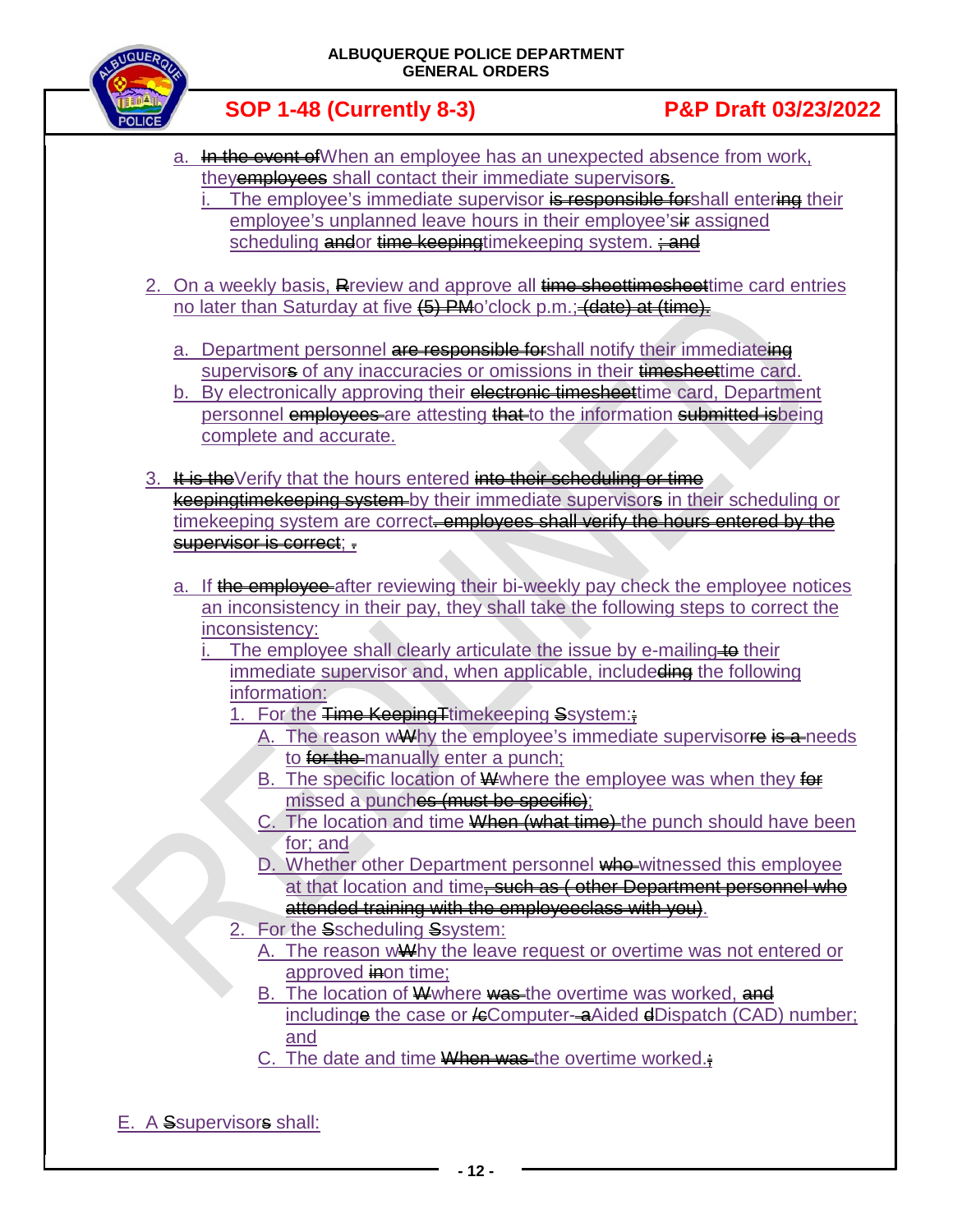| ALBUQUERQUE POLICE DEPARTMENT<br><b>GENERAL ORDERS</b>                                                                                                                                                                                                                                                                                                                                                                                                             |                                 |  |
|--------------------------------------------------------------------------------------------------------------------------------------------------------------------------------------------------------------------------------------------------------------------------------------------------------------------------------------------------------------------------------------------------------------------------------------------------------------------|---------------------------------|--|
| <b>SOP 1-48 (Currently 8-3)</b>                                                                                                                                                                                                                                                                                                                                                                                                                                    | <b>P&amp;P Draft 03/23/2022</b> |  |
| 1. Create and maintain current and accurate schedules when using either-the<br>scheduling andor/or time koopingtimekeeping system, for all Department<br>employees personnel withinwho are under their supervision;                                                                                                                                                                                                                                                |                                 |  |
| 2. Review and approve any leave requests (CABQ alerts or an exception), to<br>includinge time card exceptions and timesheet corrections offor their subordinates<br>on a daily basis;                                                                                                                                                                                                                                                                              |                                 |  |
| 3. Entering their subordinateemployee's unplanned leave hours into the scheduling<br>andor time keepingtimekeeping system; -                                                                                                                                                                                                                                                                                                                                       |                                 |  |
| 4. Make all necessary and appropriate corrections and adjustments to the employee's<br>time sheettimesheettime card timesheet or time card? what is the difference? See<br>a. A supervisor may adjust an employee's clock in and/or clock out time to correct                                                                                                                                                                                                      |                                 |  |
| the time sheettimesheettime card but shall not edit with the intent to avoid,<br>decrease, or increase overtime compensation.                                                                                                                                                                                                                                                                                                                                      |                                 |  |
| 5. Approve their employee's electronic timesheettime card (time card? are the other<br>references to a timesheettime card (or timecard) also supposed to say it's<br>electronic?) on a bi-weekly basis, no later than Sunday at twelve o'clock<br>p.m. 12pm.;<br>a. By approving a time sheettimesheettime card, the supervisor is attesting that to<br>the best of the supervisor's their knowledge the time sheettimesheettime card is<br>complete and accurate. |                                 |  |
| 6. If unable to access the time koopingtimekeeping system, delegate through their<br>chain of command for another supervisor to review and approve their employee's'<br>timesheettime cards (there is more than one timesheettime card? TimesheetTime<br>card is plural hore.).; and                                                                                                                                                                               |                                 |  |
| a. Supervisors shall not allow another employee to log into the scheduling or time<br>keepingtimekeeping system using their log- in credentialspasswords.                                                                                                                                                                                                                                                                                                          |                                 |  |
| 7. Ensure that all -planned <del>? their L</del> leave requests <del>time is</del> are correctly-submitted<br>correctly (in the scheduling or timekeeping system <sup>2</sup> ): and<br>a. For the first week of the pay period, or (Saturday through Friday), a supervisor<br>shall approve their subordinate employee's leave requests.                                                                                                                          |                                 |  |
| 8. Supervisors are responsible for ensuring Ensure all employees under their<br>supervision are educated in the use of the Sscheduling andor (and?) Time<br><b>Keeping Ttimekeeping systems.</b>                                                                                                                                                                                                                                                                   |                                 |  |

**5**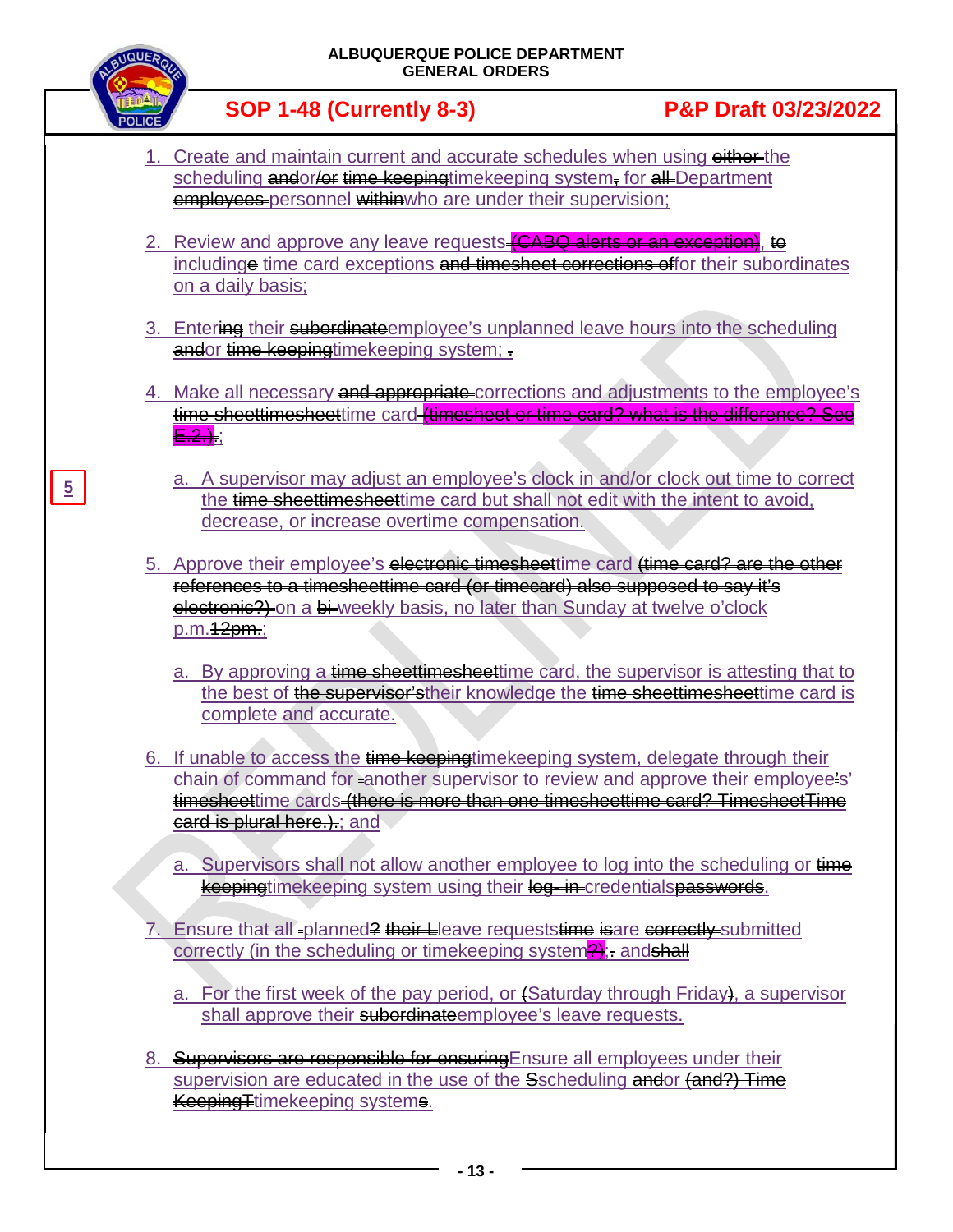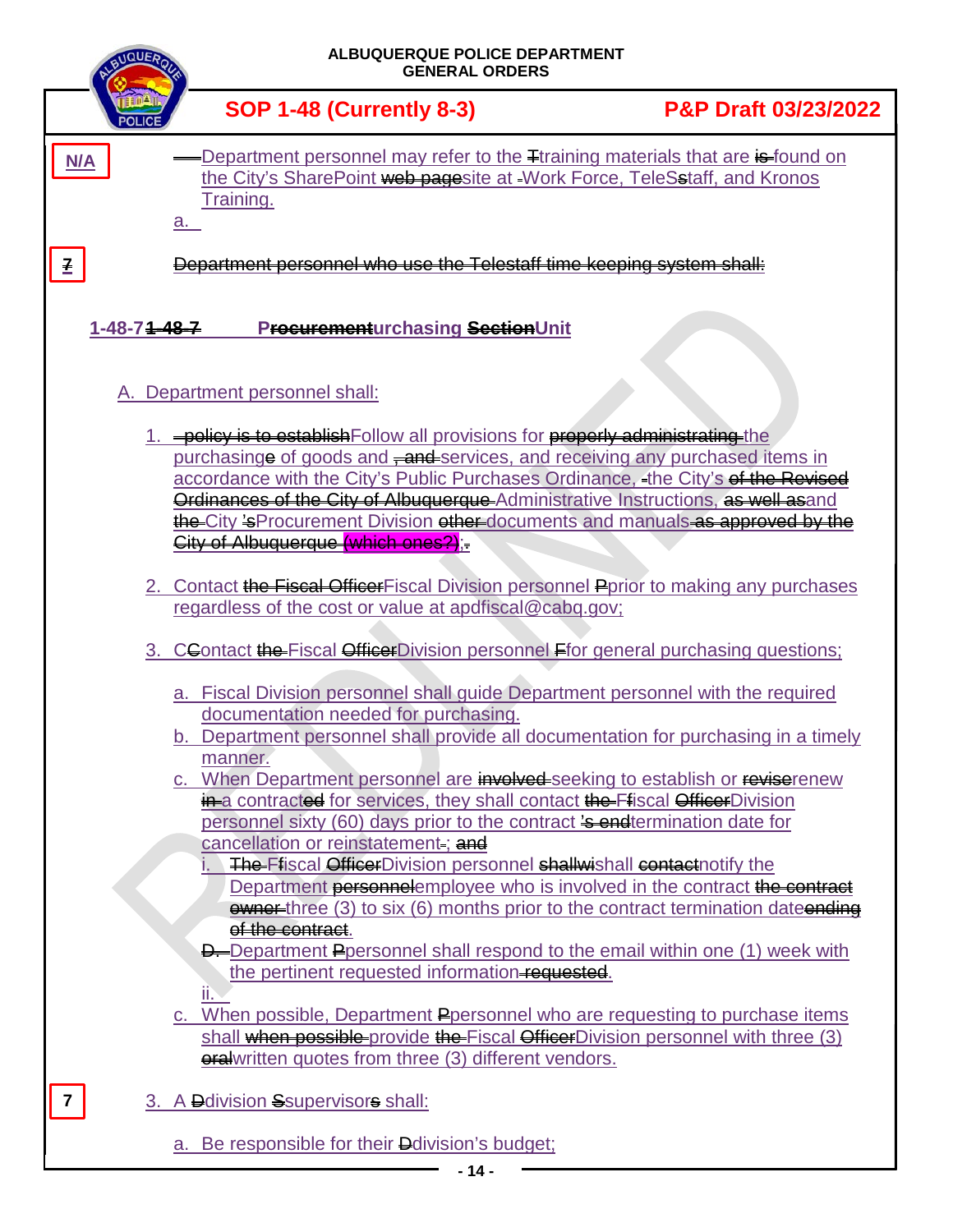

|    | GENERAL ORDERS                                                                                       |                                 |
|----|------------------------------------------------------------------------------------------------------|---------------------------------|
|    | <b>SOP 1-48 (Currently 8-3)</b>                                                                      | <b>P&amp;P Draft 03/23/2022</b> |
|    | b. Ensure their Department division personnel employees who make purchaserses                        |                                 |
|    | are in compliance with DFAS ePro courses 101 and 102;-                                               |                                 |
| C. | <b>Supervisors shall bBe responsible for ensuring their division personnel</b>                       |                                 |
|    | completed the following steps when making all items that were purchases                              |                                 |
|    | maded usingthrough DFAS ePro-shallinclude the following steps:                                       |                                 |
|    | The Department Eemployee who made the purchase receives the actual                                   |                                 |
|    | goods or services.;                                                                                  |                                 |
|    | ii. <b>(Someone)</b> The Department employee who received the goods shall                            |                                 |
|    | inspects the goods by validating or matching the purchase order and the                              |                                 |
|    | packing/delivery slip; Ensure are delivered and match the purchase original                          |                                 |
|    | erder;                                                                                               |                                 |
|    | If correct the delivery must receipted in PeopleSeft.                                                |                                 |
|    | iii. If the order was incorrect:                                                                     |                                 |
|    | 1. The employee who made the purchase shall notify the supplier of the                               |                                 |
|    | problem(s) and discrepancy(s);                                                                       |                                 |
|    | 2. The Ssupplier addresses the problem(s) and discrepancy(s); and                                    |                                 |
|    | Document the name of the employee with the vender or delivery person<br>3.                           |                                 |
|    | person-who accepted the return of the item, why the item was returned,                               |                                 |
|    | and when the item was returned.                                                                      |                                 |
|    | the supervisor shall contact the vendor to have the order corrected or to<br>return incorrect items. |                                 |
|    | iv. If the order was correct:                                                                        |                                 |
|    | -The employee who made the purchase shall They shall include the name                                |                                 |
|    | of the person who accepted the returned the goods; and                                               |                                 |
|    | 1. orders shall be documented in the receipt the order in the DFAS ePro                              |                                 |
|    | system; and                                                                                          |                                 |
|    | 2. The employee shall a The employee shall attach the receipt                                        |                                 |
|    | <b>ispacking/delivery slip to the receipt in the DFAS ePro system.</b>                               |                                 |
|    |                                                                                                      |                                 |

The Fiscal Manager Shall:

Be responsible for accounts receivablethe Procurement and Processing Unit:: Transmit information to the City of Albuquerque's (COA)The Department's accounts

receivable for billing;

Receive and process cash and/or checks from other divisions, vendors, and individuals in compliance with the COA's Cash Handling Instructions.;

Provides for proper documentation, recordings, and deposits of cash receipts.;

Processes cash remote transactions;

Create a cash revenue report; and

Provides support services to other divisions.

- 4. The Fiscal Officer sshall be responsible for the following:
	- a. Superviseing the supervising Senior Administrativee Assistant, **(supervisor)** the Department's Buyer, and three (3) Administrative counting Assistants-and the Contract Specialist;.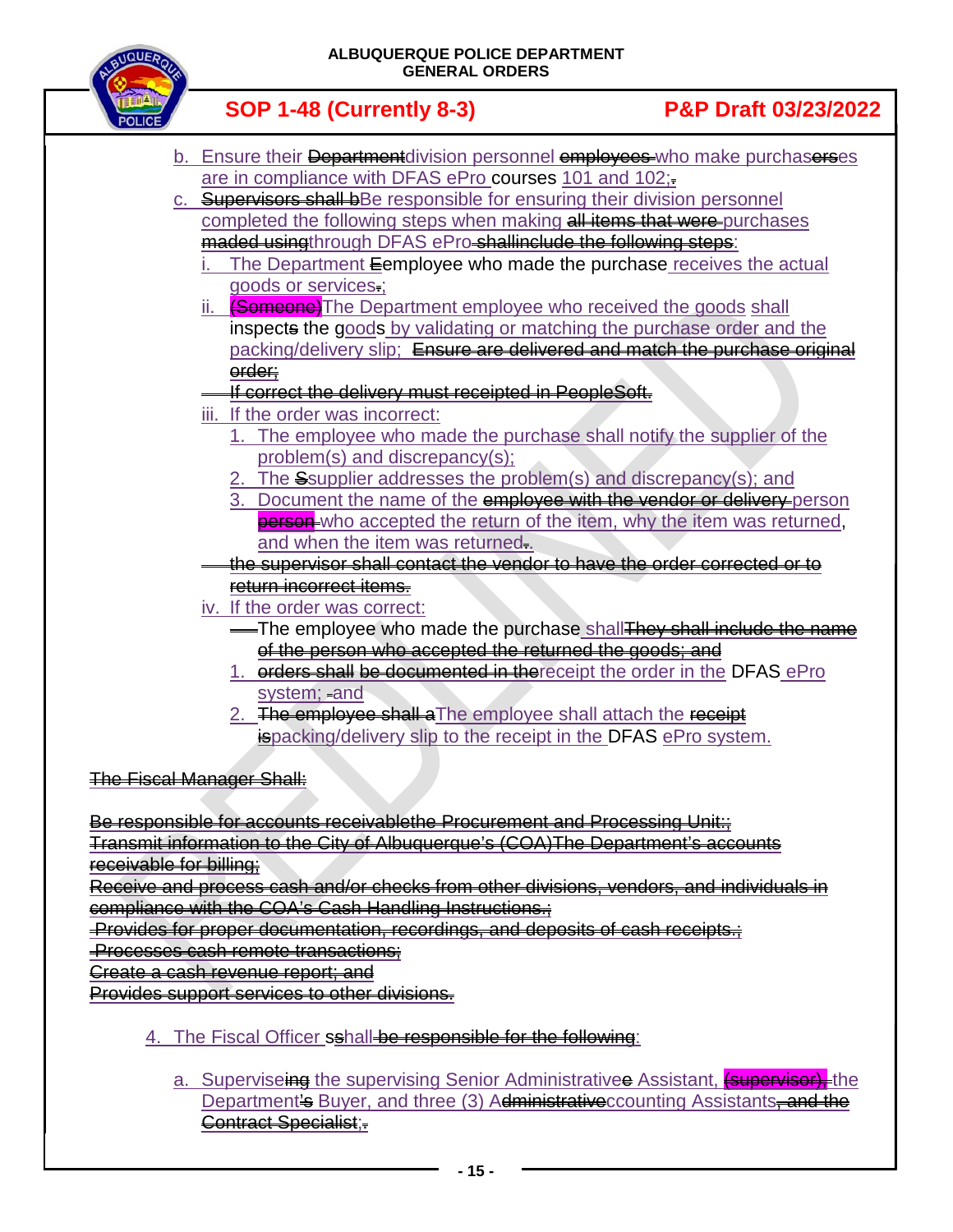

- b. ProcessReconcile the (Department's ?) Ggeneral Lledger Processing Responsibilities:
	- Create journal entries and maintain documentation;
	- Establish new activities and accounts in compliance with budget documents;
	- Review general ledger for transaction classification and accuracy;
	- Assist DFAS with reports for monthly and annual closing; and i. Respond to auditors.
- Be responsible for Ppurchasing duties, and accounts receivable and billing; and
- c. Reconciles the Scientific Evidence Division's (SED) SED aaccount activity;
- **EXECTED** Respond to requests from internal and (external **2)** auditors; and d. and
- e. Have a full understanding alltheir subordinate's job duties.

## 5. The Senior Administrative Assistant shall:

- a. Set-up and Create and maintain customer files including, but not limited to, contracts, such as special events, and filming permits, etc. Review and approve sSpecial eEvent, and filming permits;
- Sends outs out communication of available overtime to Department personnelemails of available overtime assignments to Department personnel;
- Is Be responsible for billing customers and validating Department personnel's Chief's Overtime activity and sending out communication to the appropriate supervisor for approvalApprovinge time;
	- This consists of cCorrecting work orders in the Access Ddata base; , cCopying work orders and , scan themning work orders to Accounting personnel,
	- pPrinting computer-aided dispatch system (CAD)cad reports for thirtypercent (30%) of the number of officers that worked Chief's Overtime.;
- Check email and pPrint all work orders fromsubmitted from sworn personnel;
- Send Chief's Overtime (COT) Program agreements to the City's Legal Department and the Office of the Chief of Police's office for approval;
- c. Set up new vendors in Maintains the **(Fiscal Division?)** Department's Access database that stores COT Program records and coordinates with City Accounting Division personnel;
- Review open accounts receivables  $(AR)$ , to includinge invoicing, reconciliation and collections; and
- and sSend past due invoices to customers;

Create an AR report and – verify that work orders are being invoiced; Create the Pay Period eEnd report;

- Verify that the work orders and reports are correct:
	- Notify sworn personnel by email that they have missing work orders;Missing work order report – notify sworn personnel by email that have missing work orders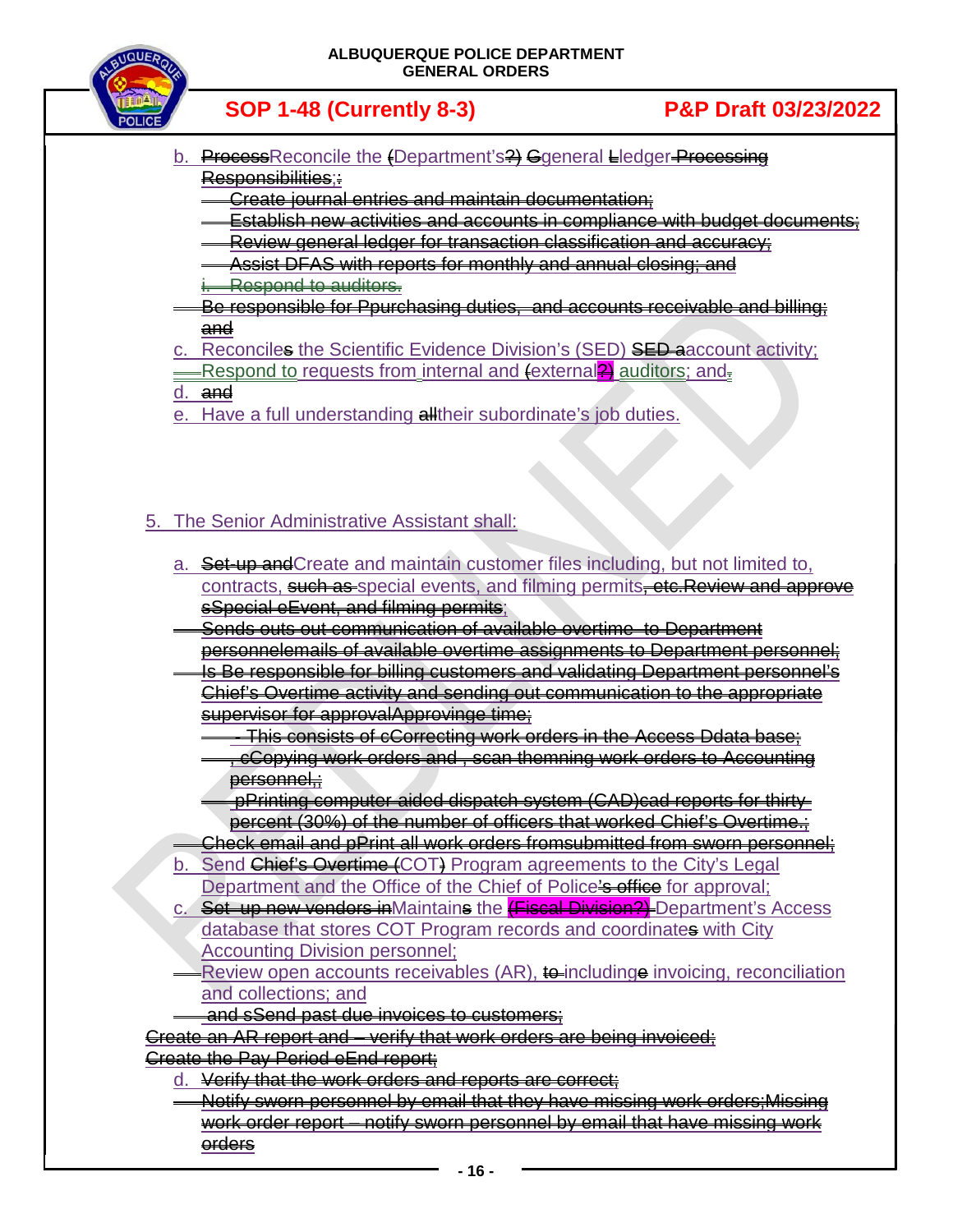

- Notify sworn personnel if they have exceeded the Over twenty-five (25) hour overtime caplimitreport – letter to officer;
- Verify the # of CAD numbers that are submitted by sworn personnelcads printed;
- Create the COT sign-up calendar; and
- e. Supervise the aAccounting aAssistants, which includes and have having a full understanding of their job duties.
- 6. The Department's **B**Buver shall:
	- a. Be is responsible for all Department requisitions, including and ensuring thate they are or small purchase orders and ensure they are consistent with the City **Procurement-Administrative Instructions on purchasing policy; and**
	- b. Assign the Department's requisitions to the appropriate AP clerk; and
	- 4. Gather and forward the formal bids, requests for proposals (RFP), requisition, and specifications to the DFAS personnel.; and

c.

- d. Monitor contracts and to ensure that all invoices are complete and paid by the end of the (City's<sup>2</sup>) fiscal year. Greate requisition and/or purchase order(s) for contracts;
- E. The Accountings Assistant personnel shall: Payable, Accounts Receivable/ and Billing, and the Travel Liaison, (accounting assistantce)Accounts ReceivableAR and billing (accounting assistant)Shall (Accounting Assistance) :

7.

- a. Stay in contact with Assist Department personnel and external customers with general Fiscal Division inquiries (who is this?);
- For Travel Liaison processing responsibilities:
	- Establish procedures in compliance with regulations as outlined in the City of Albuquerque Travel Regulations.
	- Create travel documents.
	- Monitor travel for compliance with City policy.
	- Close out travel documents in a timely manner.
	- Purchases airline tickets.
	- Create travel authorization (TA) and create cover sheets for travel;
	-
	- Gather information that is not attached to the Travel Request. suchincluding, but not limited to; as,
	- hHotel price quotes,;
	- cComparering flight costss that are the lesser of at least two (2); and
	- hHave the better time frames for City business travelers...
	- cCalculate all costs and create a spreadsheet and to attach it to the Cash Advance;
	- Contact hotels to obtain credit card authorization forms.;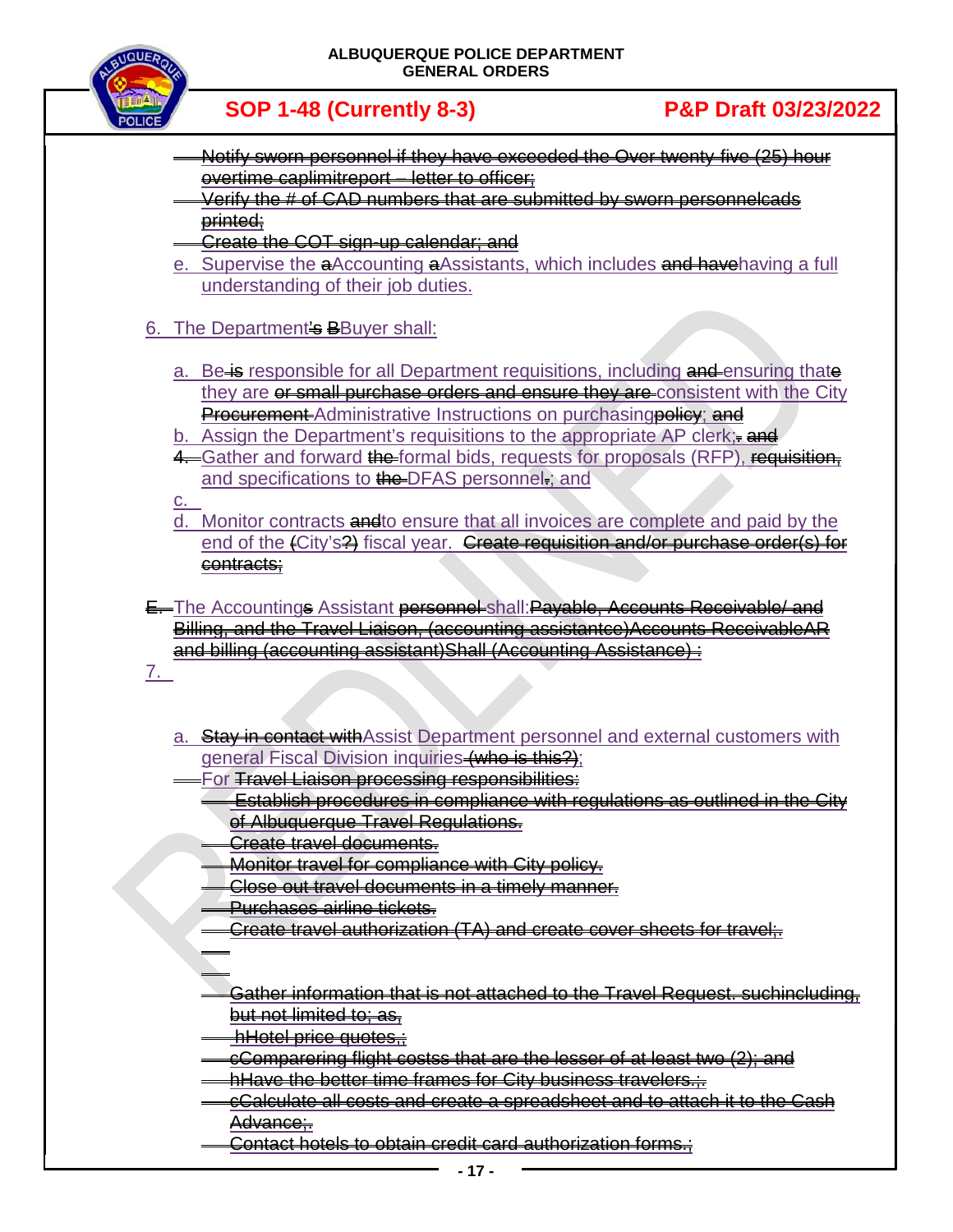

- Travelers are to hold the hotel with their personal credit card until the travel is approved.
- Once the travel is approved the Travel Liaison contacts the hotel and switches the charges over to the City credit card.

Create CCash AAdvances (CA);

Purchase flights.

Register the traveler and attach receipts to the CA.

Forward the spreadsheet to (Augustine Samaniego).

Create eExpense rReports;

Once the traveling personnelers returnsreturns obtain all receipts. Finalize the travel

- F. Complete a Dock Pay and if money is owed ( from? ) contact (Augustine Samaniego) and advise them of thereport any money owed to the traveler.
- then go in and aAssign the charges to the person who has traveledtraveling personnel. . I then wait for the program to run, which is usually an overnight process then the next day I can close out the travel when all documents are in my possession.

## Person of Interest (POI);

Gather the name, phone number, and email address from the person the Travel Liaison is assisting and enter this information on the 'Add a Person' and create and Employee Identification number.

Assist as Process the back-up for the daily deposit.

- Count, record (something) on the daily spreadsheet. Complete the deposit slip.
- Save contracts to the Fiscal's computer folder Create folders for old/ new contracts that have expired or are new; and.

Assist with filing when necessary..

- b. Aaccounts Ppayables personnel processing responsibilitiesshall:
	- EnterCreate requisition and/or purchase order(s) for contracts requests;
	- **Open the work list and approve vouchers;**
	- **4.** Ensure all invoices have documentation that all goods and services have been rendered.;
	- ii. Aapprove vouchers;
	- iii. Run match exception reportss;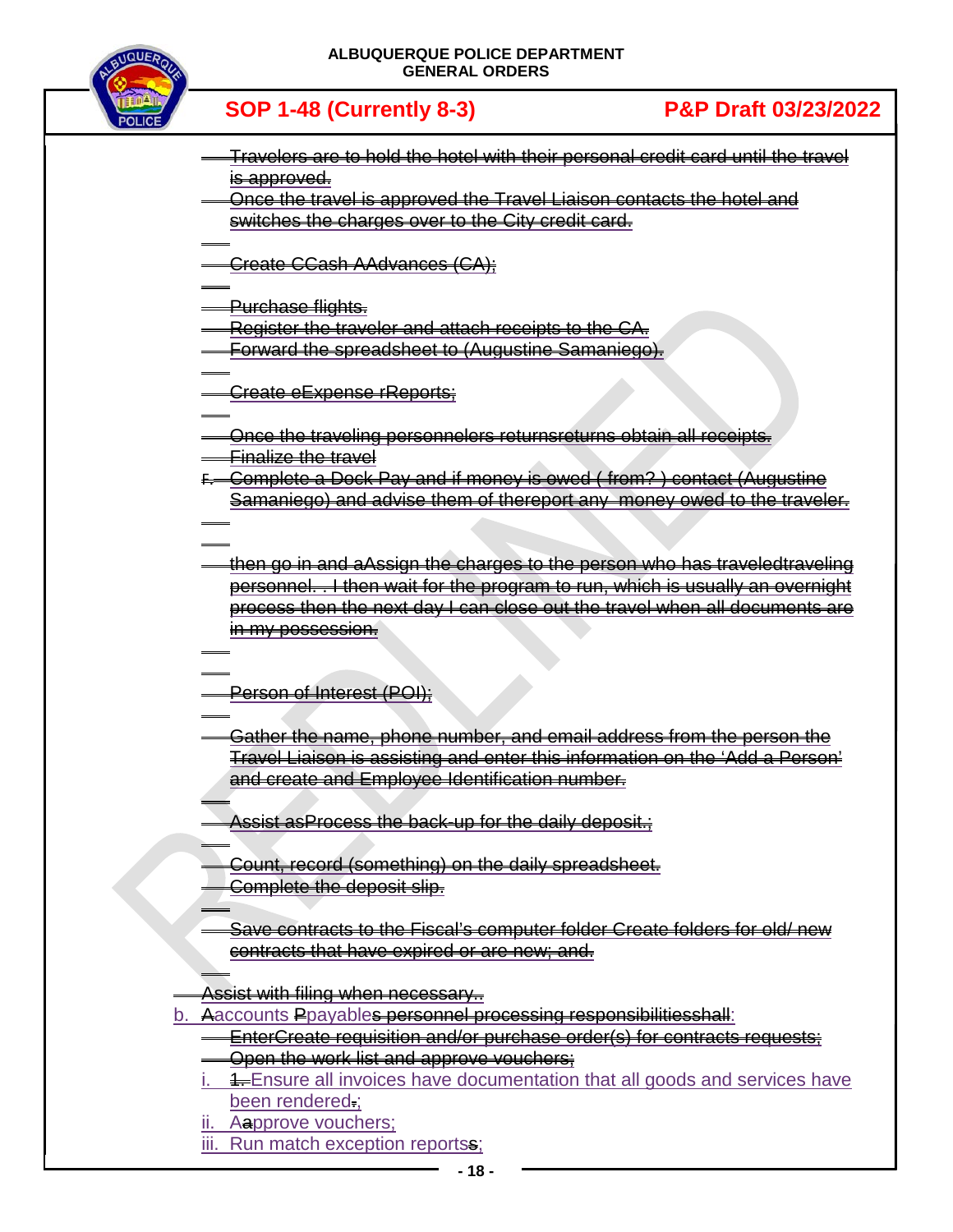

- Ensure all Responsibilities :
- Research unmatched invoices are cleared in a timely mannerworked on a daily basis;<del>., verify receipt of product of services and input information into</del> the A/P system for payment of error free invoices in a timely manner;
- Manage requisitionsResearch unmatched invoices and attempt to resolve invoices with billing errors with the vendor;
- **Process requisitions for disbursements:**
- Maintain proper documentation;
- On a quarterly basis send out an email to all substationscommanders to notify thempersonnel of any missing billing invoices.; and
- Monitor contracts and ensure all invoices are incomplete and paid by the end of the fFiscal year.;

## iv.

- v. Process cash remote transactions deposits; and
- vi. Provide support services to other divisions; and
- vii. Handles Validates tax exempt certificates.
- c. For Chief's OvertimeAaccounts receivable and billingthe COT pProgram personnel processingresponsibilitiesshall responsibilities:
	- Create work orders as and save as a portable document format (PDFs) print all work orders;
	- Assist sworn personnel with requests for overtime;
	- iii. Answer questions and calls from community members who requesting Vvehicle identification number (VIN) inspections, which includes—inspections answer call, answer questions, and completinge the SharepPoint site form;
	- iv. **Filing-out**Complete work orders and requests forms;
	- v. Receive and /deposit VIN inspection payments;
	- vi. Notify customers if (the VIN inspection<sup>24</sup>) request was not filled;
	- vii. For Ccancellation of assignments, -cancelling officerssworn personnel and the work order in the (Fiscal DivisionDepartment's<sup>2</sup>) Access database;
	- viii. Create the Chief's overtimeCOT Program book; 24 regular vendors plus movie shoots and special events, plus any last minute requests and
	- ix. Respond and pProvide necessary information for New Mexico Inspection of Public Records Act (IPRA) requests.
- For Ttravel Liaison shall:
	- i. Create travel authorizations (TA) and create cover sheets for travel;
	- ii. Gather pertinent information that was not attached to the  $\mp$ travel Reequest.
	- iii. Create Ccash Aadvances (CA);
	- iv. Create expense reports;
	- v. Process the daily deposit; and
	- vi. Save contracts to the Fiscal Division's system computer folder for new contracts and for old contracts that have expired<del>/new contracts that have</del> expired or are new.
- e. d.-Cash Ddeposits;
- Review bank activity:
- g. Receive and process cash and <del>for</del> checks from other divisions, vendors, and individuals in compliance with the COACity's Cash Hhandling proceduresInstructions; and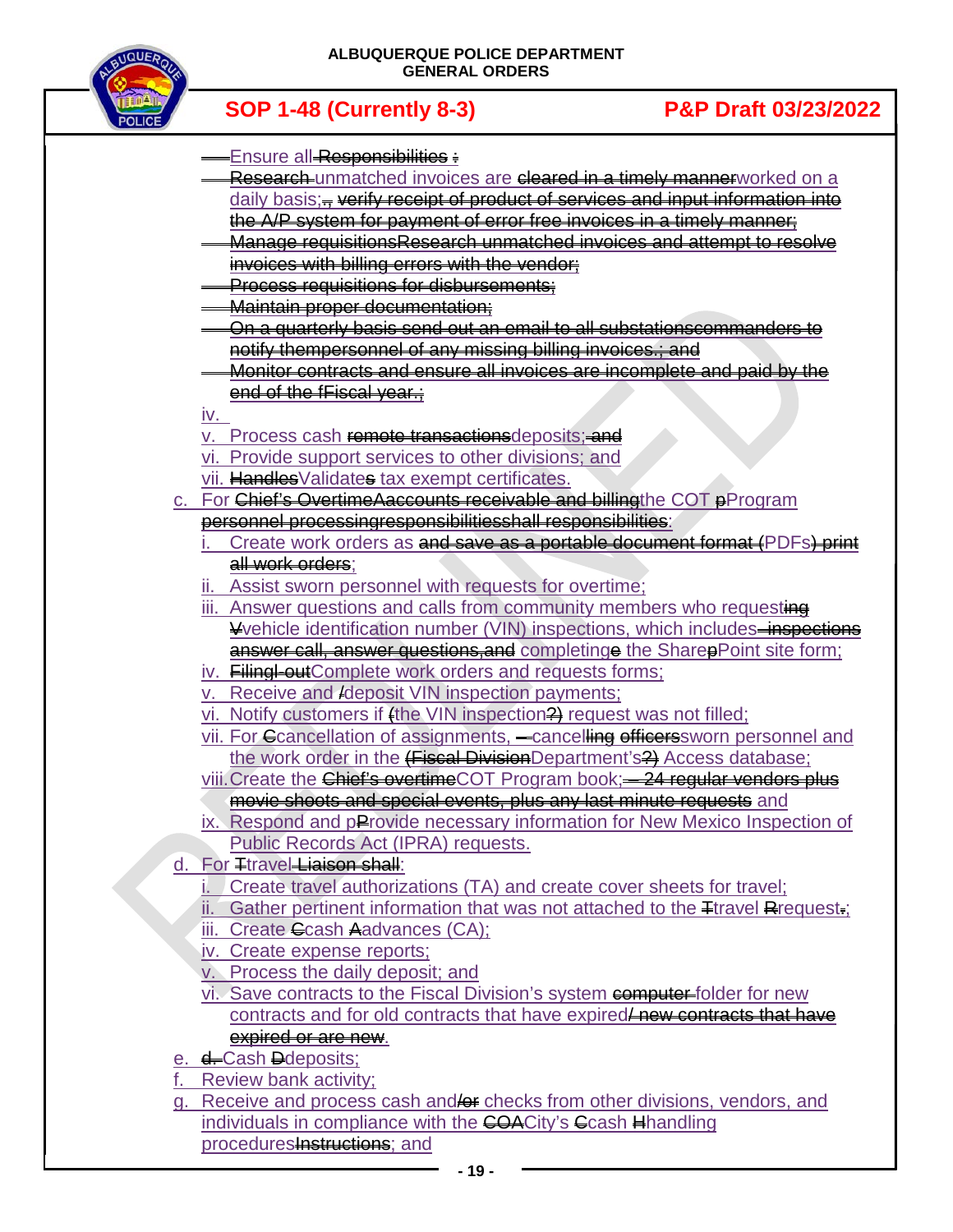

**SOP 1-48 (Currently 8-3) P&P Draft 03/23/2022**

h. Provide for proper documentation, recordings, and deposits of cash receipts.  $\frac{1}{2}$ 

### $\frac{a}{2}$ nd

Review transactions for proper coding into the general ledger system. General Ledger Processing Responsibilities: Create s journal entries and maintains documentation; Establishes new activities and accounts in compliance with budget documents; Reviews general ledger for transaction classification and accuracy; Assists DFAS with reports for monthly and annual closing; and Responds to auditors.

Department policy is to establish procedures in compliance with regulations as outlined in the City of Albuquerque Travel Regulations.

Creates travel documents.

Monitors travel for compliance with City policy.

Closes out travel documents in a timely manner.

Purchases airline tickets.

-The (<mark>Department's?)</mark> The Department Buyer shall:

Be is responsible for small purchase orders made and ensure they are consistent with the City Pprocurement policyShall.; and

Gather and forward the formal bids, and requests for proposal, requisition, and specifications to the DFAS.:

Small Purchase Order (SPO)

Purchases which do not exceed \$500 can be made through the use of Small Purchase Orders (SPO's). The SPO books will be maintained by the Financial Management Division.

When it has been determined that an item will be purchased using an SPO, the employee will follow the below listed procedure.

The employee that is requesting the purchase will prepare an interoffice correspondence that is addressed to the Central Services Manager of the Financial Management Division. Included in the inter-office correspondence will be:

Reason for the purchase

Vendor's name

Brand name (if available)

Model number (if available)

- Cost of item f. Number of items to be purchased
- Total cost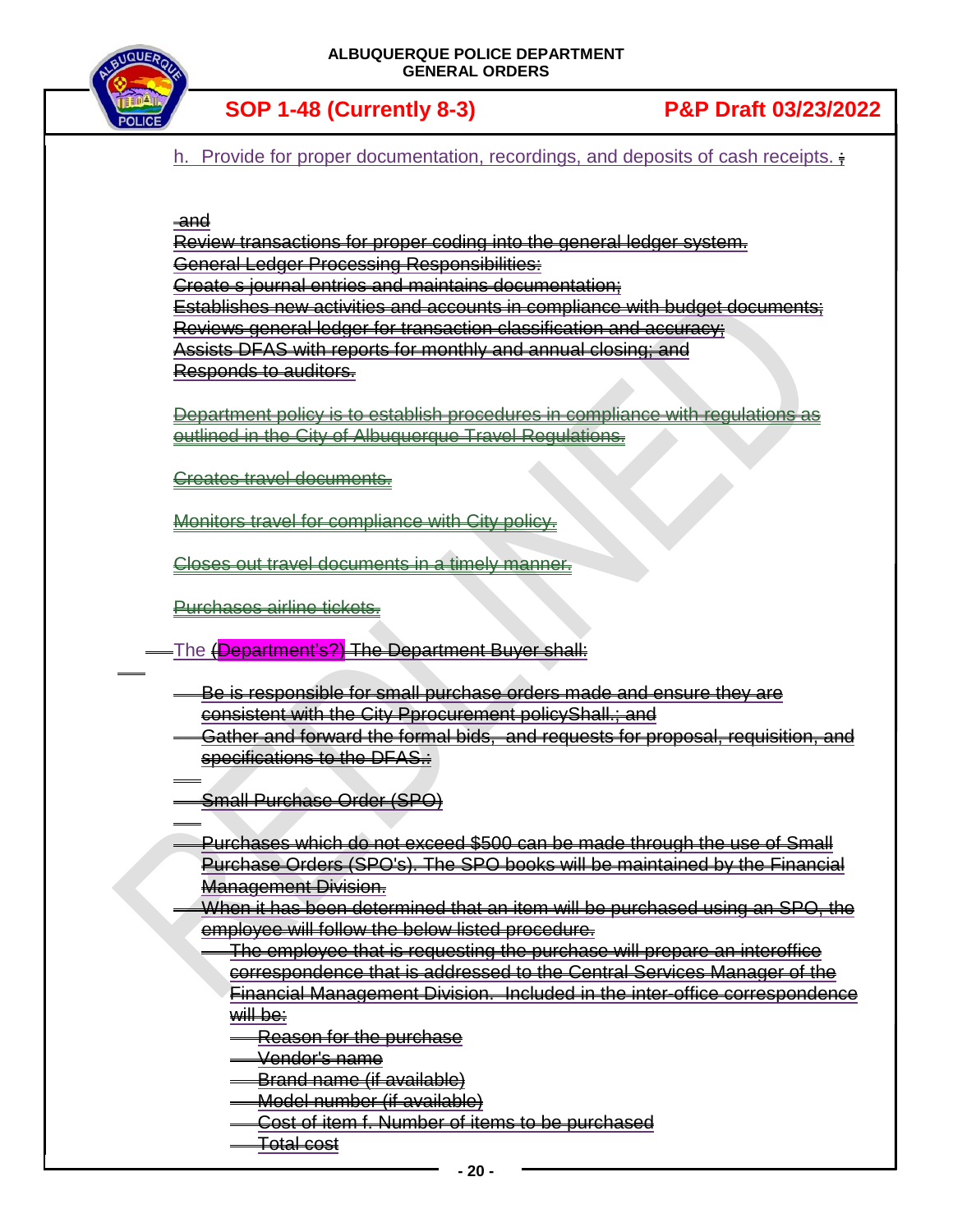



- Commander's approval signature.
- The employee will proceed to the Financial Management Division and present the inter-office correspondence for release of the SPO book.
- The employee will sign for the SPO book.
- At the vendor's location, the employee will purchase the item using the SPO as payment. If needed, the Financial Management Division can provide instructions on the filling out of the form. The employee making the purchase will put their assignment near their signature at the bottom of the SPO form.
	- Personnel will make sure that the SPO is completed properly and that the vendor receives their copy.
- The remaining copies of the SPO are to be returned to Financial Management Division with a copy of the receipt.
	- Personnel are reminded that the Albuquerque Police Department is exempt from paying tax on goods. Therefore, tax should not be included in the total amount of the purchase.
	- Under no circumstances will SPO books be permitted to be used to purchase office supplies carried by either the City Office Services Division or the contracted office supply company.
- Oral Quotes
	- Purchases for which the estimated cost will exceed \$500, but will be less than \$7,500, shall require a Requisition and Disbursement form to be completed by the Financial Management Division.
	- Personnel requesting the purchase of the item will provide three (3) oral quotes from three (3) vendors, if possible.
- The three quotes will be included with an inter-office correspondence, addressed to the Central Services Manager of the Financial Management Division, which will explain the reason for the purchase.
- The approval by the chain of command will be included on the inter-office correspondence.
- After a "PO number" has been issued by the Purchasing Division:
- The employee will wait until a notice is received from the vendor that the purchased item is ready for pick up or delivery.
- In unusual cases, when the item is needed quickly, the purchasing employee can provide the vendor with the "PO number" and assuming the purchased item is in stock, pick up or delivery can occur immediately.
- <del>Formal Bids</del>
- The Department Buyer shall gather and forward the formal bids and requests for proposal, requisition and specifications to the DFAS. Purchases for which the cost is estimated to be \$7,500 or more, shall require a Requisition and Disbursement form to be completed by the Financial Management Division. The requesting personnel will submit to the Central Services Manager of the Financial Management Division an inter-office correspondence which will include the following: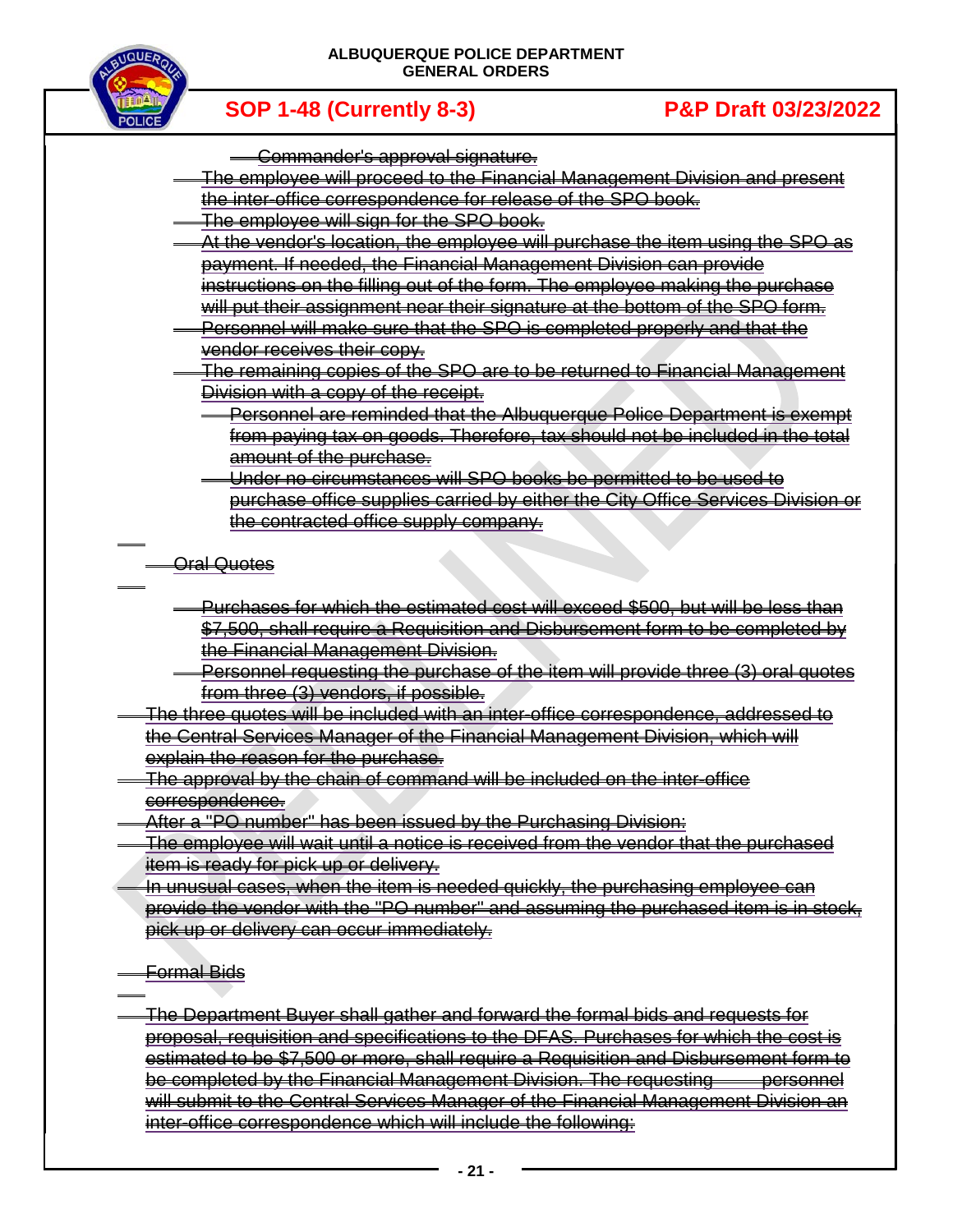

**SOP 1-48 (Currently 8-3) P&P Draft 03/23/2022**

- Specifications, which clearly identify the technical and performance requirements of the item or service.
- Reason for the purchase of the item or services.
- A list of any vendors known to supply the required item or service.
- Approval through the chain of command.
- The Financial Management Division will forward the requisition and specifications to the Purchasing Division of the Department of Finance and Management, which will process the formal request for bids.
- **Request for Proposal**
- A Request for Proposals (RFP) may be required to solicit proposals involving technical or professional services.
- Department personnel are to contact the Financial Management Division to determine whether an RFP is required for such purchases.
- If a RFP is required, an inter-office correspondence will be initiated and addressed to the Central Services Manager of the Financial Management Division. The correspondence will include:
- Reason for the technical or professional service;
- Vendors names (if known); and
- Approval through the chain of command.
- In cases where an RFP is required, Financial Management Division will work with department personnel to prepare a draft RFP and a requisition, which must be submitted to the Purchasing Division.
- A request for proposals shall be required for all contracts in excess of \$15,000, unless waived by the Chief Administrative Officer for the City of Albuquerque.
- **The requirement for an RFP is mandatory for all services which exceed \$55,000.** (Job responsibilities)
- The Senior Administrative Assistant shall:
- **Ccomplete the dDaily dDeposit;**
- Accept checks/cash from APDDepartmentthe Records Division; (mostly daily);
- Accept checks/cash/credit card charges from the APDDepartment Property Unit;
- Accept checks/cash from APDDepartmentthe Evidence Unit;
- Accept checks/cash from APDepartmenttheD Crime Prevention Unit(signs);
- Accept checks/cash from other departmentssections;
- Compile the above information for the day and prepare a dDaily dDeposit to be picked up by aArmored cCar cCompany (Respond NM) to be taken to Wells Fargo Bank (WFB) for deposit.
- Post the daily deposit on PeopleSoft Financials (when I am not available, back up "Juanita" will prepare daily deposit and will ask David Zamora to post in PeopleSoft Financials.

On a daily basis review Daily review of the WFB Bank statements: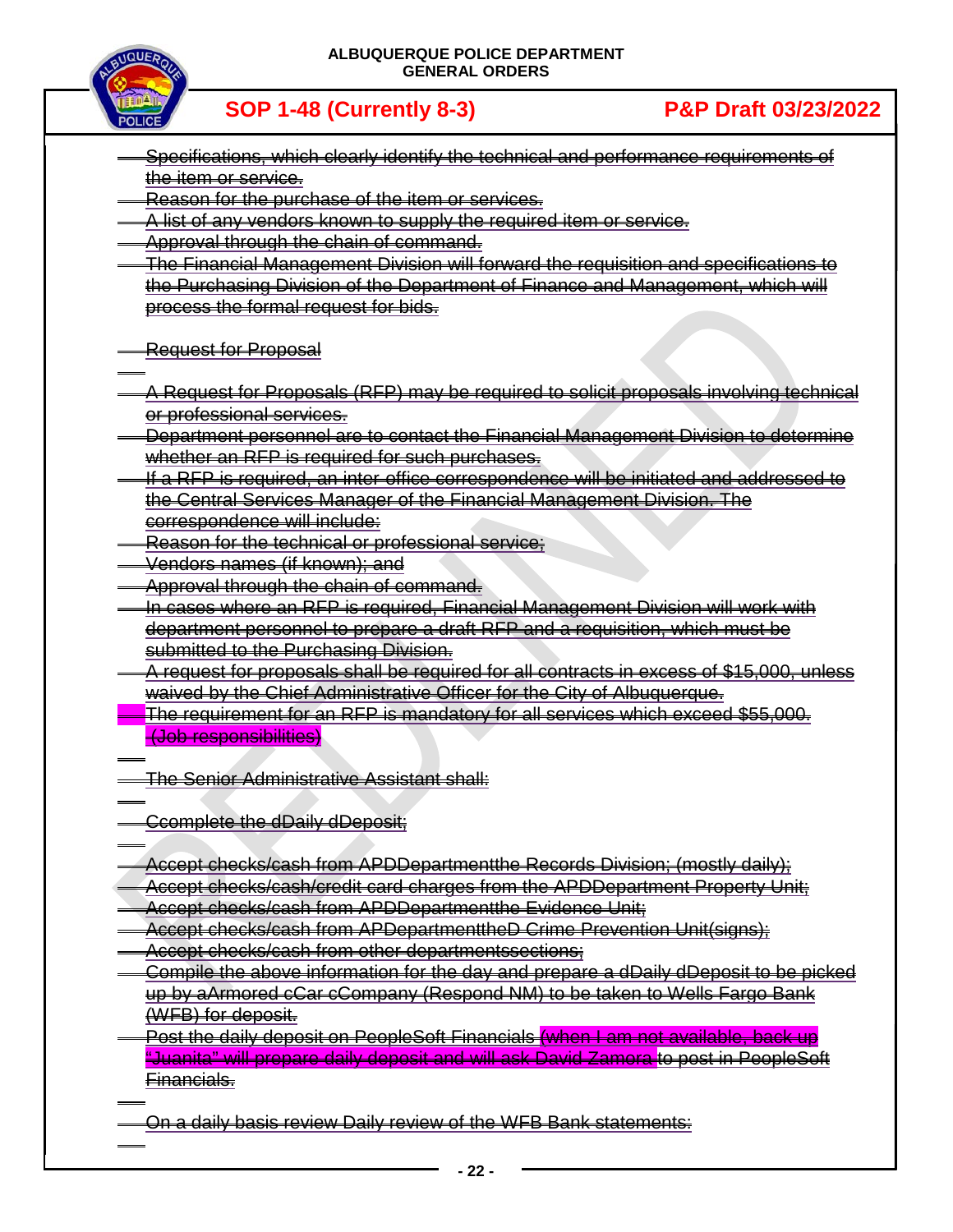

|                 | <u>This will shows daily postings and will also show and ACH crodits recoived.;</u>            |  |  |  |
|-----------------|------------------------------------------------------------------------------------------------|--|--|--|
|                 | Identify the ACH credits and pPost those that need posting (when I am not available,           |  |  |  |
|                 |                                                                                                |  |  |  |
|                 | <del>back up is David Zamora.; and</del>                                                       |  |  |  |
|                 | For those tha <u>t require invoices, and (i.e. Grants), send information to the City</u>       |  |  |  |
|                 | <u>Treasury and Grants Management. so that the posting can be taken care of on their</u>       |  |  |  |
|                 | <del>end.</del>                                                                                |  |  |  |
|                 |                                                                                                |  |  |  |
|                 | <del>Complete Ttax-exempt Certificates;</del>                                                  |  |  |  |
|                 |                                                                                                |  |  |  |
|                 | When anyone requests aWhen requested, research a TIN, will research in the CABQ                |  |  |  |
|                 | database and if no information is found the Senior Administrative Assistant shall not          |  |  |  |
|                 | found will request information so that one can be issued.                                      |  |  |  |
|                 |                                                                                                |  |  |  |
|                 | Once information received, will send the request to CABQ Accounting so that an                 |  |  |  |
|                 | NTTC can be issued.                                                                            |  |  |  |
|                 | Maintain a file of the NTTCs most often utilizedsed by all APDthe Department on X:             |  |  |  |
|                 |                                                                                                |  |  |  |
|                 | <u> Receive phone cCalls/ emails regarding Ggeneral Ffiscal gQuestions to include-</u>         |  |  |  |
|                 |                                                                                                |  |  |  |
|                 | <del>P-Card</del>                                                                              |  |  |  |
|                 | <del>Purchasing</del>                                                                          |  |  |  |
|                 | <b>Funding Strings</b>                                                                         |  |  |  |
|                 |                                                                                                |  |  |  |
|                 | <del>Contracts</del>                                                                           |  |  |  |
|                 | <del>Warehouse</del>                                                                           |  |  |  |
|                 | General mMiscellaneous questions or direction                                                  |  |  |  |
|                 | <u> Printing / duplicating questions</u>                                                       |  |  |  |
|                 | Promotional items questions                                                                    |  |  |  |
|                 | Numerous random questions and or quidance.                                                     |  |  |  |
|                 | Occasional prep of documentation for Fiscal Manager                                            |  |  |  |
|                 |                                                                                                |  |  |  |
|                 | Work on Inspection of Public Records Act (IPRA)'s requests.                                    |  |  |  |
|                 |                                                                                                |  |  |  |
|                 | Work on aAudits.                                                                               |  |  |  |
|                 |                                                                                                |  |  |  |
|                 |                                                                                                |  |  |  |
|                 | Office Supply Ordering (Fiscal/Payroll/Chief's Overtime/Property/Human Resources.              |  |  |  |
| $6\phantom{1}6$ |                                                                                                |  |  |  |
|                 | <u>Process eEmployee or nNon-eEmployee reimbursements using City Forms</u>                     |  |  |  |
|                 |                                                                                                |  |  |  |
|                 | <u>Purchasing including, but not limited to:</u>                                               |  |  |  |
|                 |                                                                                                |  |  |  |
|                 | <del>Questions and occasional quidance on procurement methods/processes</del>                  |  |  |  |
|                 | <b>Purchasing requisitions.</b>                                                                |  |  |  |
|                 | <del>Able to process POR's</del>                                                               |  |  |  |
|                 |                                                                                                |  |  |  |
|                 |                                                                                                |  |  |  |
|                 | <u>Provide information on and one-on-one training to new requisition users (i.e. punch-out</u> |  |  |  |
|                 | <del>catalog and warehouse ordering).</del>                                                    |  |  |  |
|                 | Able to give quidance and provide one-on-one training for business card ordering               |  |  |  |
|                 |                                                                                                |  |  |  |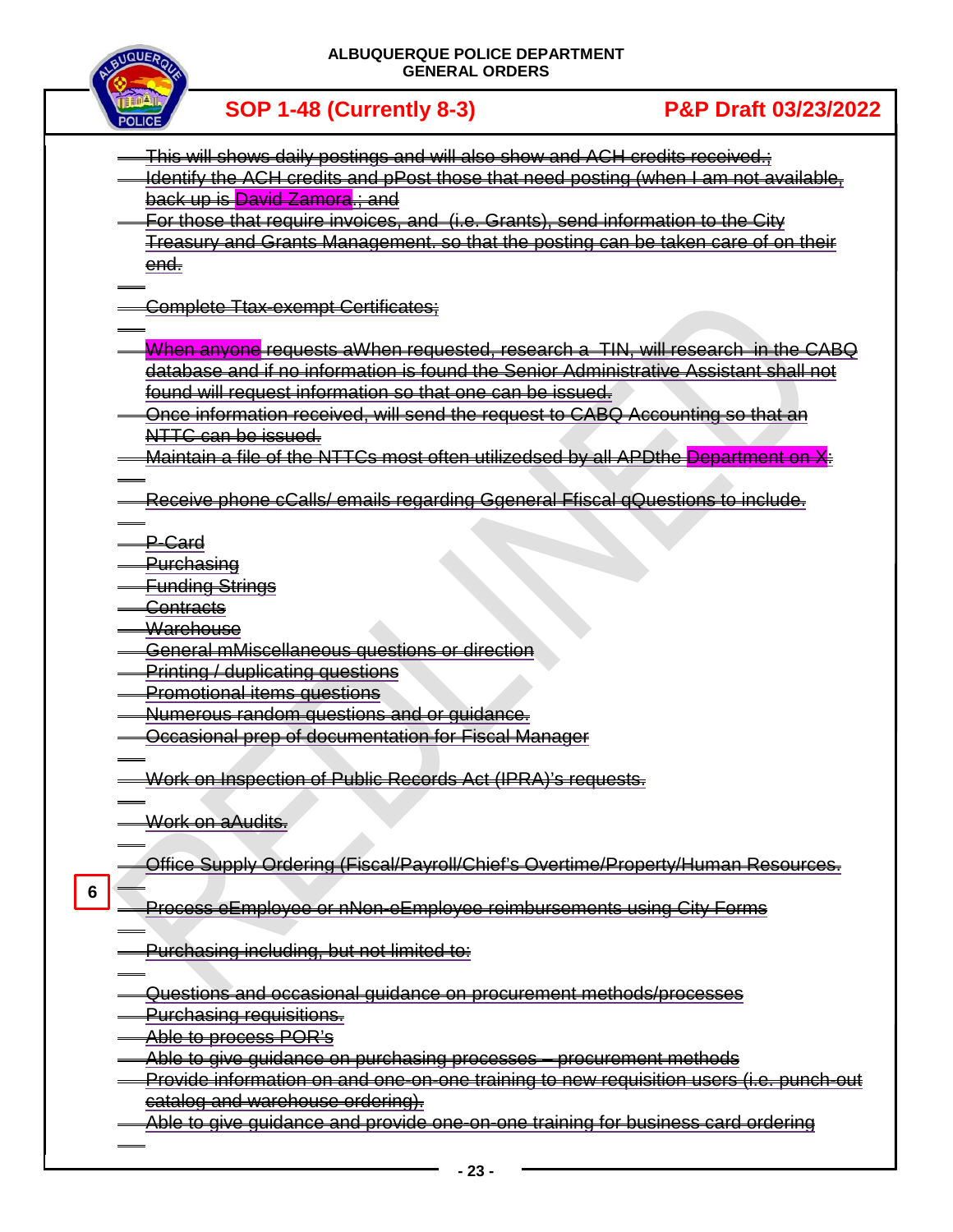

**SOP 1-48 (Currently 8-3) P&P Draft 03/23/2022**

Evidence Account

- Receive and post released funding online via WFB website and record on Reconcilers spreadsheet. (Fiscal Officer is back-up for posting only)
- Receive and record Evidence cash logs provided by APD Evidence Department

<del>Receipting</del>

Rapid Supply (office supplies)

**Occasional receipting when needed.** 

Occasional accounts pPayable.

Receive, separate, distribute Departmental Mail.

Able to assist and give guidance with some Travel related questions.

Assist with any other duties as assigned by Fiscal Manager/ Officer.

- Purchasing/ Travel card coordinator, Reconciler for 82 P-Card/ 3 T-card users.
- Receive P-Card logs and receipts as submitted by P-Card Holders
- Reconcile weekly transactions receipts (send out weekly statements to P-Card Holders as a reminder their documentation is due after each charge).
- Scan and upload all receipts into CCER per P-Card Holder(Wells Fargo Bank Credit Gard System
- Maintain spreadsheet of all charges
- Maintain spreadsheet of all P-Card Users
- Request overrides on P-Card charges when necessary
- Complete weekly review of P-Card charges send out past due notices
- Complete monthly Purchasing Card Integrity Report and return to City Purchasing no later than the 20th of each month.
- Purchasing Section
	- Department policy is to establish provisions for properly administrating the purchase of goods and services in accordance with the Public Purchases Ordinance of the Revised Ordinances of the City of Albuquerque Administrative Instructions as well as other documents and manuals as approved by the City of Albuquerque.
- (Somebody) shall:
- Approves and tracks purchases made through the credit card program as outlined in the City of Albuquerque Purchasing Cards Policies and Procedures manual.;
- Approves and tracks purchases made through the petty cash systems in accordance with the City of Albuquerque Administrative Instructions.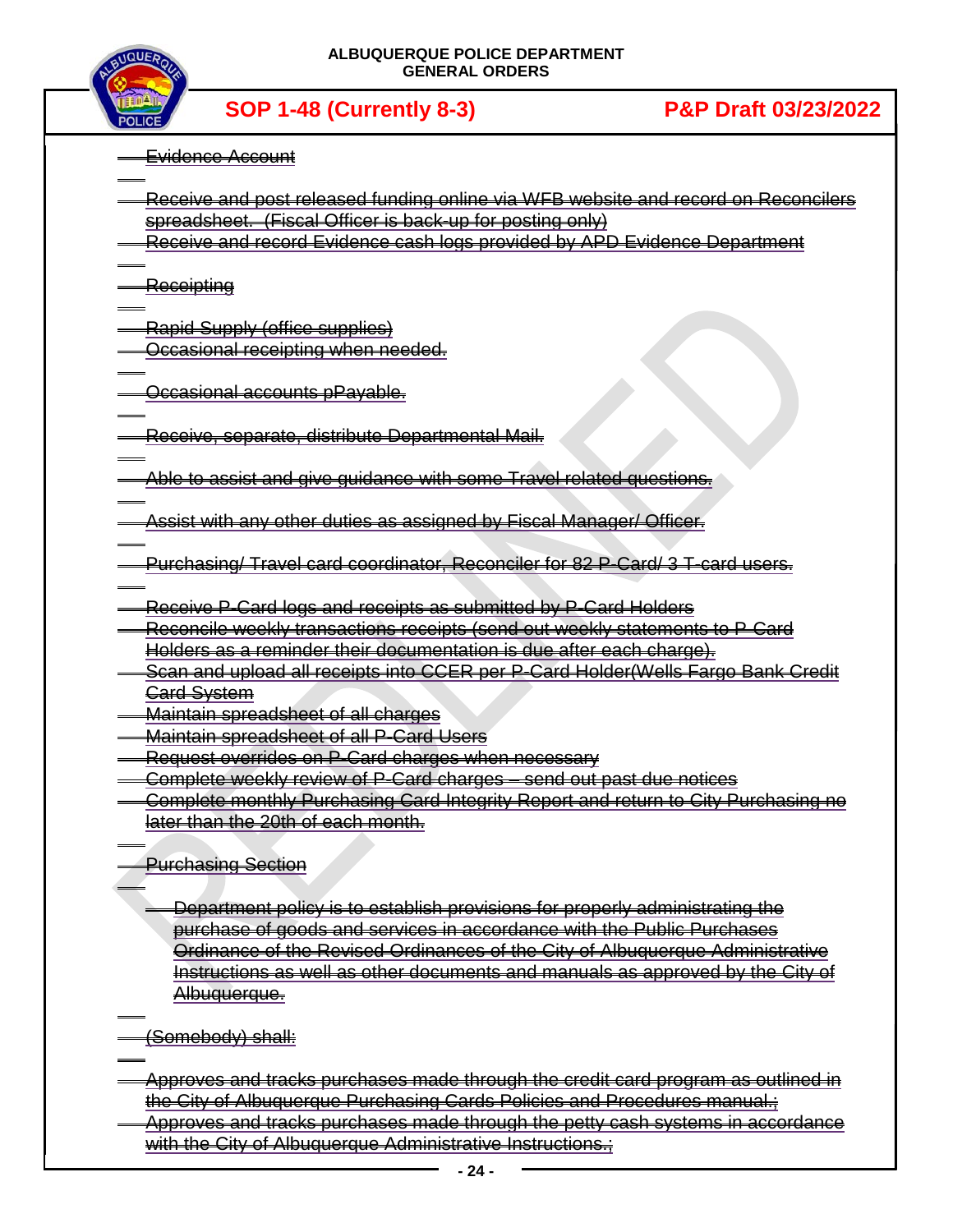

Preparees purchase requisitions and related documents to be sent to the City Purchasing Division.; Monitors and tracks unprocessed requisition requests in purchasing.; and Monitors and tracks outstanding purchase orders and contracts. 2. Contract ManagementSpecialist Functionshall: a. Identifieldentifys the scope of the services needed for each contract. and eCreate s thea first draft of the contract using from the City's Purchasing Division-approved of Albuquerque contract templates (where can you find  $t$ hese $?$ ); $<sub>z</sub>$ </sub> b. Works with City ILegal Department personnel to get approval of contract terms;c. -Obtains vendor signatures on contracts as well as and other documents as required by City ILegal Department personnel and the City's Rrisk Mmanagement Division personnel; d. Creates purchasing requisition request documents; ande. Tracks contracts that are in process through PeopleSoft.the system. 2. Department PersonnelDepartment Personnel requesting to purchase of the items shall when possible provide three (3) oral quotes from three (3) different vendors. Purchasing Card (P-Card) Purchasing -Card users are responsible for providing the P-Card Reconciler/Coordinator with receipts immediately following a purchase. The receipt (s) should always be accompanied by a "Signed" Purchasing P-Card Log by the P-Card user and shouldall include any approval mMemos signed by the Chief of Police for "ALL" food purchases. Additional documentation pertaining to the purchase, (i.e., approval memos, approval emails, listing of individuals if paying for class registration, etc.) should always be attached. P-Card Logs must contain: Last "4" digits of the P-Card only Date submitted <del>Card Owner Name</del> Department of P-Card User Telephone Number of P-Card user Date of Purchase Vendor Material Description Comments: Give a brief justification of your purchase (please include names if applicable) Cost of the item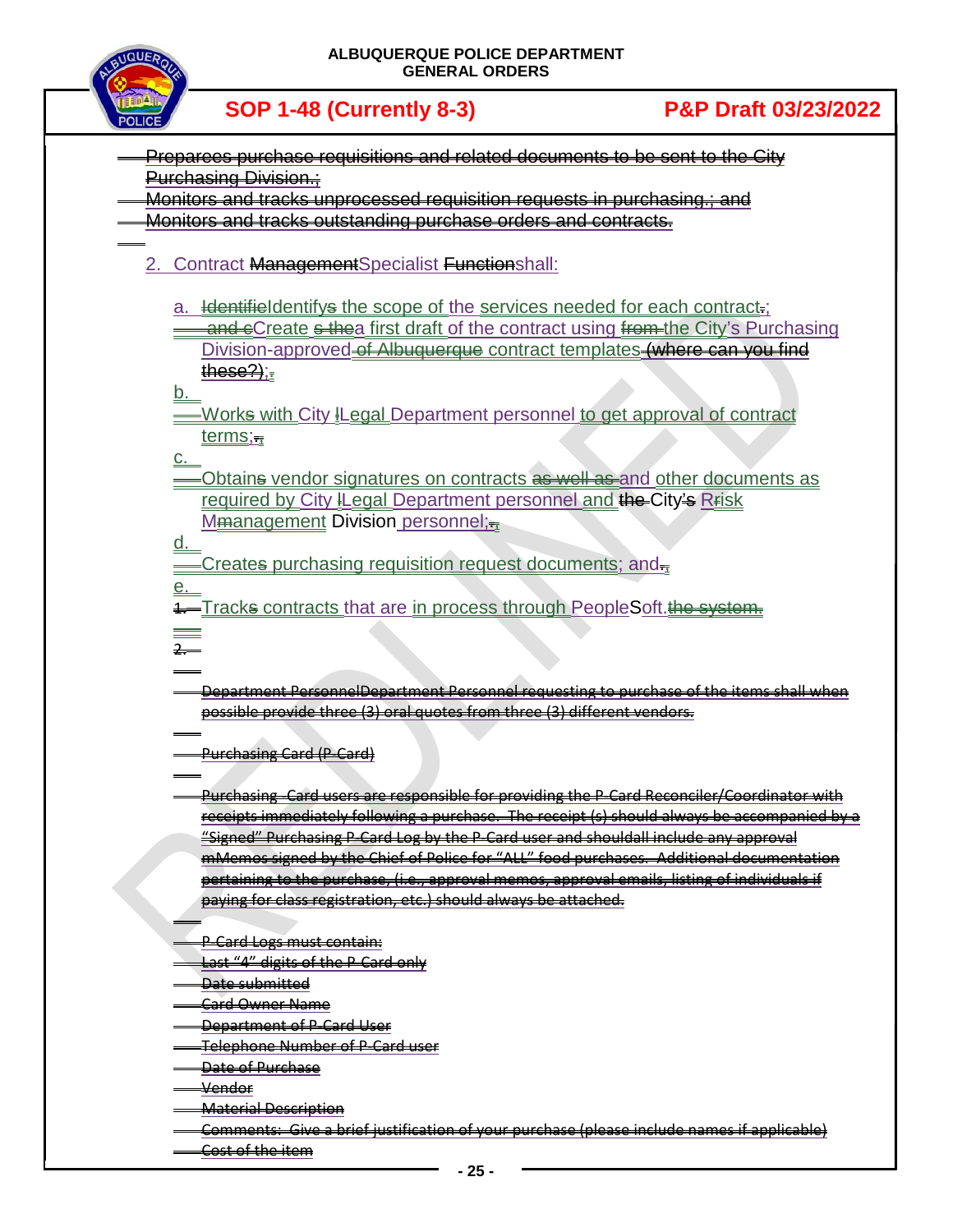

|       | Sign and date your log before submitting                                                               |
|-------|--------------------------------------------------------------------------------------------------------|
|       | <b>Spending Authority</b>                                                                              |
|       | All Department disbursements and purchases shall be made in accordance with the Public                 |
|       | Purchases Ordinance of the Revised Ordinances of the City of Albuquerque; and the City of              |
|       | Albuquerque Purchasing Rules and Regulations as established by the Purchasing Division of the          |
|       | <del>Desm.</del>                                                                                       |
|       | The Fiscal Division shall be the central purchasing office for the Department, except for              |
|       | purchases funded with Capital Improvement Project (CIP) or grant monies.                               |
|       | These purchases shall be managed by the Planning Division.                                             |
|       | Requests for disbursements and purchases from the General Fund, Law Enforcement Fund and               |
|       | Crime Lab Fund shall be submitted to the Fiscal Division for review and processing.                    |
|       | Proposed contracts, with the exception of contracts funded with CIP or grant monies, shall be          |
| [N/A] | initially submitted to the Financial Management Division. These shall include contracts for            |
|       | technical or professional services, non-professional services, repair and maintenance services,        |
|       | inter-governmental agreements and revenue producing agreements.                                        |
|       | <u>The Financial Management Division shall subsequently be responsible for the coordination of</u>     |
|       | the city contract review and approval process as required by the Purchasing Division of the            |
|       | Department of Finance and Management.                                                                  |
|       | <u>The Financial Management Division, in conjunction with the Legal Advisor's Office, shall assist</u> |
|       | Department personnel as necessary in the development of proposed contracts.                            |
|       | Items available from the City Warehouse or Office Supply Services may not be purchased from            |
|       | outside sources, regardless of the funding source utilized. The Financial Management Division          |
|       | shall be contacted to determine if requested items are available through either the City               |
|       | Warehouse or Office Supply Services.                                                                   |
|       | If required goods and services can be obtained from pre-established contracts, purchases must          |
|       | be made from those contracts, regardless of the dollar amount of the proposed purchases, or            |
|       | the funding source to be utilized. Department personnel shall contact the Financial                    |
|       | Management Division to determine if required goods or services are available through                   |
|       | contracts that are currently in force.                                                                 |
| [N/A] | For more detailed information, the reader may refer to "Article 6: Centralized Purchasing" in          |
|       | the Chief Administrative Officer's Policy and Procedure Manual. A copy of this manual is               |
|       | maintained by the Administrative Assistant for the Chief of Police.                                    |
|       |                                                                                                        |
|       | <b>Responsibility and Accountability</b>                                                               |
|       |                                                                                                        |
|       | Each division will keep an expense ledger and have sole responsibility for keeping an account          |
| $[7]$ | of their expenditures.                                                                                 |
|       | <b>Bureau/Area Commanders will contact the Central Services Manager of the Financial</b>               |
|       | Management Division and obtain an activity number for their budget.                                    |
|       | Once a property item (as opposed to an expendable item) is purchased, a memo giving a                  |
|       | complete description of the item and listing the make, model and serial number will be                 |
|       | submitted to the Property Unit for inventory purposes.                                                 |
|       | The Financial Management Division will meet monthly with the Bureau Commanders to review               |
|       | their expenditures and budget reports.                                                                 |
| $[7]$ | <del>Petty Cash</del>                                                                                  |
|       |                                                                                                        |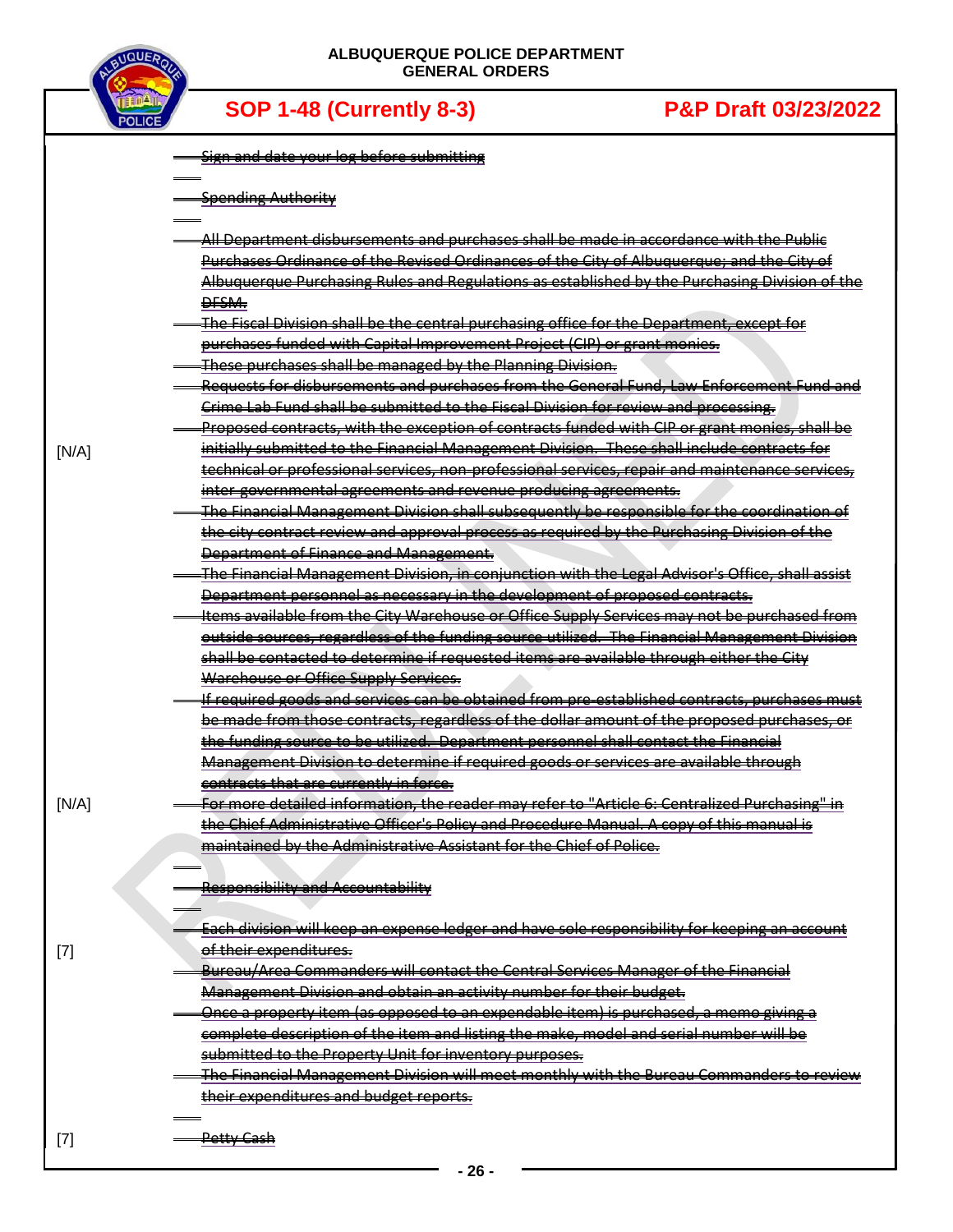

 $H$ 

[7]

**SOP 1-48 (Currently 8-3) P&P Draft 03/23/2022**

- Petty Cash purchases of \$50 or less may be made by authorized department personnel for items which are immediately required so as not to interrupt an ongoing activity.
- To become authorized, the employee will obtain written permission from their commander and then proceed to contact the Financial Management Division for processing of the purchase.
- The employee will use their own funds to make the purchase and obtain a receipt from the vendor.
- For reimbursement, the employee will present the correspondence and receipt to the Financial Management Division. The employee will not receive reimbursement for any state sales tax paid.

### Small Purchase Order (SPO)

- Purchases which do not exceed \$500 can be made through the use of Small Purchase Orders (SPO's). The SPO books will be maintained by the Financial Management Division.
- When it has been determined that an item will be purchased using an SPO, the employee will follow the below listed procedure.
- The employee that is requesting the purchase will prepare an interoffice correspondence that is addressed to the Central Services Manager of the Financial Management Division. Included in the inter-office correspondence will be:
- Reason for the purchase
- Vendor's name
- Brand name (if available)
- Model number (if available)
- Cost of item f. Number of items to be purchased
- Total cost
- Commander's approval signature.
- The employee will proceed to the Financial Management Division and present the inter-office correspondence for release of the SPO book.
- The employee will sign for the SPO book.
- At the vendor's location, the employee will purchase the item using the SPO as payment. If needed, the Financial Management Division can provide instructions on the filling out of the form. The employee making the purchase will put their assignment near their signature at the bottom of the SPO form.
- Personnel will make sure that the SPO is completed properly and that the vendor receives their copy.
- The remaining copies of the SPO are to be returned to Financial Management Division with a copy of the receipt.
- Personnel are reminded that the Albuquerque Police Department is exempt from paying tax on goods. Therefore, tax should not be included in the total amount of the purchase.
- Under no circumstances will SPO books be permitted to be used to purchase office supplies carried by either the City Office Services Division or the contracted office supply company.

Oral Quotes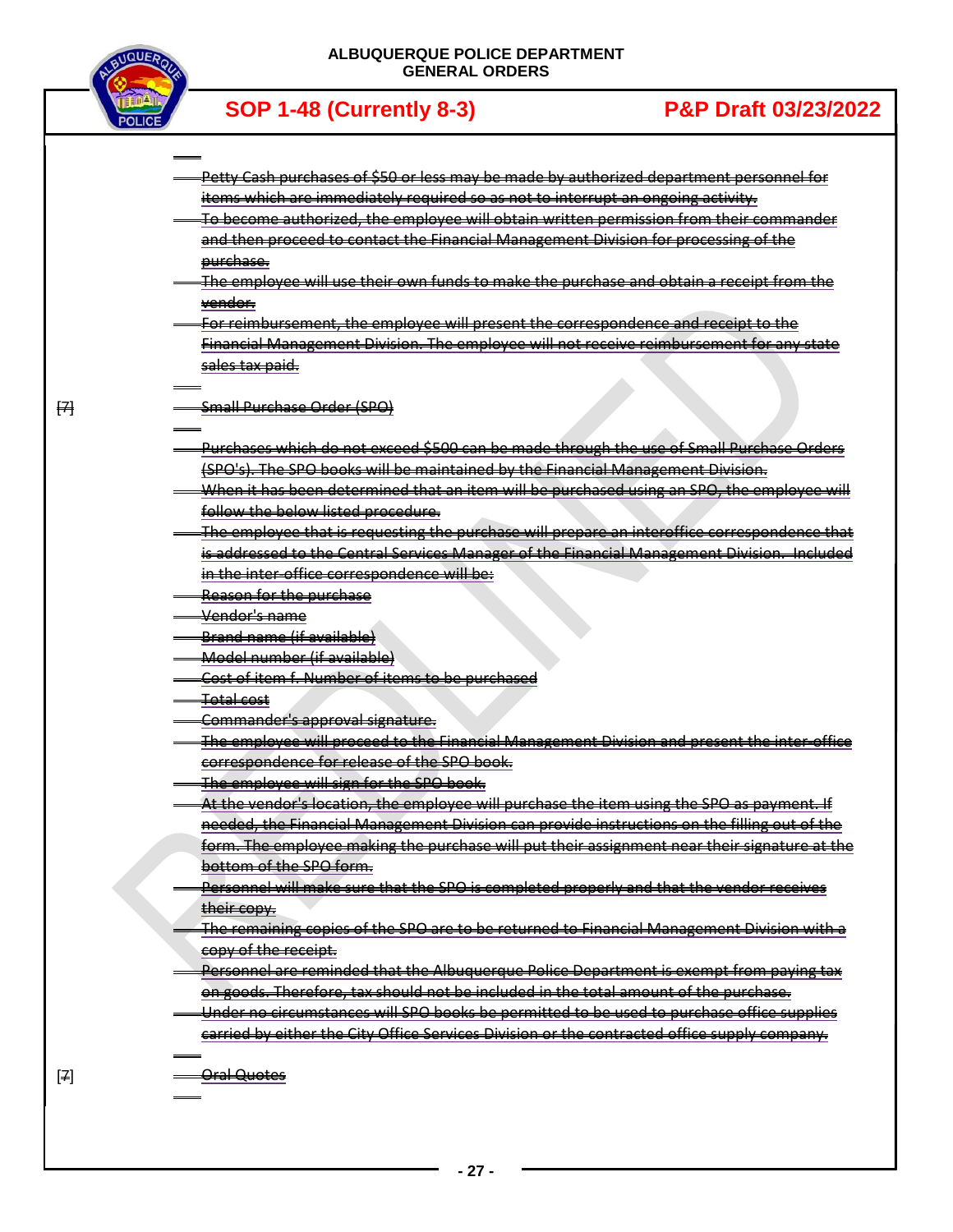

[7]

[7]

| <u>Purchases for which the estimated cost will exceed \$500, but will be less than \$7,500, shall </u> |
|--------------------------------------------------------------------------------------------------------|
| require a Requisition and Disbursement form to be completed by the Financial Management                |
| <del>Division.</del>                                                                                   |
| Personnel requesting the purchase of the item will provide three oral quotes from three                |
| vendors, if possible.                                                                                  |
| The three quotes will be included with an inter-office correspondence, addressed to the                |
| Central Services Manager of the Financial Management Division, which will explain the reason           |
| for the purchase.                                                                                      |
| The approval by the chain of command will be included on the inter-office correspondence.              |
| After a "PO number" has been issued by the Purchasing Division:                                        |
| The employee will wait until a notice is received from the vendor that the purchased item is           |
| <del>ready for pick up or delivery.</del>                                                              |
| In unusual cases, when the item is needed quickly, the purchasing employee can provide the             |
| vendor with the "PO number" and assuming the purchased item is in stock, pick up or delivery           |
| <del>can occur immediately.</del>                                                                      |
|                                                                                                        |
| <del>Formal Bids</del>                                                                                 |
|                                                                                                        |
| Purchases for which the cost is estimated to be \$7,500 or more, shall require a Requisition and       |
| Disbursement form to be completed by the Financial Management Division. The requesting                 |
| personnel will submit to the Central Services Manager of the Financial Management                      |
| Division an inter-office correspondence which will include the following:                              |
| Specifications, which clearly identify the technical and performance requirements of the item          |
| <del>or service.</del>                                                                                 |
| Reason for the purchase of the item or services.                                                       |
| A list of any vendors known to supply the required item or service.                                    |
| Approval through the chain of command.                                                                 |
| The Financial Management Division will forward the requisition and specifications to the               |
| Purchasing Division of the Department of Finance and Management, which will process the                |
| <del>formal request for bids.</del>                                                                    |
|                                                                                                        |
|                                                                                                        |
| <b>Request for Proposal</b>                                                                            |
|                                                                                                        |
| A Request for Proposals (RFP) may be required to solicit proposals involving technical or              |
| professional services.                                                                                 |
| Department personnel are to contact the Financial Management Division to determine                     |
| whether an RFP is required for such purchases.                                                         |
| If a RFP is required, an inter-office correspondence will be initiated and addressed to the            |
| Central Services Manager of the Financial Management Division. The correspondence will                 |
| include:                                                                                               |
| Reason for the technical or professional service;                                                      |
| Vendors names (if known); and                                                                          |
| Approval through the chain of command.                                                                 |
| In cases where an RFP is required, Financial Management Division will work with department             |
| personnel to prepare a draft RFP and a requisition, which must be submitted to the Purchasing          |
| Division.                                                                                              |
| A request for proposals shall be required for all contracts in excess of \$15,000, unless waived       |
| by the Chief Administrative Officer for the City of Albuquerque.                                       |
|                                                                                                        |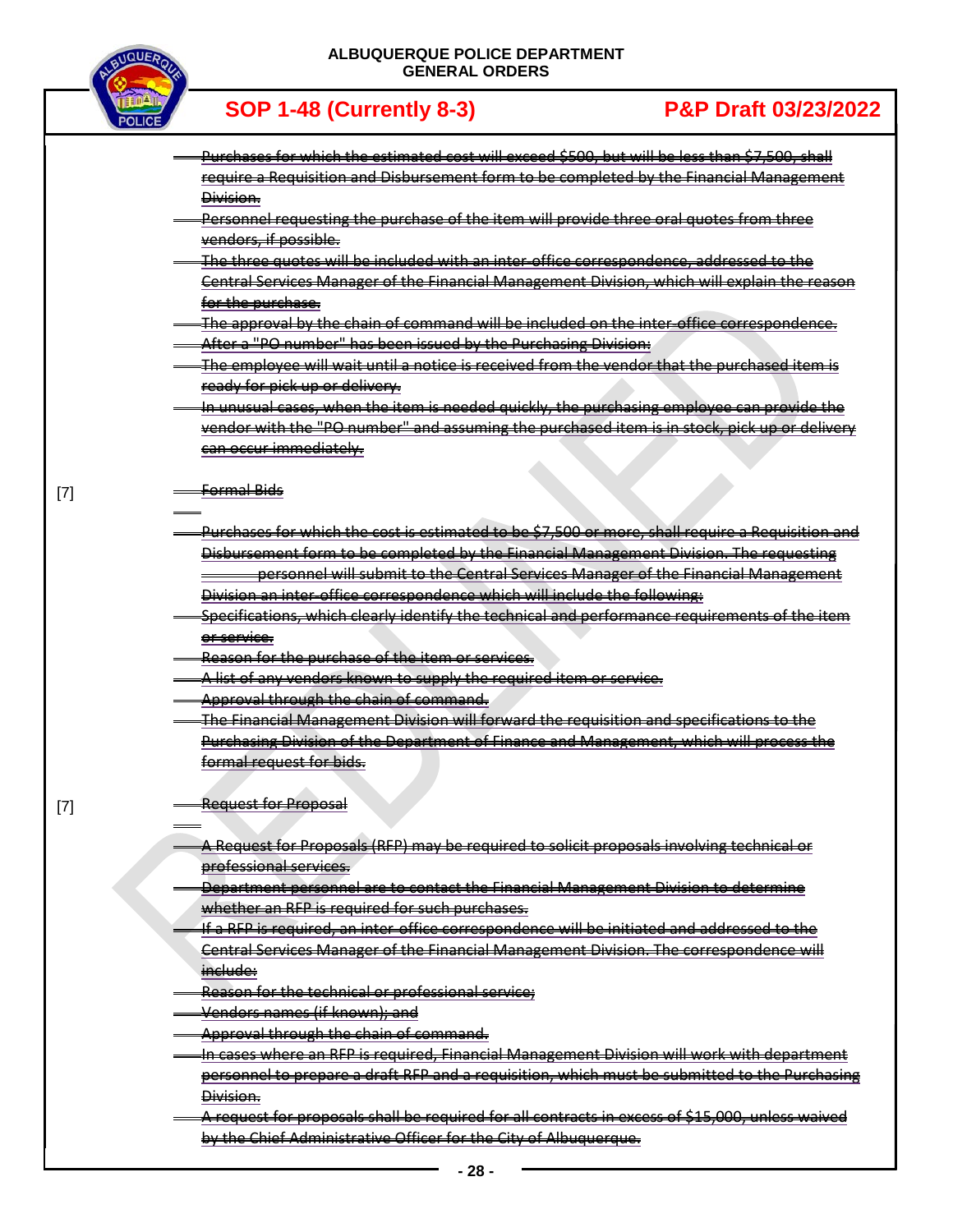

[7]

| The requirement for an RFP is mandatory for all services which exceed \$55,000.                                                          |
|------------------------------------------------------------------------------------------------------------------------------------------|
| <b>City Office Services Division/Warehouse Supplies Requisition Form</b>                                                                 |
| The City of Albuquerque Requisition (P126114) will be utilized for office supplies to be                                                 |
| obtained from the City Office Services Division (paper supplies, Xerox brand supplies,                                                   |
| letterhead, printed envelopes and printed forms) and warehouse supplies.                                                                 |
| The Office Services Division Supplies and Warehouse Catalog will be used to order supplies                                               |
| stocked by the city. The first few pages of the catalog explain how to complete the requisition                                          |
| <del>form (P126114).</del>                                                                                                               |
| The location where the supplies will be obtained will be indicated by an "X" on the requisition-                                         |
| form (City Yards, General Warehouse, or Office Services Division).                                                                       |
| Items carried by the City Office Services Division (paper supplies, Xerox brand supplies,                                                |
| letterhead, printed envelopes, printed forms and warehouse items) will begin with a "P" for                                              |
| <del>stock number identification.</del>                                                                                                  |
| The form will be typed and the words "Last Item" will be typed on the line following the                                                 |
| description of the last item requested.                                                                                                  |
| Commanders approving the requisition will write their initials next to the name as indicated on                                          |
| the "Requested by" line.                                                                                                                 |
| Personnel will then submit the requisition to the Financial Management Division for                                                      |
| processing.                                                                                                                              |
| The Financial Management Division will forward the approved requisition form to Office                                                   |
| Services Division.                                                                                                                       |
|                                                                                                                                          |
| Vendor Office Supply Requisition Form                                                                                                    |
| The City of Albuquerque Requisition Form (P127120) will be utilized for office supplies (pens,                                           |
| pencils, calendars, binders, markers, computer diskettes, etc.) to be obtained from the                                                  |
| contracted office supply vendor.                                                                                                         |
|                                                                                                                                          |
| The vendor contracted to provide office supplies will make available a catalog which will be                                             |
| used to order supplies from the vendor.                                                                                                  |
| The type of office supply item to be obtained from the vendor will be indicated by an "X" on                                             |
| the requisition form for either city stock (items the vendor regularly carries); or non-stock                                            |
| (items the vendor needs to order).                                                                                                       |
| Items from the vendor office supply list (pens, pencils, calendars, binders, markers, computer                                           |
| diskettes, etc.) will begin with a "Q" for stock number identification.                                                                  |
| The form will be typed and the words "Last Item" will be typed on the line following the                                                 |
| description of the last item requested.                                                                                                  |
| Commanders approving the requisition will write their initials next to the "Requestor's Name"                                            |
| line.                                                                                                                                    |
| Personnel will then drop off the requisition to the Financial Management Division for                                                    |
| processing.                                                                                                                              |
| The vendor will pick up the approved requisition from the Financial Management Division by                                               |
| 1200 hours each day.                                                                                                                     |
| The vendor will deliver stock items to the Property Management Section the next working day.                                             |
| Non-stock items will be delivered within five working days.                                                                              |
| The Property Management Section will log deliveries made by the vendor, and inform the<br>appropriate section to pick up their supplies. |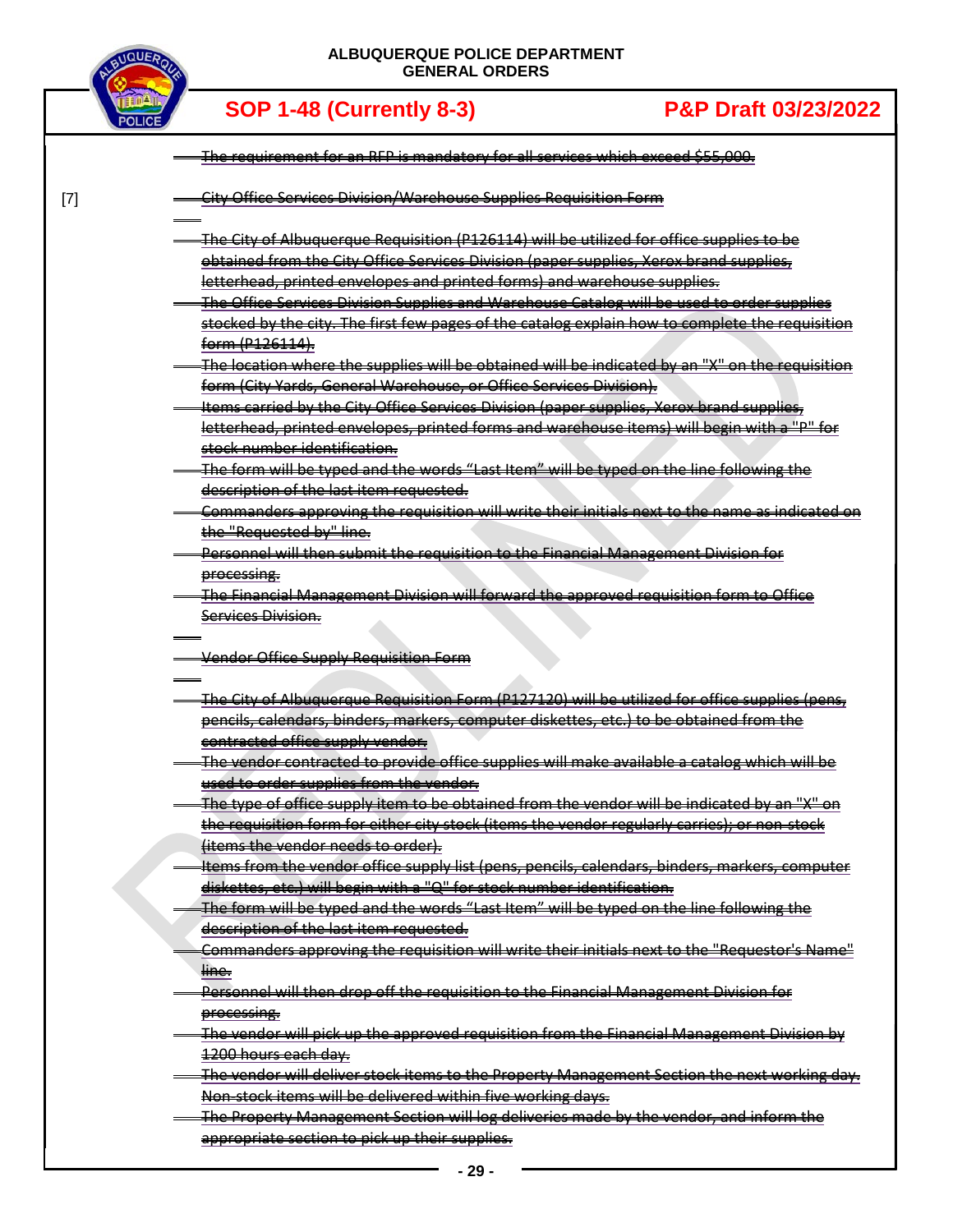

[7]

**SOP 1-48 (Currently 8-3) P&P Draft 03/23/2022**

- The Property Management Section will retain the packing slip copy of filing, the requisition, and forward it to the Finance Management Section for permanent filing.
- Capital Improvement Project and Grant Monies
- Personnel requesting CIP and Grant monies will draft an inter-office correspondence, addressed to the Director of the Planning Division, and will contain the following:
- Reason for the request;
- Description of the item, equipment or service to be acquired;
- Three price quotes, if available, or the cost of the purchase;
- From what fund the purchase will be acquired from; and
- Approval of the chain of command.
- Purchases will only be made after the request has been received and processed by the Planning Division. The Planning Division can assist the requesting parties in the acquisition of the item or service.

Additional Spending Authority

- Each bureau/area commander can impose additional controls for the spending of departmental funds that are under their control. However, the rules, regulations and procedures that are outlined in this section are established as minimum requirements and must be met at all times.
- Expenditures by The Chief of Police
- In some instancesinstances, it may be necessary for the Chief of Police to require confidentiality of a project or activity which requires a contractual arrangement for the expenditure of funds. In those instances, the Chief of Police will consult with the Albuquerque Police Department/Fiscal Management Division to insure necessary funds are available. In addition, the Chief of Police will be required to consult with Albuquerque Police Department Legal counsel to insure the contract or the expenditure is in accordance with applicable laws and regulations before authorizing the contract or the expenditure of any funds. A master list of all units, excluding SID, authorized to receive, maintain, or disburse cash funds
- will be maintained by the Department Fiscal Manager.

Chief's Overtime (COT) Program (COT)

(Someone) (Vangie Campos) shall:

- Answer phones
- Check email and print all work orders from officers
- Assist officers with requests for overtime, emailing work orders to them, answering questions
- Check voice mail
- Create and print work orders (approximately 400 per month)
- VinIN Inspections answer call, answer questions, complete Ssharepoint form
- Filing work orders and requests forms
- Respond to emails from vendors or officers
- Validate parking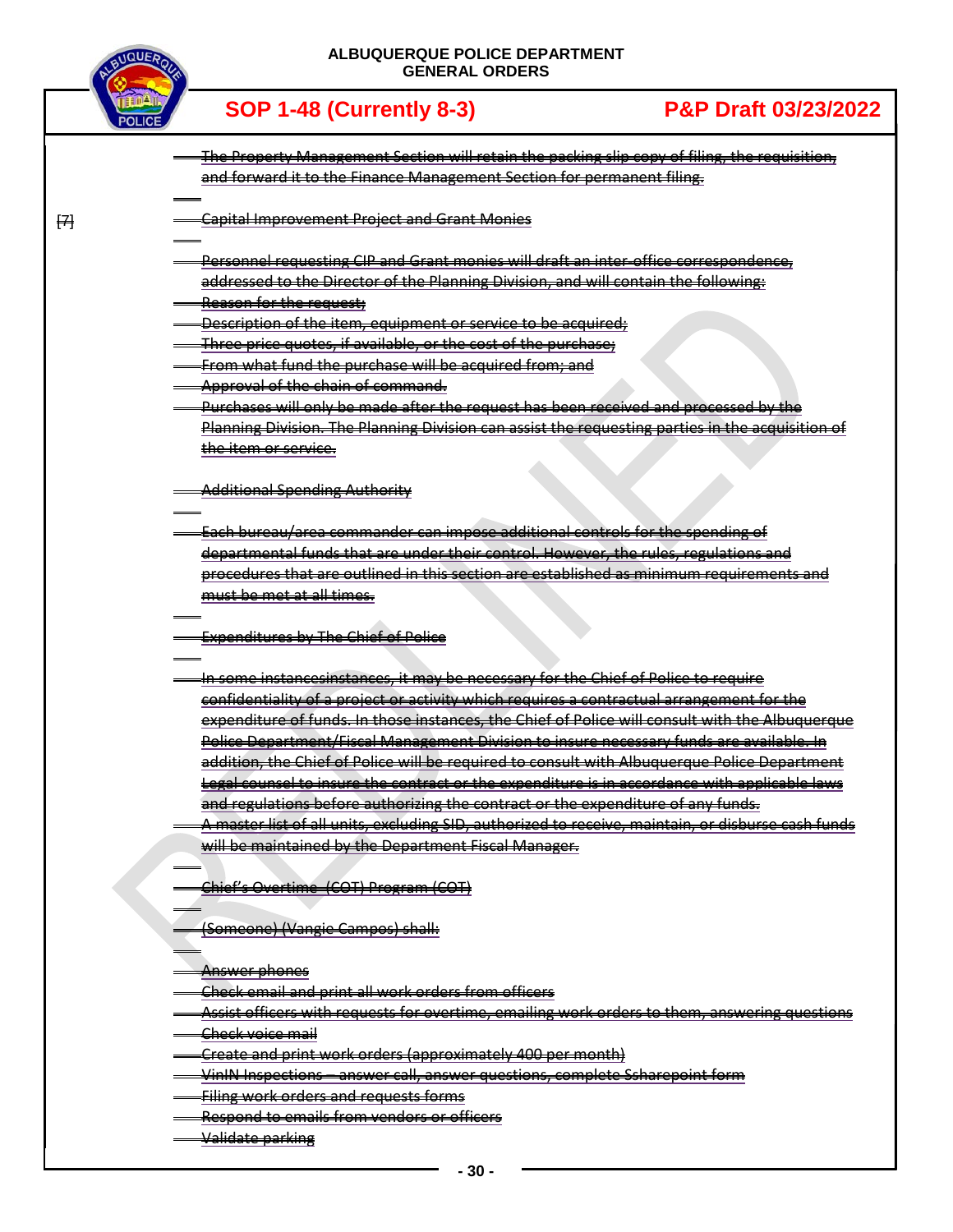

- Receive vin payments
- **Deposit vin payments**
- Notify customers if request was not filled
- Cancellation of assignments cancelling officers and work order in Access
- Verify work orders are being invoiced
- Assist with end of pay period report to assure officers are being paid correctly
- Verify work orders and report are correct
- Create Chief's overtime book 24 regular vendors plus movie shoots and special events, plus any last minute requests
- Enter new officers in the COT access data base and explain the COT rules
- Archive all files
- IPRA requests
- Fiscal deposit back up
- Assist with:
- Creating new COT requests that may come in consists of sending new vendors a COT agreement and creating a request form
- The approving of time is Naomi's responsibility, but often times she will ask Vangie to assist with this task. This consists of correcting work orders in the Access data base, copying work orders, scanning work orders to Accounting, printing cad reports for 30% of the number of officers that worked.
- - (Naomi Sanchez)The Supervisor of the COT Shall:
- Supervises the accounting assistant in procurement on all COT duties;
- Review and approve Special Event, and filming permits
- Review and approve Film permits
- Sends email of available overtime assignments
- Approving time This consists of correcting work orders in the Access data base, copying work orders, scanning work orders to Accounting, printing cad reports for 30% of the number of officers that worked. (approximately 400 per month)
- Check email and print all work orders from sworn personnel;
- Respond to emails from vendors or sworn personnel;
- Send COT agreements to Legal and Chief's office for approval;
- Set up new vendors in Access database and with City Accounting
- Review open accounts receivables (AR)'s and send past due invoices to customers
- Create AR report verify work orders are being invoiced
- Create Pay Pperiod end report
- Verify work orders and report are correct
- Meet with Marcie regarding time corrections if needed
- Missing work order report notify sworn personnel by email that have missing work orders
- Over twenty-five (25) hour report letter to officer
- Verify # of cads printed
- Create COT sign-up calendar
- IPRA Requests
- Reports for the Fiscal Manager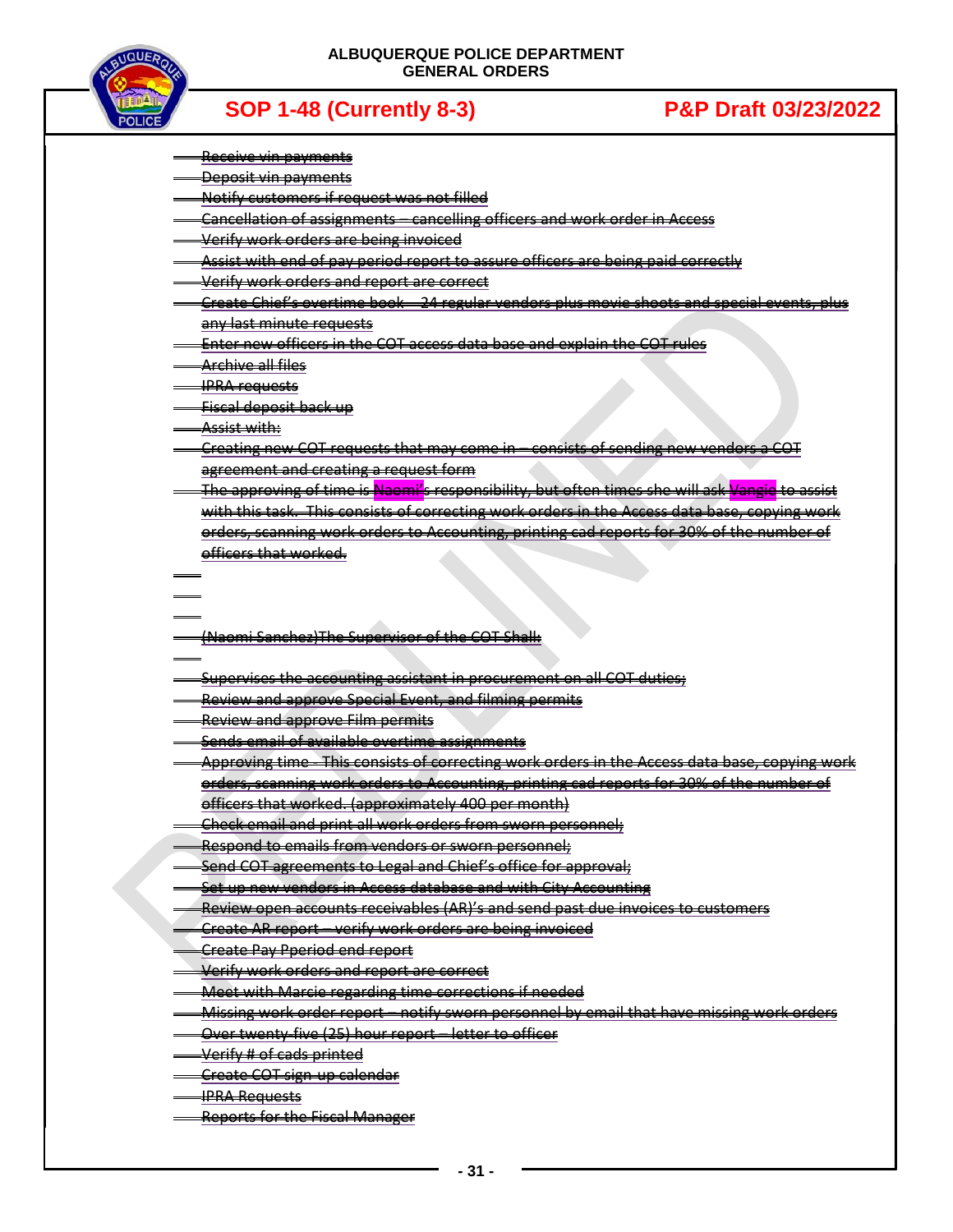

| <b>SOP 1-48 (Currently 8-3)</b>                                                                   | <b>P&amp;P Draft 03/23/2022</b>                                                                           |
|---------------------------------------------------------------------------------------------------|-----------------------------------------------------------------------------------------------------------|
| Creating new COT requests that may come in consists of sending new vendors a COT                  |                                                                                                           |
| agreement and creating a request form                                                             |                                                                                                           |
|                                                                                                   | <u>The approving of time is my responsibility, but often times I will ask Vangie to assist with this </u> |
| This consists of correcting work orders in the Access data base, copying work<br><del>task.</del> | <del>orders.</del>                                                                                        |
| scanning work orders to Accounting, printing                                                      | reports for 30% of the number of office<br><del>cad</del>                                                 |
| that worked.                                                                                      |                                                                                                           |
|                                                                                                   |                                                                                                           |
| <u>48.856</u>                                                                                     |                                                                                                           |
|                                                                                                   |                                                                                                           |
|                                                                                                   |                                                                                                           |
| Audit components                                                                                  |                                                                                                           |
|                                                                                                   |                                                                                                           |
|                                                                                                   |                                                                                                           |
|                                                                                                   |                                                                                                           |
|                                                                                                   |                                                                                                           |
|                                                                                                   |                                                                                                           |
|                                                                                                   |                                                                                                           |
|                                                                                                   |                                                                                                           |
| 48-<br><del>Procurement Section</del>                                                             |                                                                                                           |
|                                                                                                   |                                                                                                           |
|                                                                                                   |                                                                                                           |
|                                                                                                   |                                                                                                           |
| Personnel Code of Conduct                                                                         |                                                                                                           |

1. Personnel of the Financial Management Division are expected to shall follow a prescribed code of conduct and to act responsibly as outlined in the City of Albuquerque Personnel Rules and Regulations, the City of Albuquerque Administrative Instructions and the City of Albuquerque, Police Department Standard Operating Procedures, General Orders Manual, Personnel Code of Conduct 1-04. The division holds its personnel accountable for all actions which reflect adversely on the division and the Department.

I. Telephone Usage

1. Personnel are expected toshall follow a prescribed code of conduct as outlined in the City of Albuquerque Personnel Rules and Regulations and the City of Albuquerque Administrative Instructions.

J. Standard of Dress

1. Division personnel shall maintain a professional standard of dress appropriate for the work environment. Personnel are expected to follow a prescribed code of conduct as outlined in the City of Albuquerque Administrative Instructions.

K. Outside Employment

1. Personnel may engage in outside employment only after the Chief of Police, in accordance with the City of Albuquerque Merit Ordinance has granted written permission. (See Department SOP, 1-04-5).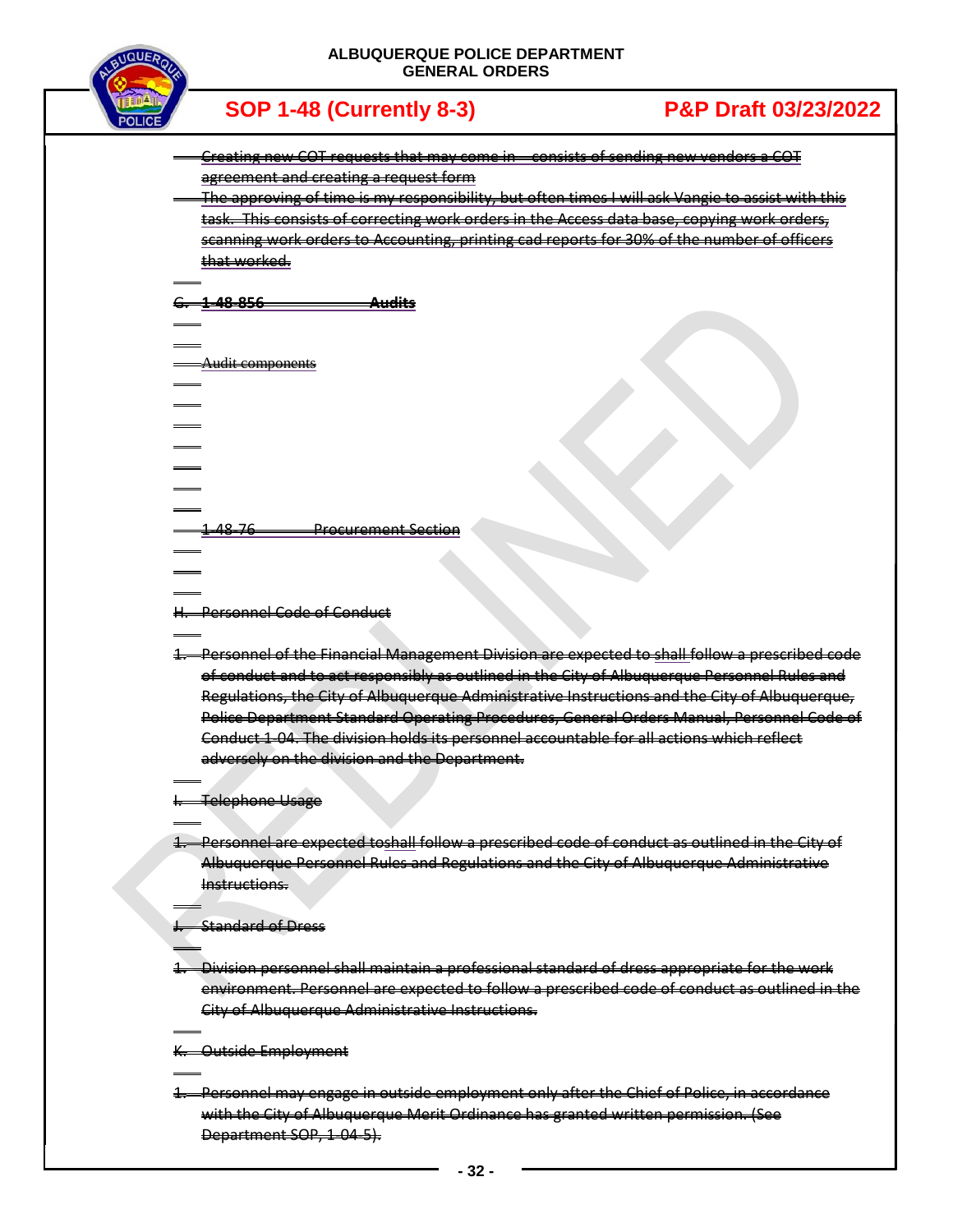

| <b>Compliance with City Regulations</b>                                                         |
|-------------------------------------------------------------------------------------------------|
|                                                                                                 |
| Personnel shallmust adhere to all regulations as reported in the City of Albuquerque            |
| Administrative Instructions and the City of Albuquerque Personnel Rules and Regulations as      |
| well as other issued regulations                                                                |
| <b>Budget Preparation and Monitoring Function</b><br>1-48-58-3-2                                |
| The APD's Department's operating budget is prepared annually for submission to the Office of    |
| the Mayor. This requirement is driven by the City Charter that requires an operating budget     |
| to be formulated annually by the Mayor in consultation with the City Council. The City's fiscal |
| year runs from July 1 to June 30. The Financial Management Division coordinates and             |
| prepares the annual operating budget of the Police Department on behalf of the Chief of         |
| Police.                                                                                         |
|                                                                                                 |
| A. Budget Preparation Responsibilities:                                                         |
|                                                                                                 |
| -Develop a proposed annual operating budget for the Police Department in cooperation with       |
| other Bbureaus and Ddivision and with final review and approval by the Chief of Police.         |
| -Provide financial expertise and analysis of budget requests for command staff as requested.    |
| 3. Conduct costing of services.                                                                 |
|                                                                                                 |
| 4. Develop revenue proposals as needed.                                                         |
| Adhere to budget report deadlines as provided by the administration.;                           |
| 6. Respond to requests for budget information from the administration and the City Council.;    |
|                                                                                                 |
| Present proposed Department budget at Administration and City Council Budget Hearing as         |
|                                                                                                 |
| needed.; and                                                                                    |
|                                                                                                 |
| Review staffing needs in accordance with workload assessments to determine the most             |
| efficient and effective means of allocation human resources within the Department.              |
| <b>B.</b> Budget Monitoring Responsibilities:                                                   |
|                                                                                                 |
| Review approved budget with the Chief of Police and command staff as needed.;                   |
| 2. Prepare budget status reports and projections for revenues and expenditures.;                |
|                                                                                                 |
| -Review monthly expenditures throughout the year to insure timely acquisition of budgeted       |
| items and to guard against budget deficits.                                                     |
| 4. Review revenue and expenditures with command staff as needed.;                               |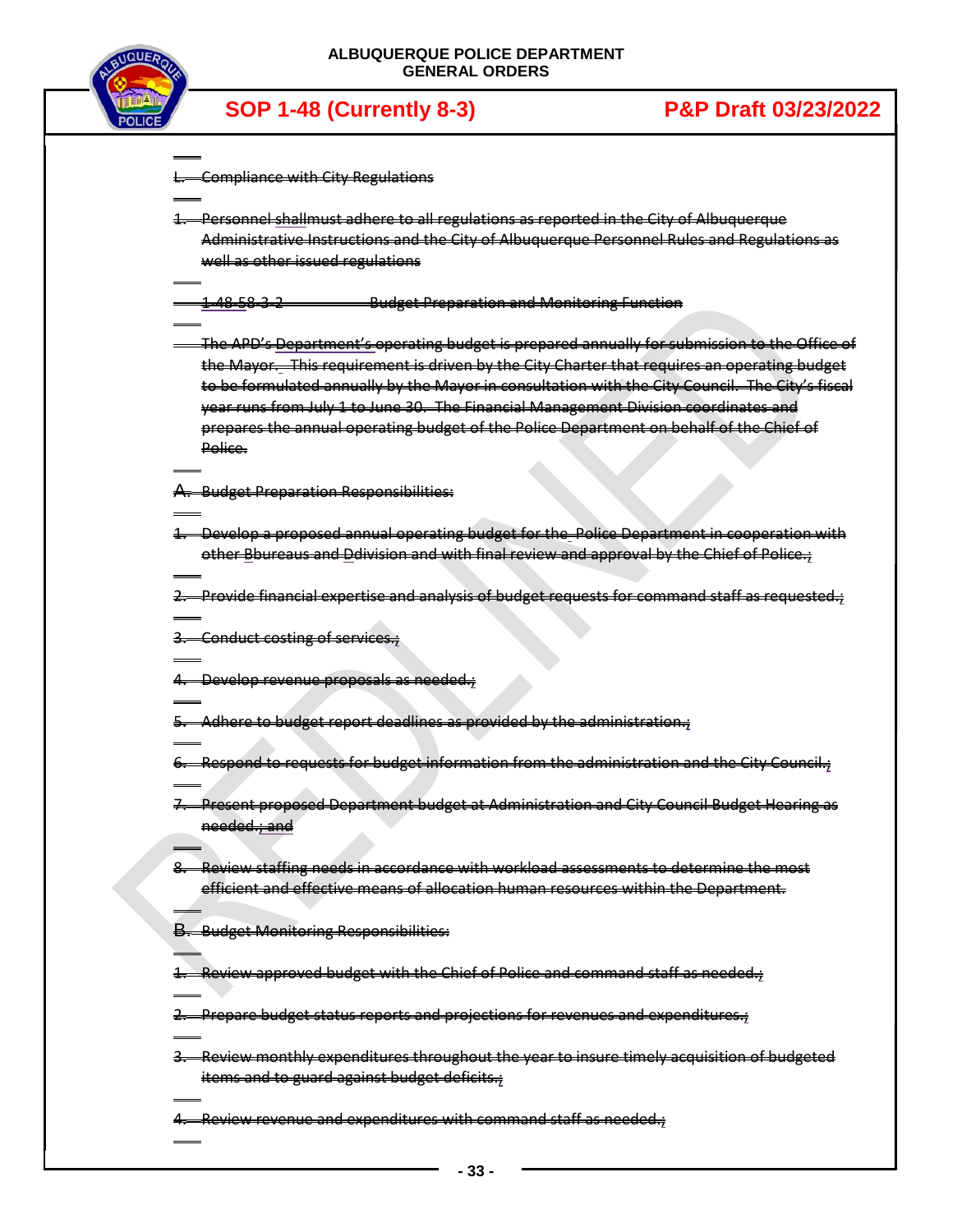

| 5. Work with City Budget personnel on appropriation amendments, contracts, resolutions and            |
|-------------------------------------------------------------------------------------------------------|
| information requests.                                                                                 |
|                                                                                                       |
|                                                                                                       |
| 6. Prepare year end and interim reports for the Chief of Police as requested.; and                    |
|                                                                                                       |
| 7. Develop problem resolution proposals as needed.                                                    |
|                                                                                                       |
| <del>1486833</del>                                                                                    |
| <b>Accounting Function</b>                                                                            |
|                                                                                                       |
| <b>Account Receivable Responsibilities:</b>                                                           |
| А.                                                                                                    |
|                                                                                                       |
|                                                                                                       |
| <del>Transmits information to the City of Albuquerque's (COA) accounts receivable for billing.;</del> |
|                                                                                                       |
| 2. Receives and processes cash and/or checks from other divisions, vendors and individuals in         |
| compliance with the COA's Cash Handling Instructions. Provides for proper documentation,              |
| recordings and deposits of cash receipts. Processes cash remote transactions.                         |
|                                                                                                       |
|                                                                                                       |
| -Creates cash revenue reports.; and                                                                   |
|                                                                                                       |
| <b>Provides support services to other divisions.</b>                                                  |
|                                                                                                       |
|                                                                                                       |
| <b>B.</b> Accounts Payable Responsibilities:                                                          |
|                                                                                                       |
| 4. Research unmatched invoices, verify receipt of product of services and input information into      |
| the A/P system for payment of error free invoices in a timely manner.                                 |
|                                                                                                       |
|                                                                                                       |
| Research unmatched invoices and attempt to resolve invoices with billing errors with the              |
| <del>vendor.:</del>                                                                                   |
|                                                                                                       |
| 3. Process requisitions for disbursements.;                                                           |
|                                                                                                       |
|                                                                                                       |
| 4. Maintain proper documentation.; and                                                                |
|                                                                                                       |
| 5. Review transactions for proper coding into the general ledger system.                              |
|                                                                                                       |
|                                                                                                       |
| G. General Ledger Processing Responsibilities:                                                        |
|                                                                                                       |
| 1. Creates journal entries and maintains documentation.;                                              |
|                                                                                                       |
|                                                                                                       |
| 2. Establishes new activities and accounts in compliance with budget documents,                       |
|                                                                                                       |
| 3. Reviews general ledger for transaction classification and accuracy,                                |
|                                                                                                       |
| 4. Assists DFAS with reports for monthly and annual closing,; and                                     |
|                                                                                                       |
|                                                                                                       |
| 5. Responds to auditors.                                                                              |
|                                                                                                       |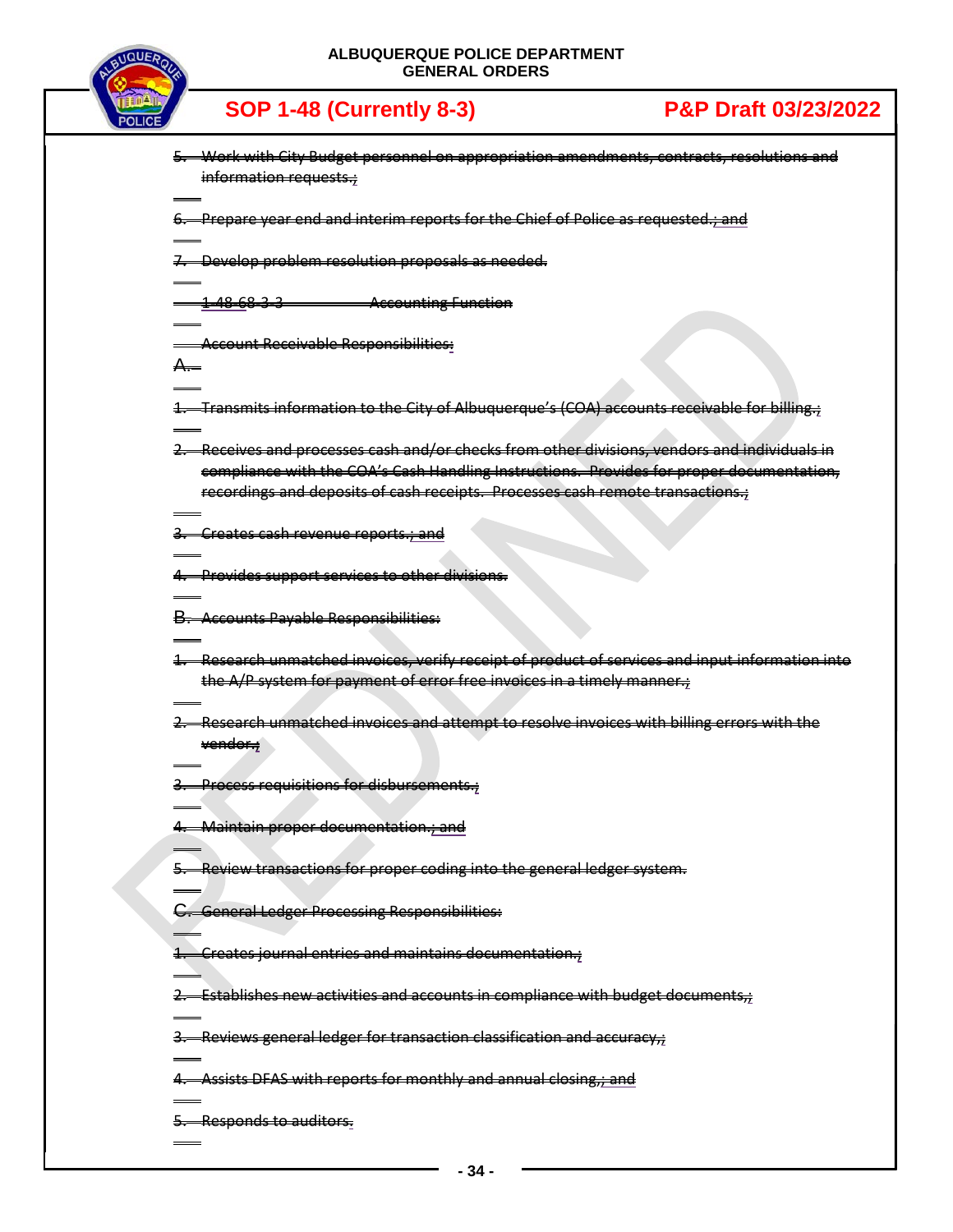

|               | Grant Responsibilities:                                                                               |
|---------------|-------------------------------------------------------------------------------------------------------|
|               | 1. Tracks revenues, expenditures and program compliance for assigned grants.;                         |
|               | Completes and files applications for assigned grants,; and                                            |
|               | 3. Provides support services to other grant administrators.                                           |
|               | The Fiscal Division is comprised of:                                                                  |
|               | Budget/Accounting Section;                                                                            |
|               | <b>Fiscal Officer</b>                                                                                 |
|               |                                                                                                       |
|               | Senior Administrative Assistant (Purchase Card)                                                       |
|               |                                                                                                       |
|               | Payroll Section; and                                                                                  |
|               |                                                                                                       |
|               | Payroll Officer; and                                                                                  |
|               | Payroll Technicians.                                                                                  |
|               |                                                                                                       |
|               | <b>Procurement Section;</b>                                                                           |
|               |                                                                                                       |
|               | <b>Accounts Payable/Travel Technicians</b>                                                            |
|               |                                                                                                       |
|               | <del>Buyer:</del>                                                                                     |
|               |                                                                                                       |
|               | Chief's Overtime Program;                                                                             |
|               |                                                                                                       |
|               | Senior Administrative (ASST) Supervisor                                                               |
|               | <b>Accounting Assistant</b>                                                                           |
|               | <u>1-48-78-3-4 Purchasing Function</u>                                                                |
|               |                                                                                                       |
| ₳.            | Department policy is to establish provisions for properly administrating the purchase of goods        |
|               | and services in accordance with the Public Purchases Ordinance of the Revised Ordinances of           |
|               | the City of Albuquerque Administrative Instructions as well as other documents and manuals            |
|               | as approved by the City of Albuquerque.                                                               |
|               |                                                                                                       |
|               |                                                                                                       |
|               | B. Approves and tracks purchases made through the credit card program as outlined in the City of      |
|               | Albuquerque Purchasing Cards Policies and Procedures manual.                                          |
|               |                                                                                                       |
| <del>G.</del> | Approves and tracks purchases made through the petty cash systems in accordance with the              |
|               | City of Albuquerque Administrative Instructions.                                                      |
|               |                                                                                                       |
|               | <del>D. Prepares purchase requisitions and related documents to be sent to the City Ppurchasing</del> |
|               | Ddivision.                                                                                            |
|               |                                                                                                       |
|               |                                                                                                       |
|               | -Monitors and tracks unprocessed requisition request in purchasing.                                   |
|               |                                                                                                       |
|               | Monitors and tracks outstanding purchase orders and contracts.                                        |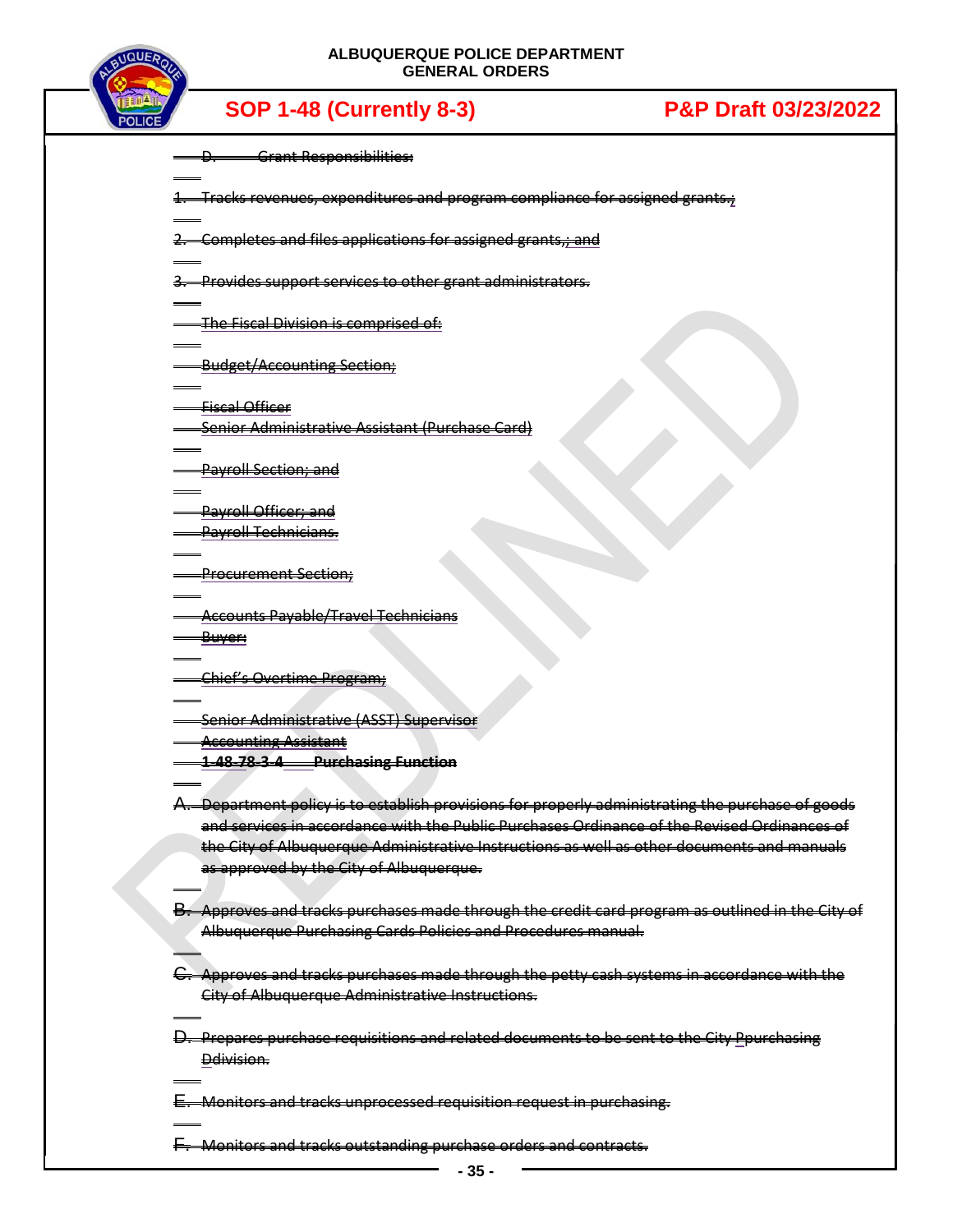

| 0.25100         | Travel Managament Eunstian |
|-----------------|----------------------------|
| _______________ |                            |
|                 |                            |

A. Department policy is to establish procedures in compliance with regulations as outlined in the City of Albuquerque Travel Regulations.

B. Creates travel documents.

C. Monitors travel for compliance with City policy.

D. Closes out travel documents in a timely manner.

E. Purchases airline tickets.

**8-3-61-48-9 Contract Management Function**

- A. Department policy is to establish provisions for properly administrating contracts in accordance with the Public Purchases Ordinance of the Revised Ordinances of the City of Albuquerque, the City of Albuquerque purchasing rules and regulations, the City of Albuquerque Administrative Instructions as well as other documents and manuals as approved by the City of Albuquerque.
- B. Identifies the scope of services needed for each contract and creates the first draft from the City of Albuquerque contract templates.

C. Works with legal to get approval of contract terms,

D. Obtains vendor signatures on contracts as well as other documents as required by legal and risk management,

E. Creates purchasing requisition request documents,

**F.** Tracks contracts in process through the system.

**1. General Ledgers**

**2. Purchasing**

**1. Accounts payable/Travel**

**8-3-71-48-10 Property Function**

A. Inventory Responsibilities:

1. Maintains and tracks property issued to both sworn and civilianDepartment personnel.;

 $2.$  Issues consumable supplies to officers sworn personnel as needed.;

3. Reconciles and signs- off on clearance forms.